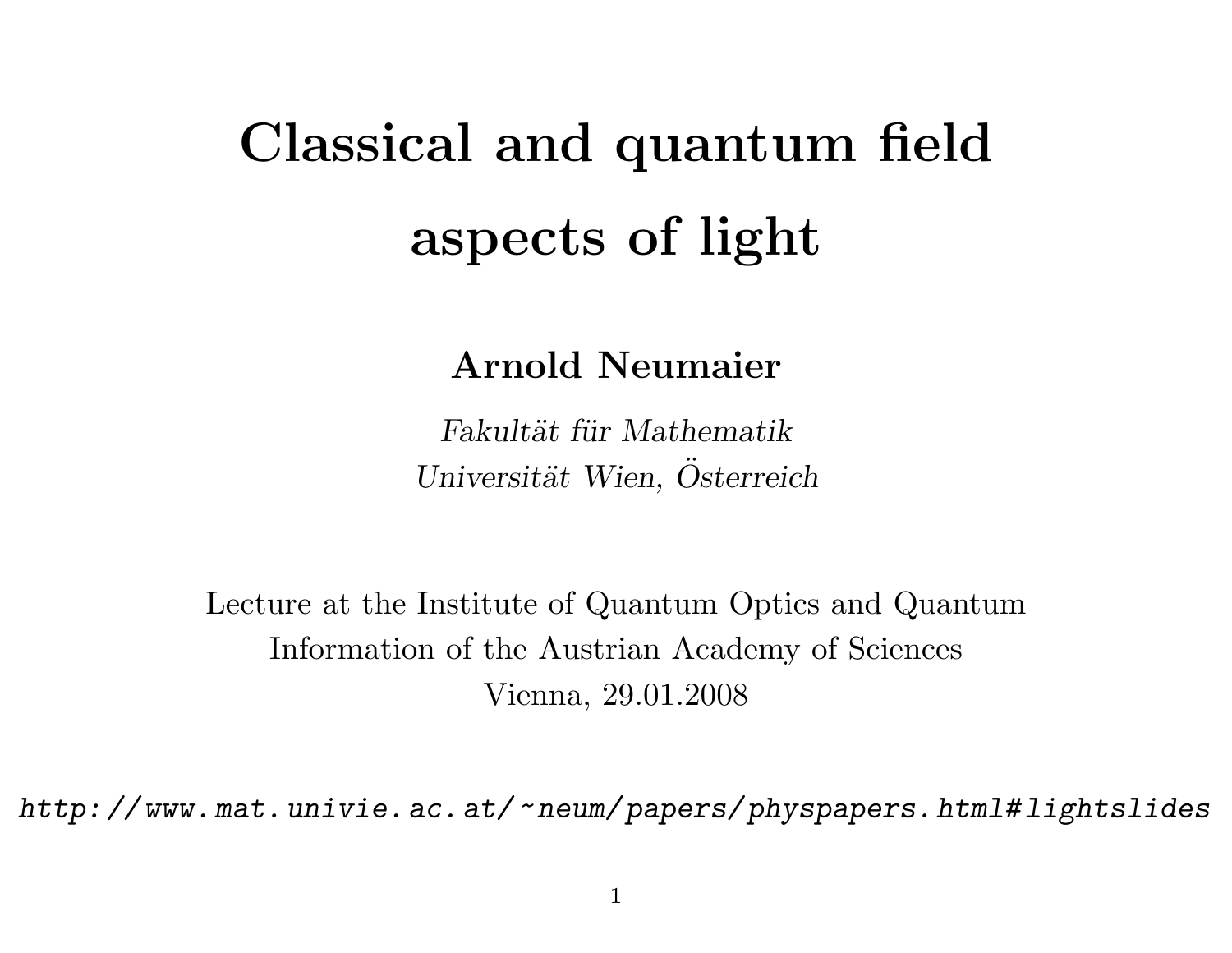#### Abstract

This lecture (the first of three) discusses foundational problems on the nature of light revealed by attempts to define a probability concept for photons, quantum models for photons on demand (and their realization through laser-induced emission by a calcium ion in a cavity), models explaining the photo effect, and Bell-type experiments for single photon nonlocality.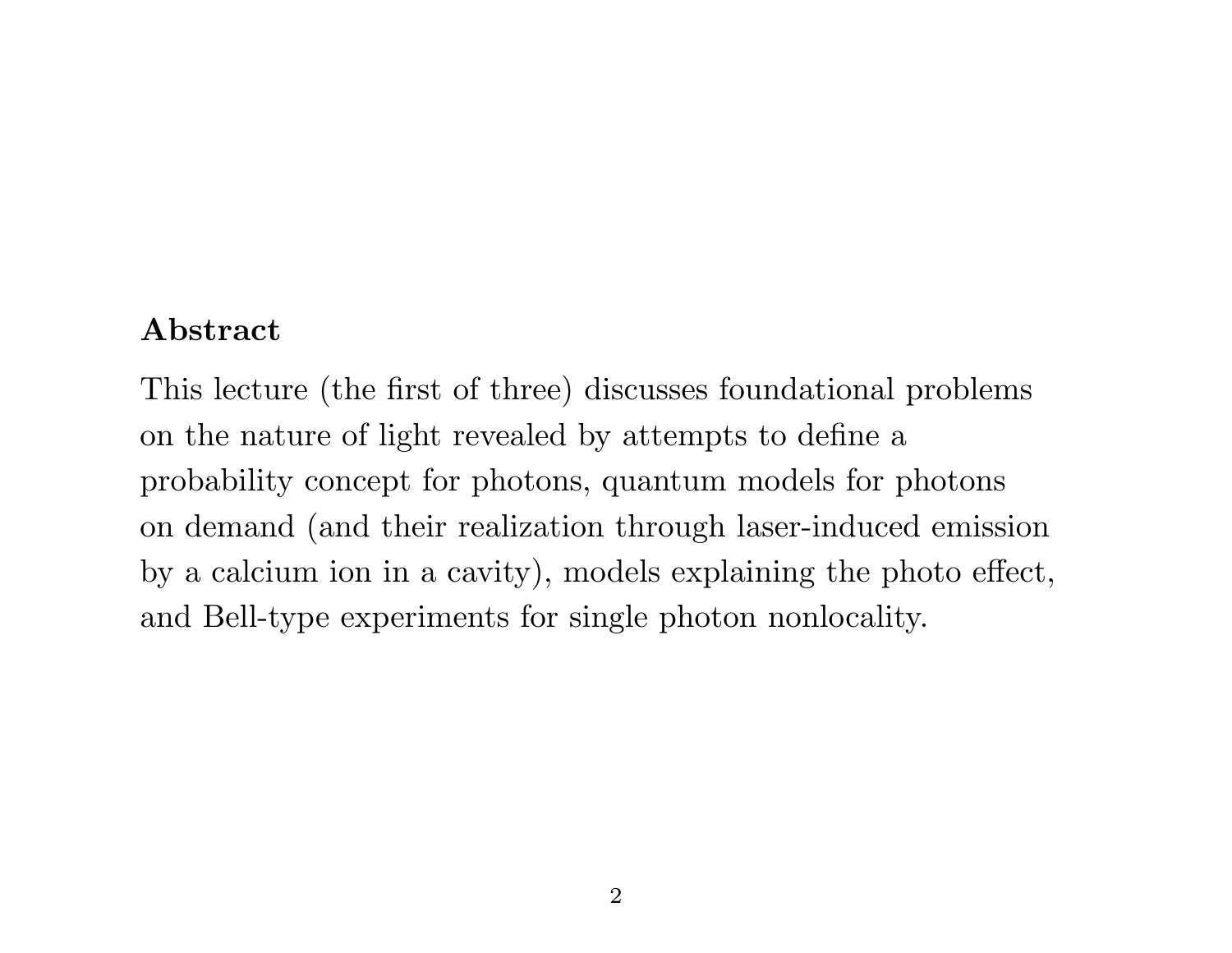This is the attempt of an applied mathematician,

whose main expertise is in the areas of combinatorics, global optimization, and the modeling of uncertainty,

to carry owls to athens,



or photons to a renowned center of quantum optics...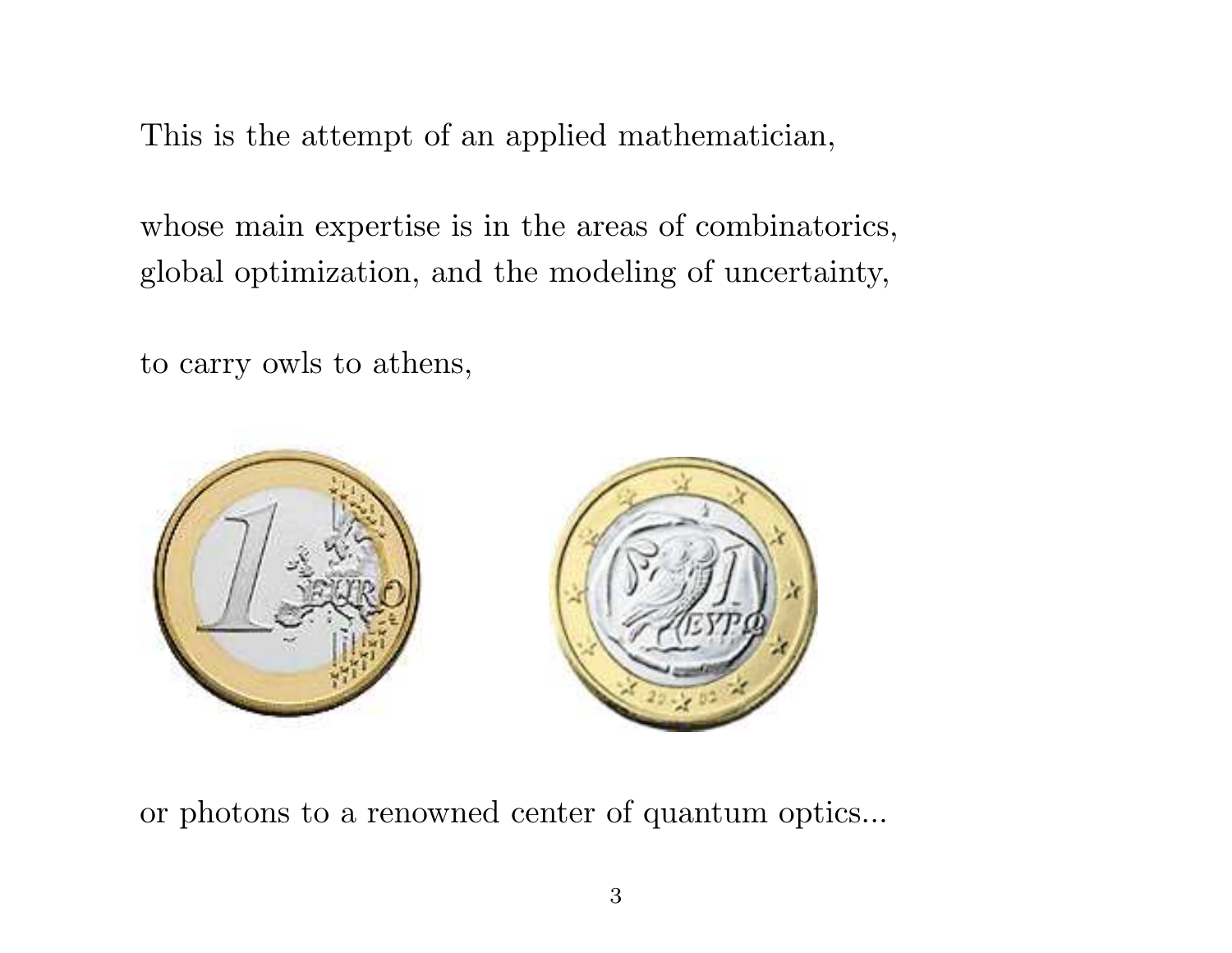In the past, I repeatedly published work related to quantum mechanics in

- biochemistry (protein folding)
- computing molecular partition functions (with V. Mandelshtam)
- computing molecular resonances (with V. Mandelshtam)
- a normal form for general quantum optical networks (with U. Leonhardt)
- conceptual foundations of quantum mechanics and thermodynamics

I also maintain a continually updated theoretical physics FAQ at http://www.mat.univie.ac.at/~neum/physics-faq.txt which currently amounts to a 200 page book with 140 sections, mainly on quantum mechanical topics.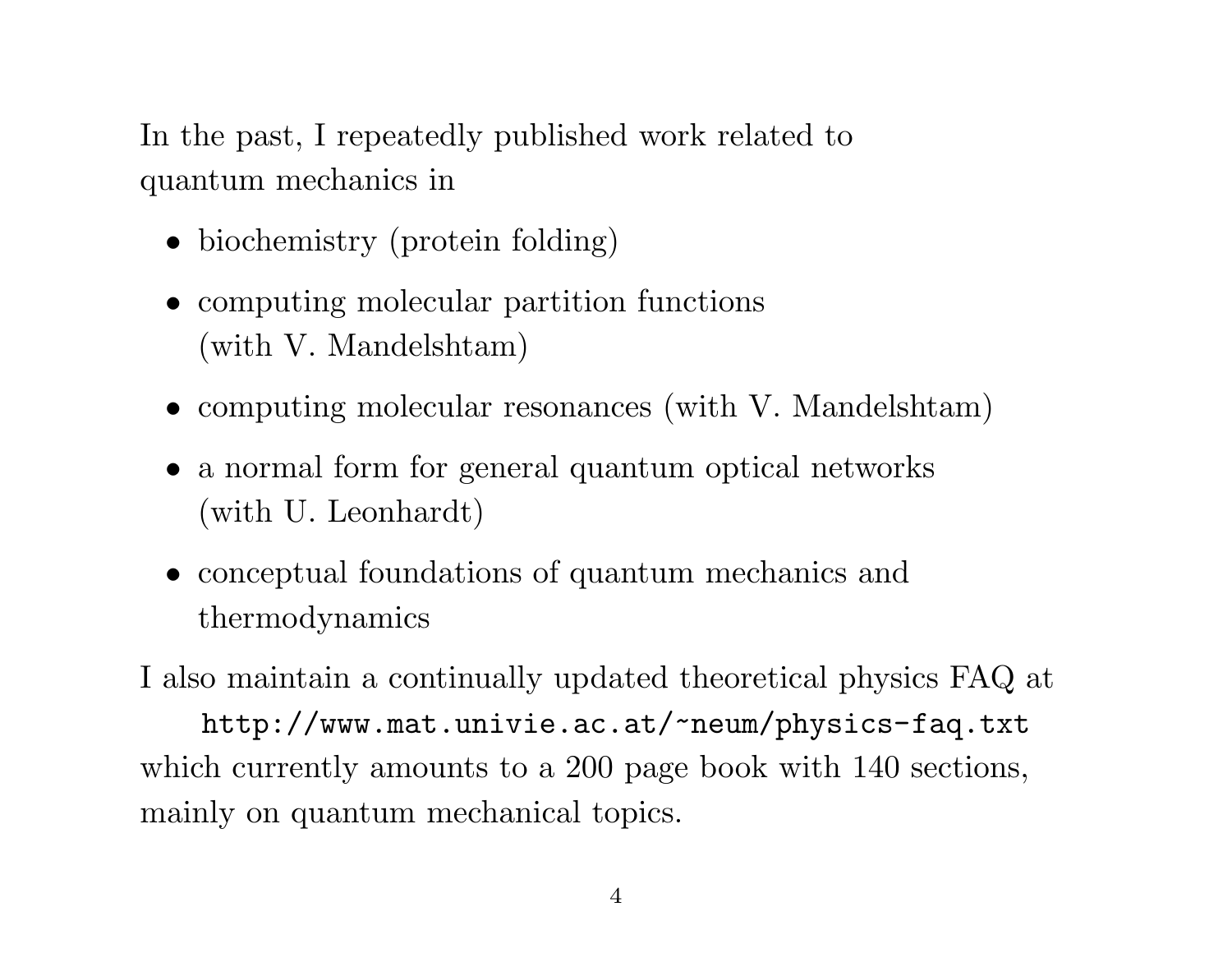The present lecture originates from work towards a book on quantum mechanics for mathematicians. The intention is

- to provide the material needed for a consistent understanding of concepts, methods and use.
- in a mathematically rigorous form,
- without losing sight of the forest for the trees.

So one has to think about how to cast modern developments into a consistent formal framework.

This has lead me to review the conceptual basis of quantum optics.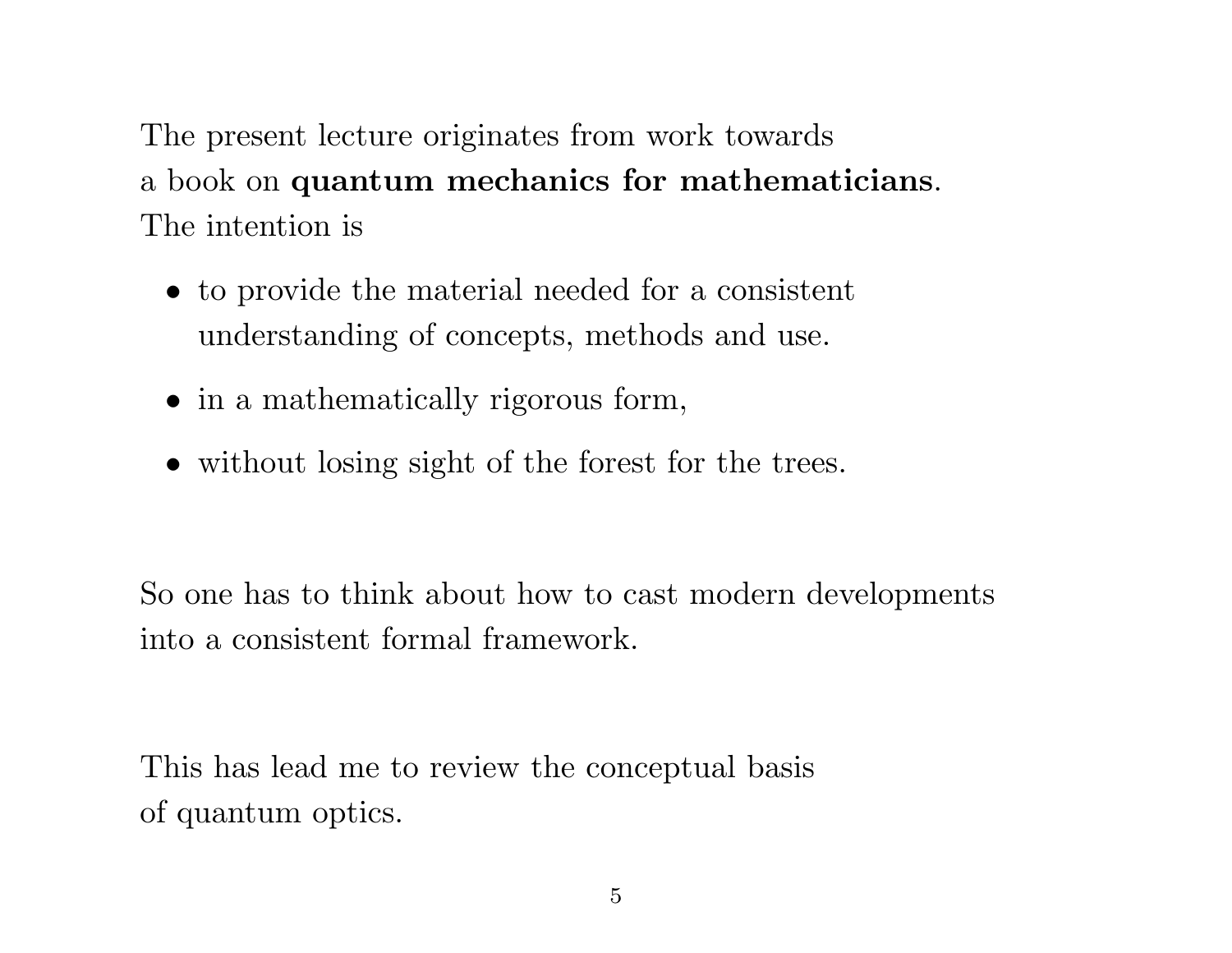We shall discuss the conceptual issues in four fairly independent contexts:

- 1. attempts to define a probability concept for photons,
- 2. quantum models for photons on demand,
- 3. models explaining the photo effect, and
- 4. Bell-type experiments for single photon nonlocality.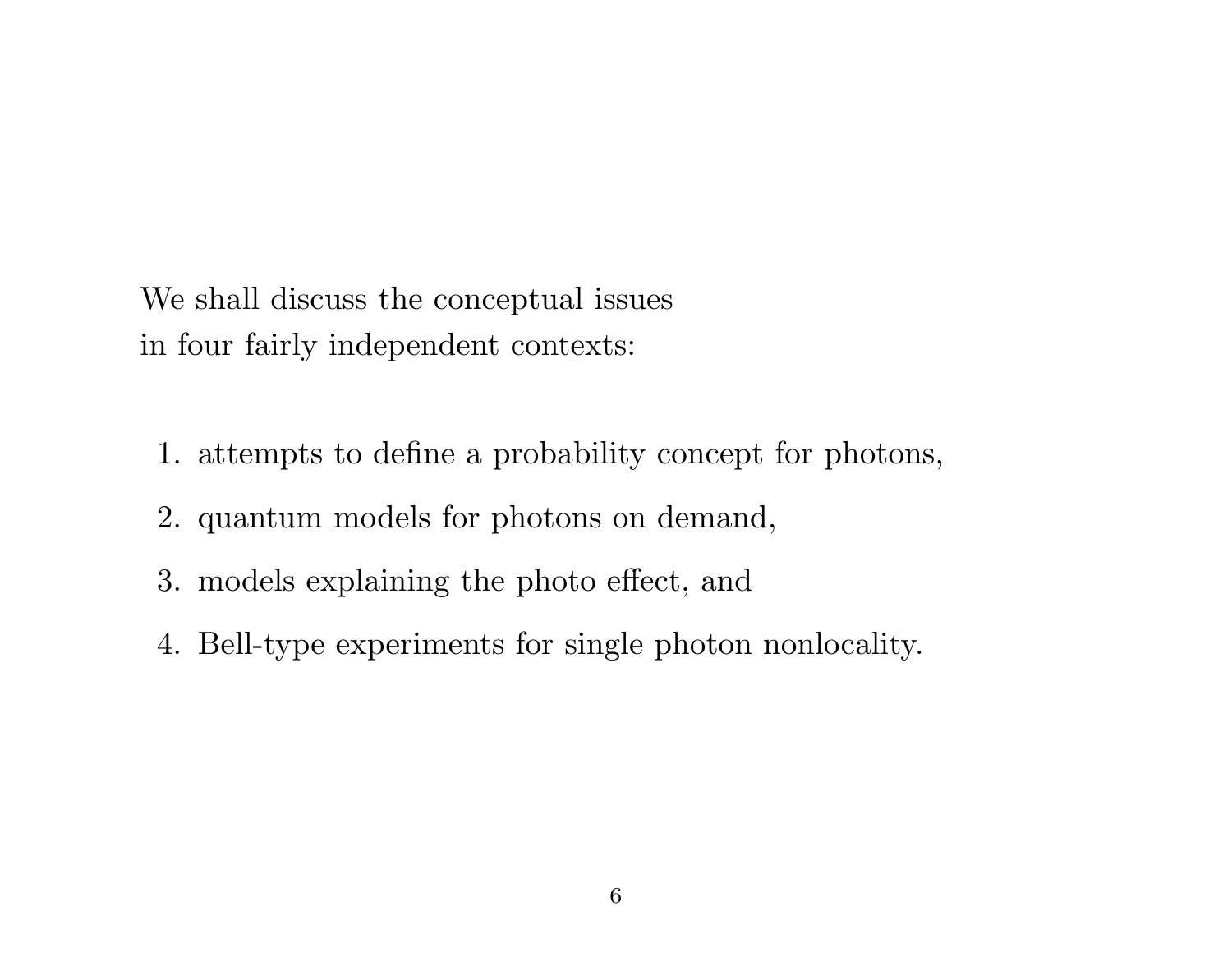# 1. Photons and probability

Much work in quantum information theory is phrased in terms of states such as  $|1\rangle|2\rangle + |2\rangle|1\rangle$ with very few discrete quantum degrees of freedom.

While very useful for a quick analysis, one loses some information on the interpretation of these states as realized in a real system.

The real system happens in space and time and hence should be described from a quantum field theory perspective.

Such a description may be of value even in quantum information engineering when optimizing a particular system under uncertainty.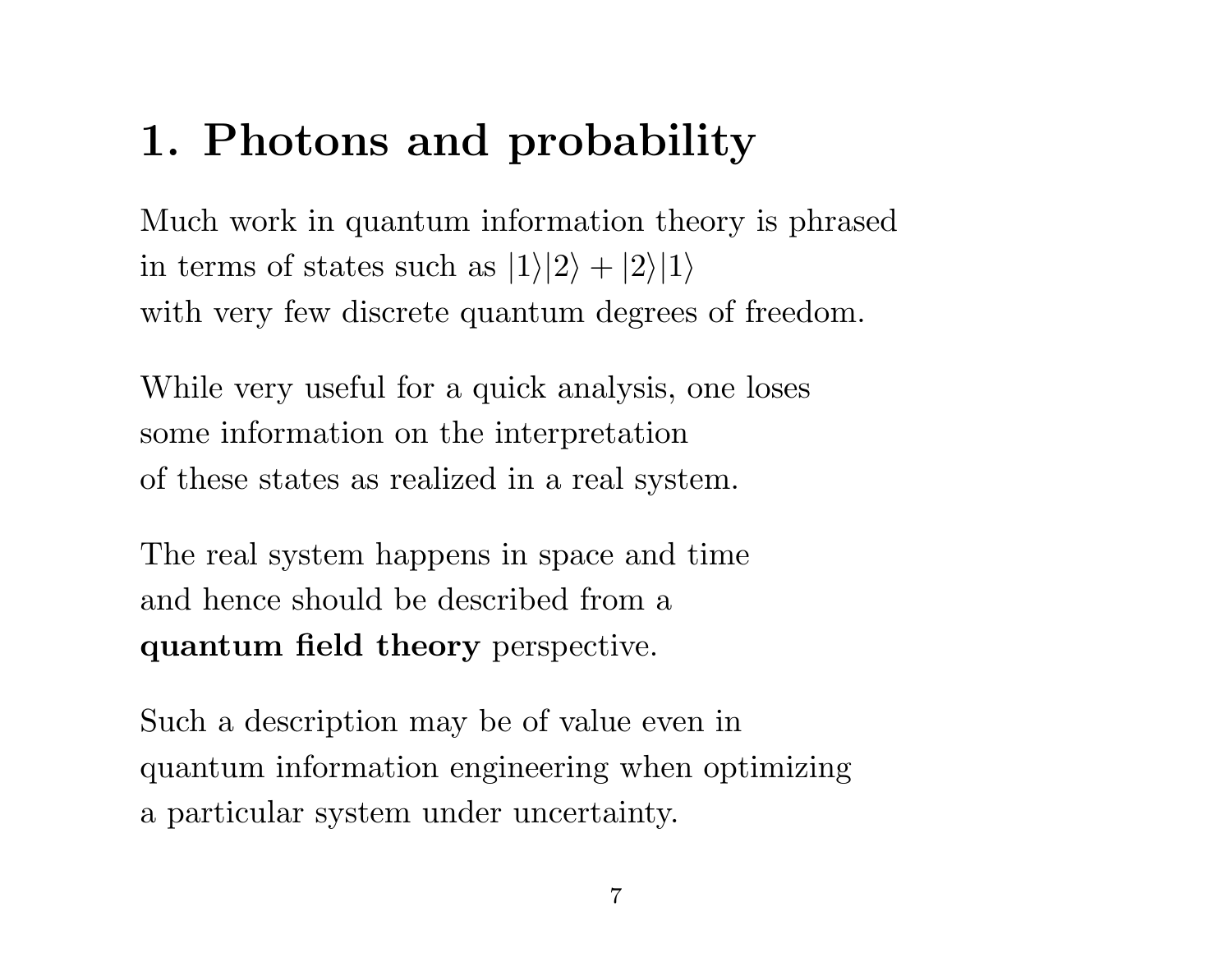According to quantum electrodynamics (QED), the most accurately verified theory in physics, a photon is a single-particle excitation of the free quantum electromagnetic field, more specifically, an eigenstate of the photon number operator with eigenvalue 1.

A single photon has essentially the same degrees of freedom as a classical radiation field.

In a homogeneous medium, where light travels with a constant speed  $c$ , its **mode** is characterized by an arbitrary nonzero complex vector potential  $\mathbf{A}(\mathbf{x},t)$  satisfying the free **Maxwell equations**, which in the radiation gauge take the form

$$
c^{-2}\partial_t^2 \mathbf{A}(\mathbf{x},t) = \Delta \mathbf{A}(\mathbf{x},t), \quad \nabla \cdot \mathbf{A}(\mathbf{x},t) = 0,
$$

expressing the zero mass and the transversality of photons. Modes A satisfying these equations and differing by a spaceindependent phase factor describe the same photon state  $|A\rangle$ .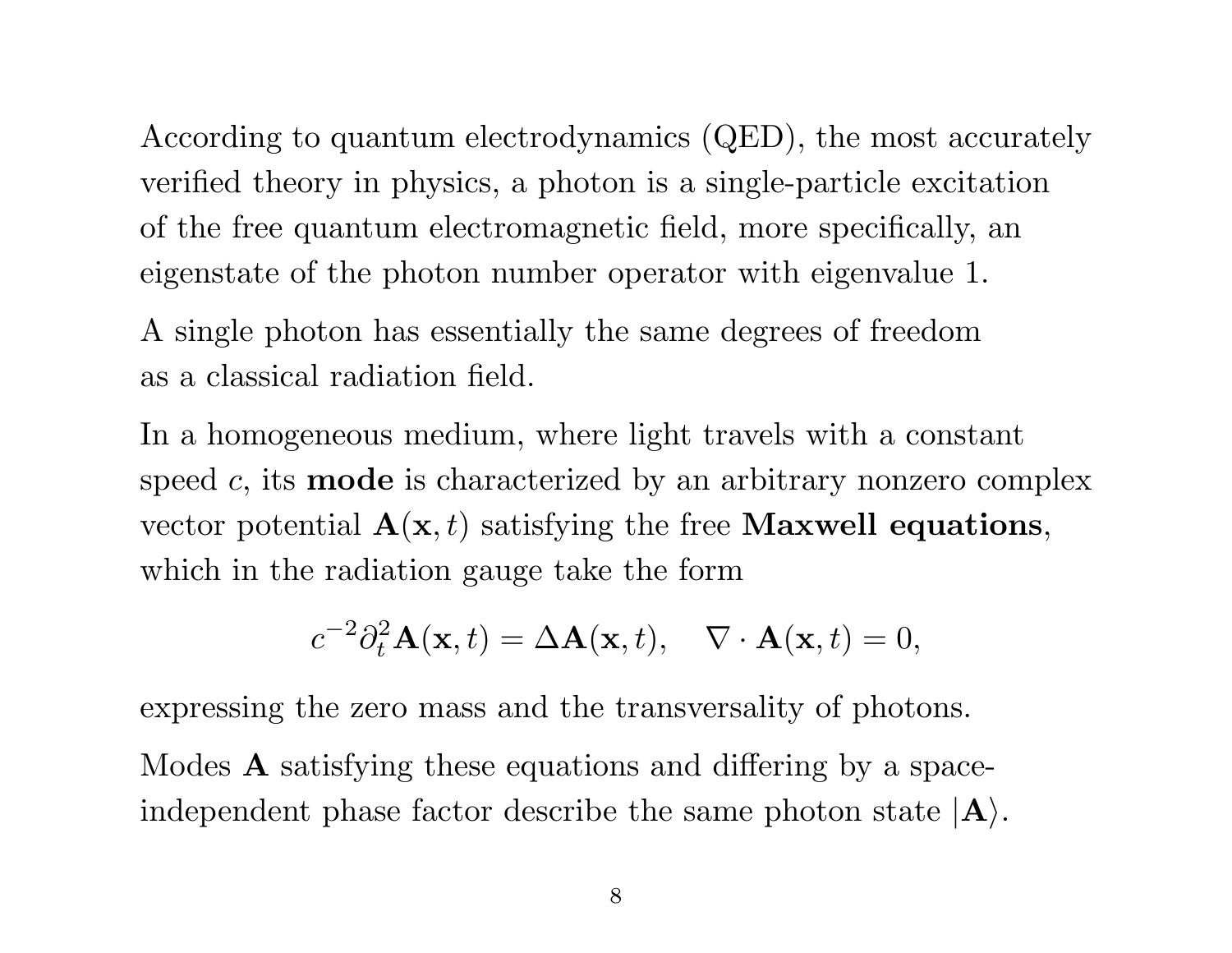Thus the Hilbert space of photon wave functions is the space of divergence-free vector fields in the spatial region  $\Omega$  of interest, corresponding to the possible photon modes restricted to a fixed time.

For  $\Omega = \mathbb{R}^3$ , the correct inner product (which leads to a spin 1 representation of the Poincaré group or conformal group) is given by

$$
\langle \mathbf{A} | \mathbf{A}' \rangle_t = \frac{1}{2\pi^2 \hbar c} \int \frac{d\mathbf{x} d\mathbf{y}}{|\mathbf{x} - \mathbf{y}|^2} (\nabla \times \mathbf{A}(\mathbf{x}, t))^* (\nabla \times \mathbf{A}'(\mathbf{y}, t)).
$$

For more general  $\Omega$ , there are additional boundary terms, and the normalization constant changes.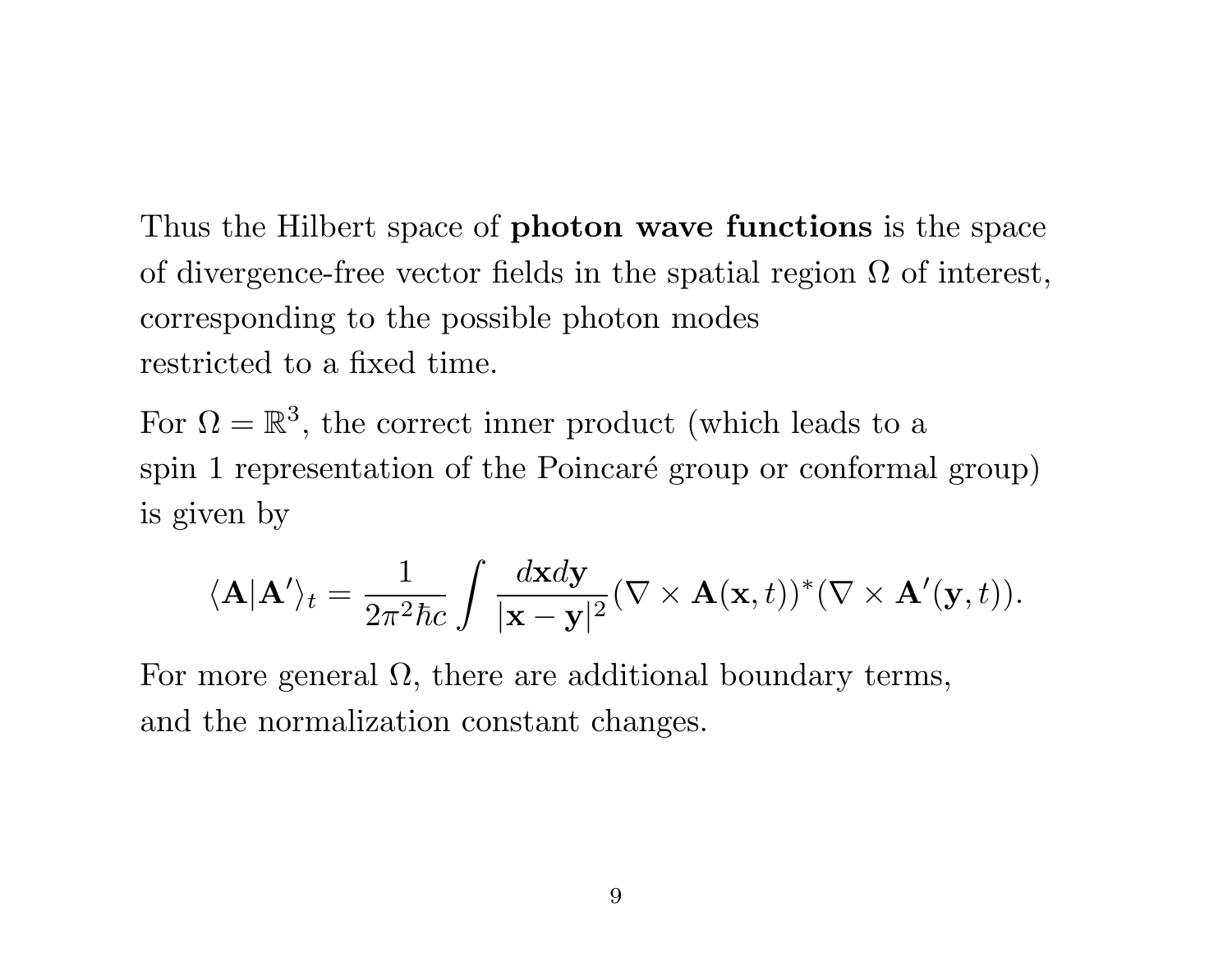To be able to talk consistently about the probability of a photon being in a partickular subregion of  $\Omega$ , one needs a family of commuting projection operators which restricts a mode to such a subregion.

The projection operators are defined as multiplication with the corresponding characteristic function.

But the fact that photons are transverse has the consequence that multiplying a photon mode  $\mathbf{A}(\mathbf{x},t)$  by a space-dependent scalar function does not result in another photon mode.

Thus the projection operators lead out of the Hilbert space.

### This implies that there is no consistent notion of probability density for photons.

The textbook interpretation of Schrödinger wavefunctions is not applicable to photons.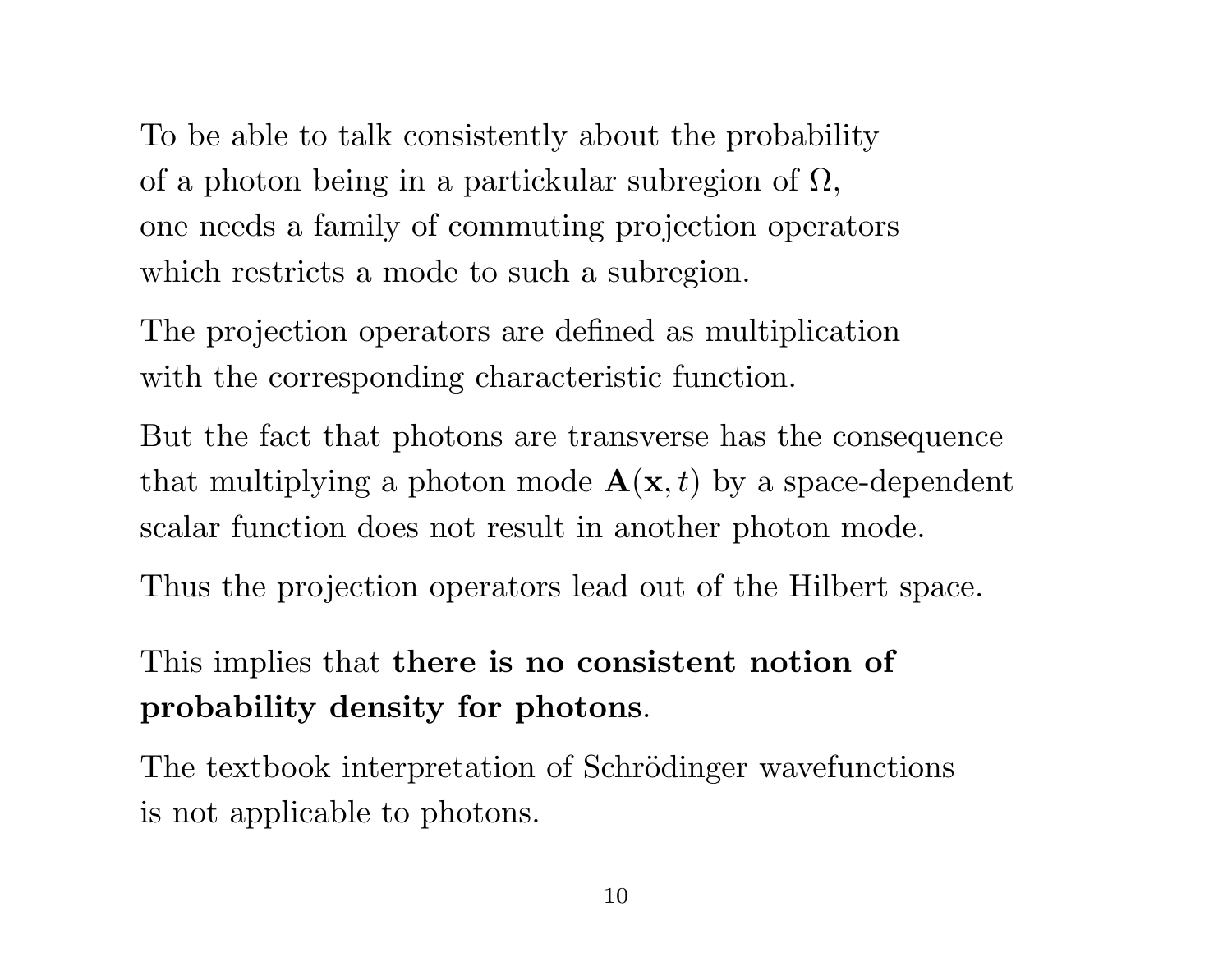An even stronger version of expressing this is that it is impossible to find for photons a vector-valued position operator with commuting coordinates which transforms under rotations like a vector.

This impossibility has been observed without proof by NEWTON  $&$  WIGNER in 1949, and was proved in 1962 by WIGHTMAN.

An excellent review about failed attempts to circumvent this conclusion was recently given by BIALYNICKI-BIRULA in http://lanl.arxiv.org/abs/quant-ph/0508202

Note that different gauge fixing recipes cannot alter our conclusion since the same spin 1 representation of the Poincaré group must result.

Thus all the resulting descriptions are isomorphic.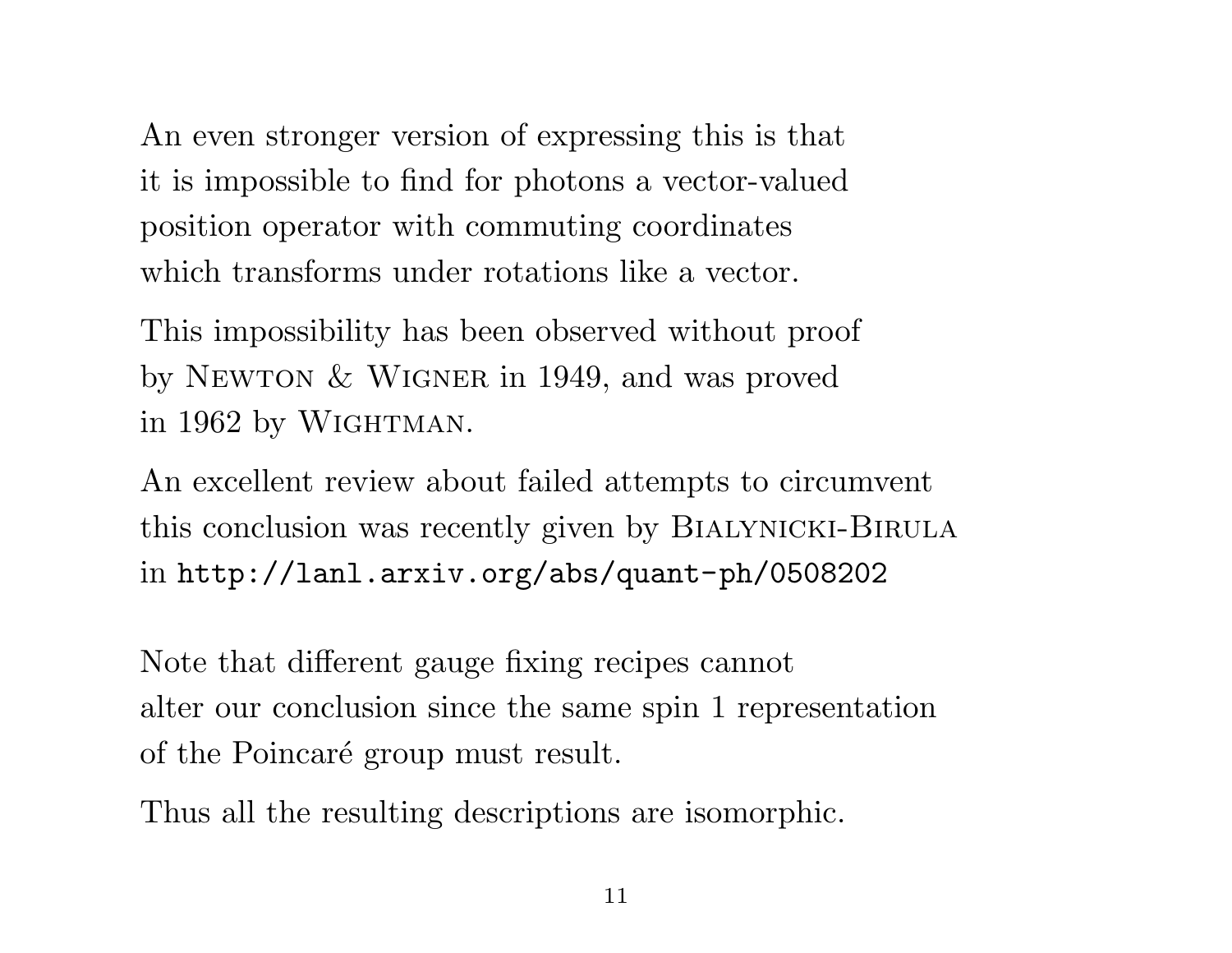Thus it is impossible to talk consistently about the probability for a photon being located in a particular subregion of  $\Omega$ .

This rules out the interpretation of photons as point particles.

On the other hand, photons prepared in a laboratory are located there.

Thus there must exist a weaker form of localization.

This is consistent with the lack of a well-defined probability distribution if we assume that Photons are intrinsically nonlocal objects.

Compare this to extended objects like cars. The probability of a car being in a garage is also not completely well-defined; there is a counting ambiguity when a car entered the garage only half way.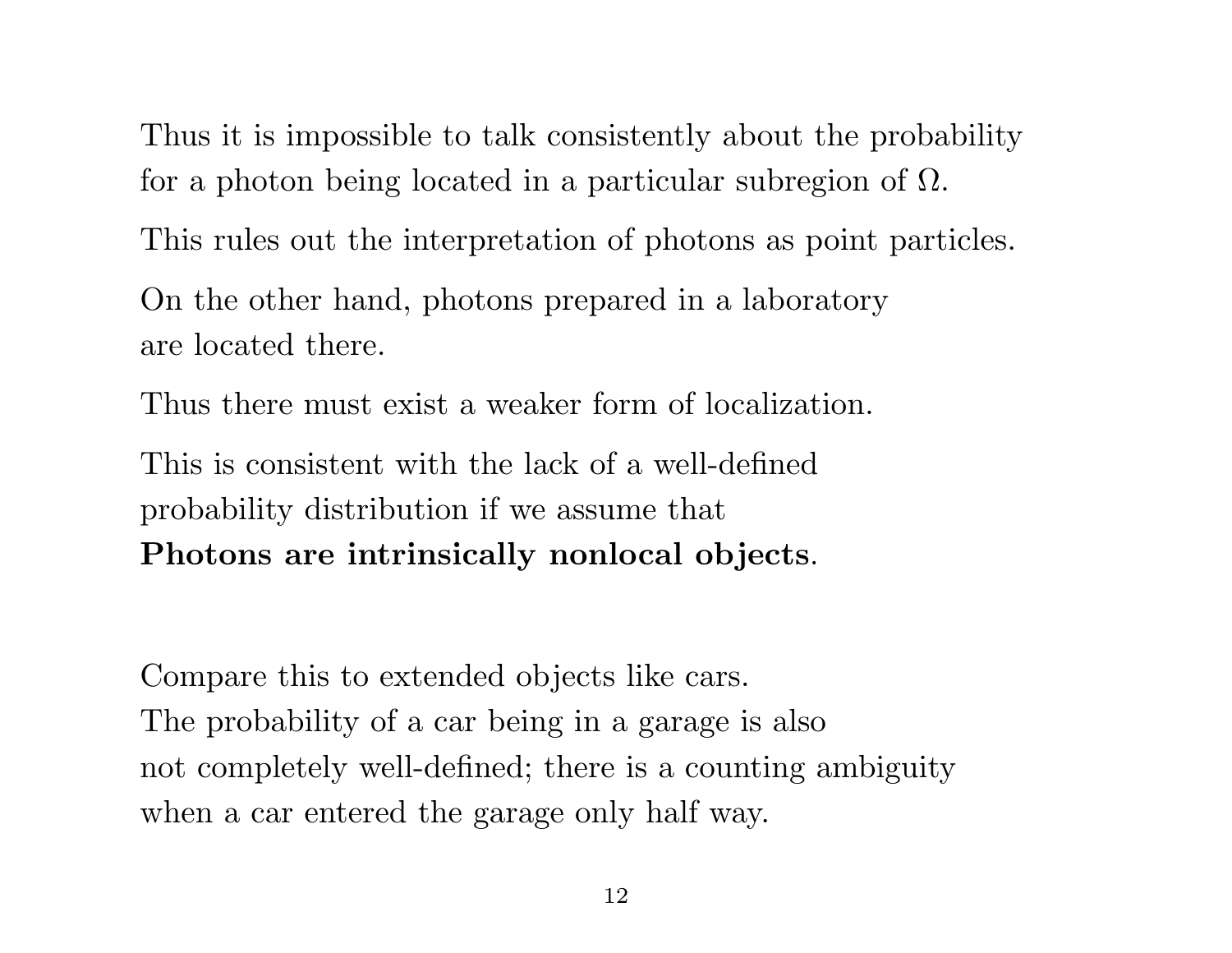However, while there is no natural probability density, the expression analogous to the probability density of a Schrödinger particle,

$$
\rho(\mathbf{x},t):=|\mathbf{A}(\mathbf{x},t)|^2,
$$

integrates (if  $\varepsilon_0 = \mu_0 = 1$ ) over space to the total mean energy of the photon at time t.

Hence  $\rho(\mathbf{x}, t)$  can be regarded as the mean energy density of the photon.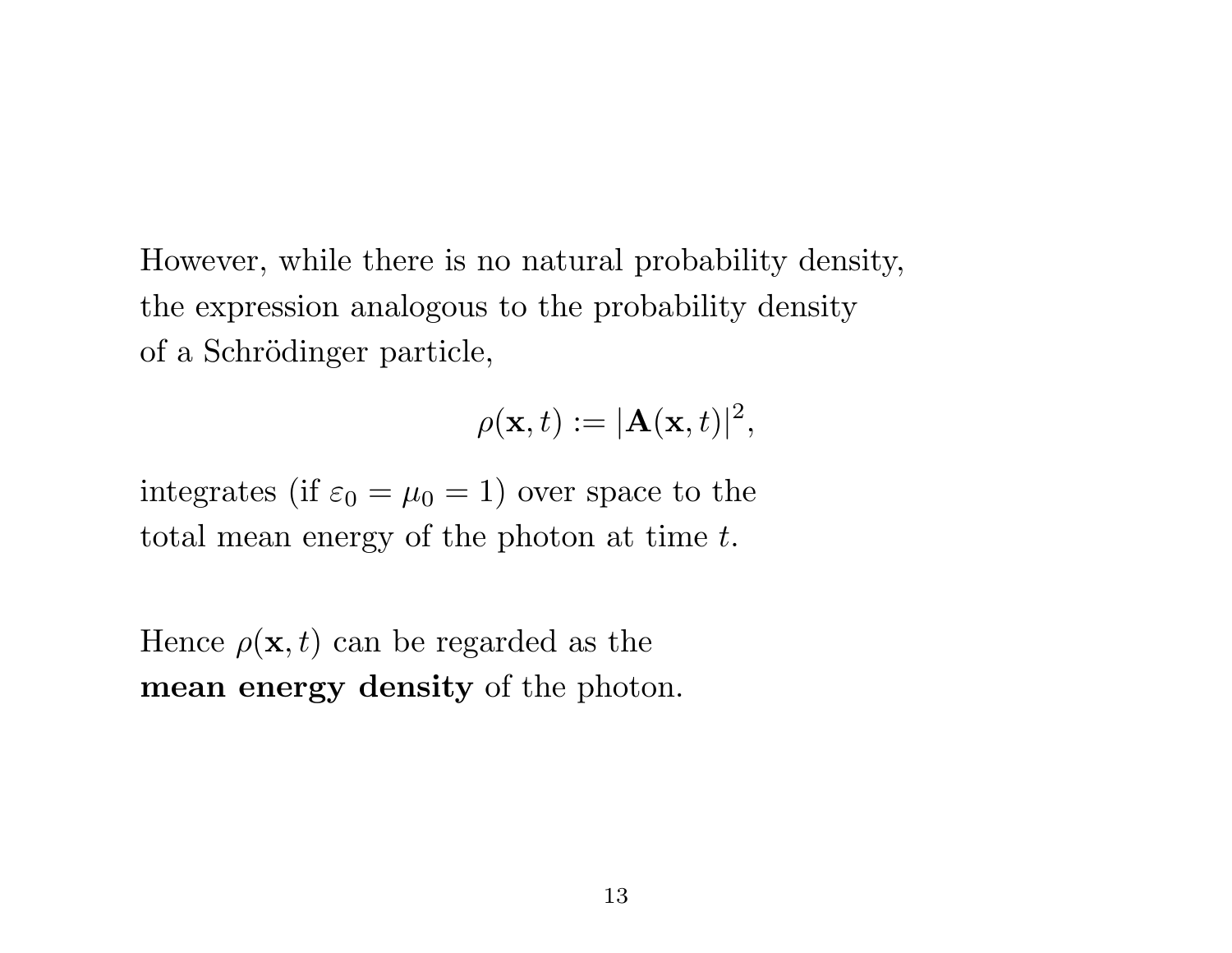# 2. Photons on demand

To get close to the modeling of experiments, we consider quantum models for photons on demand and their realization through laser-induced emission by a single calcium ion in a cavity.

The exposition is based on work at the Max Planck Institute of Quantum Optics in Garching (Germany) in the laser physics group of the late Professor Walther.

For details, see the paper

M Keller, B Lange, K Hayasaka, W Lange and H Walther, A calcium ion in a cavity as a controlled single-photon source, New Journal of Physics 6 (2004), 95.

from which some figures are taken, and which discusses an explicit model of their experimental setting.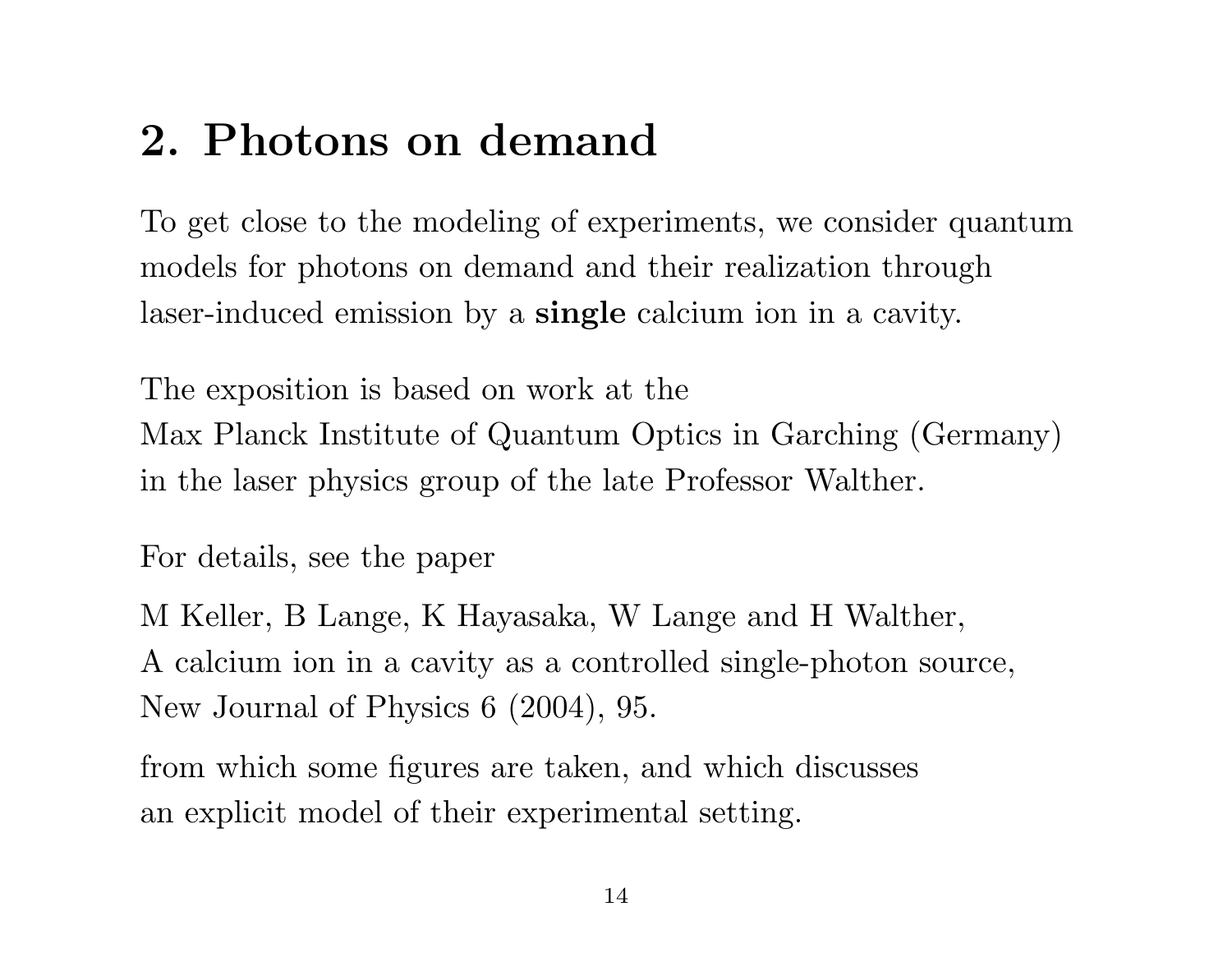

Figure 16. Experimental set-up for the generation of single-photon pulses with an ion-cavity system. The drawing shows a cross-section through the trap, perpendicular to the trap axis.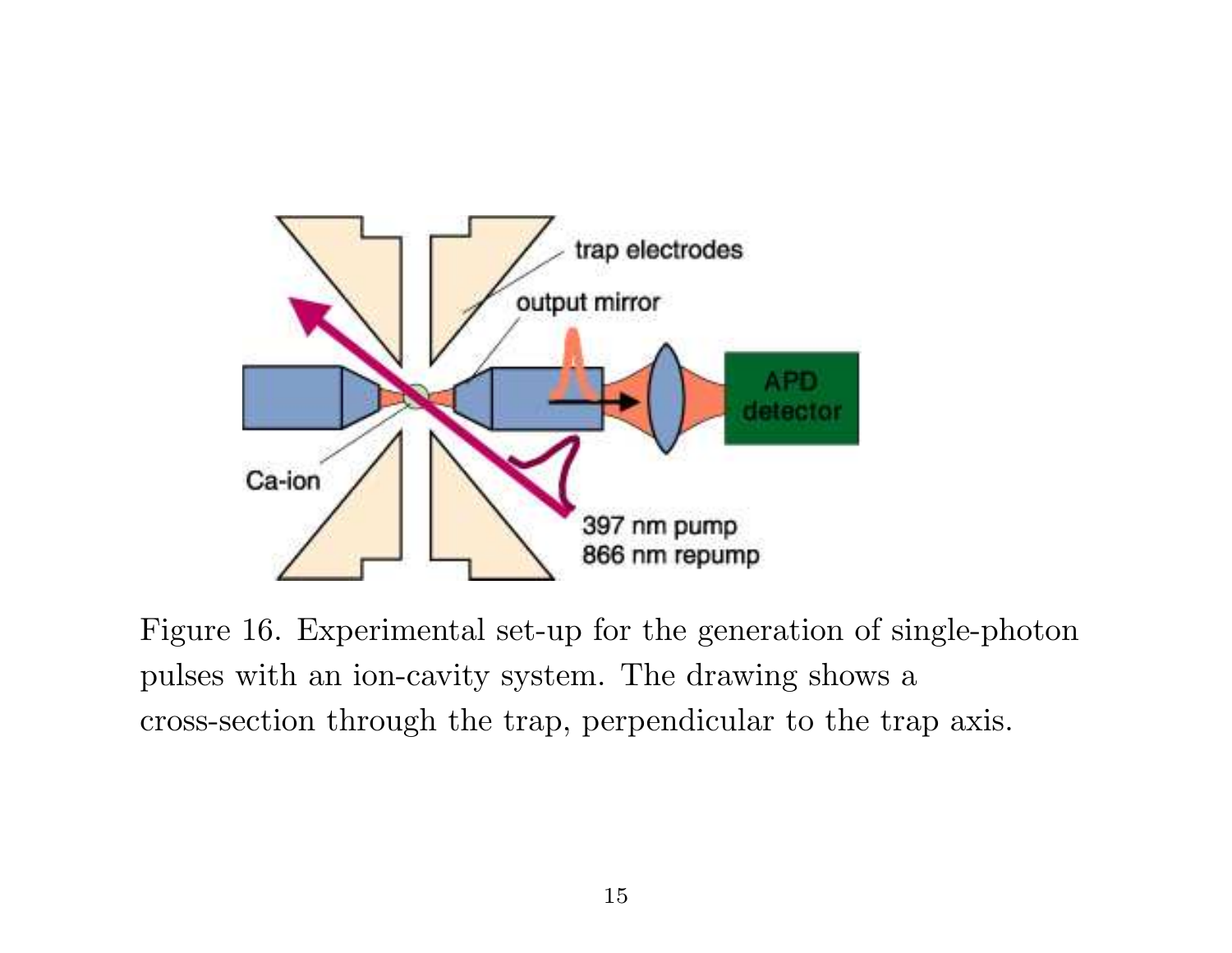

Figure 5. Scheme of the eight-level model on which we base our numerical calculations. Pump and cavity field are assumed to be linearly polarized in the direction of the quantization axis. For clarity, the four possible spontaneous decay transitions to the ground state are represented by a single arrow.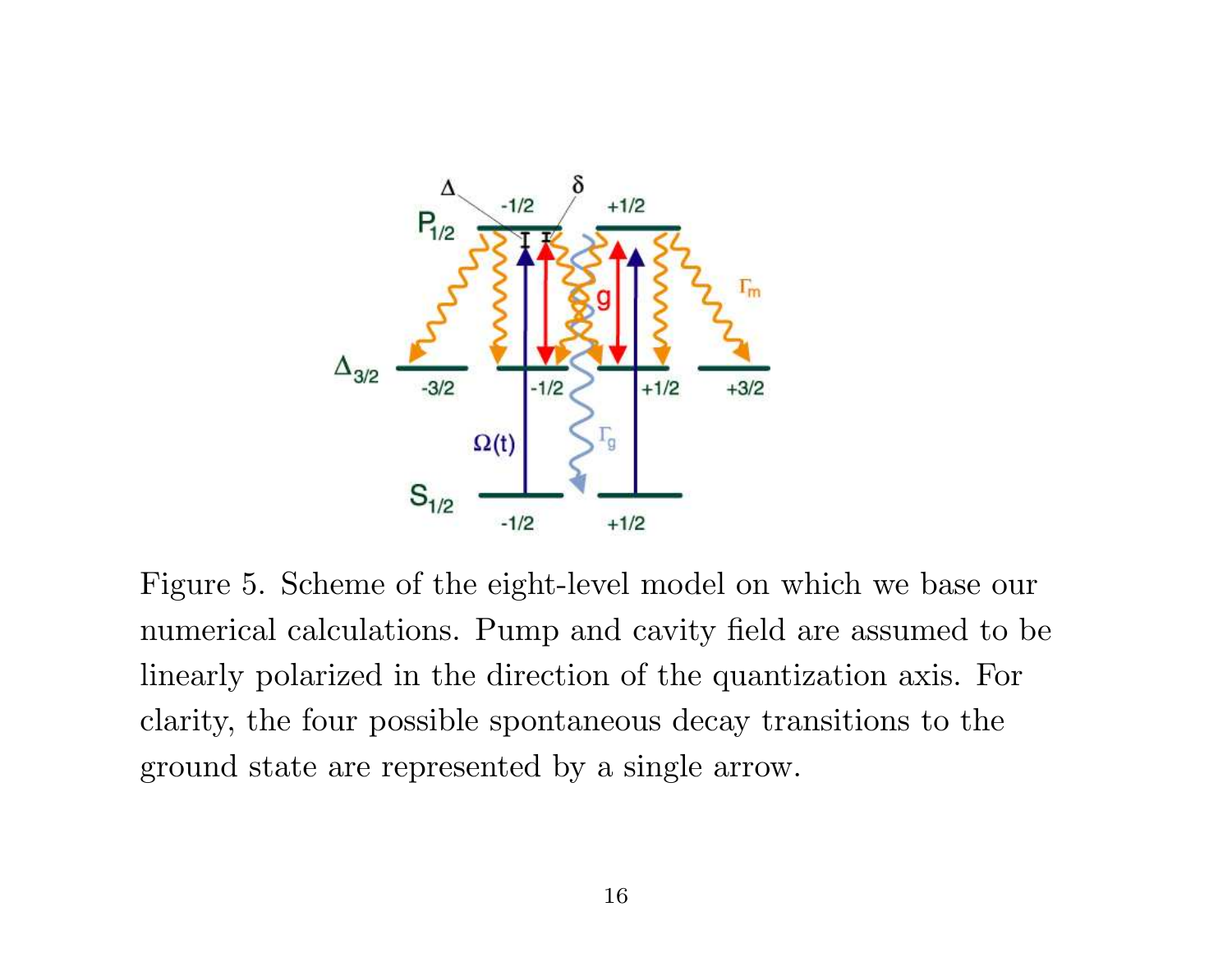In their paper, KELLER et al. discuss in detail a model based on the following simplified level scheme which ignores the fine structure of the  $Ca^+$  states.

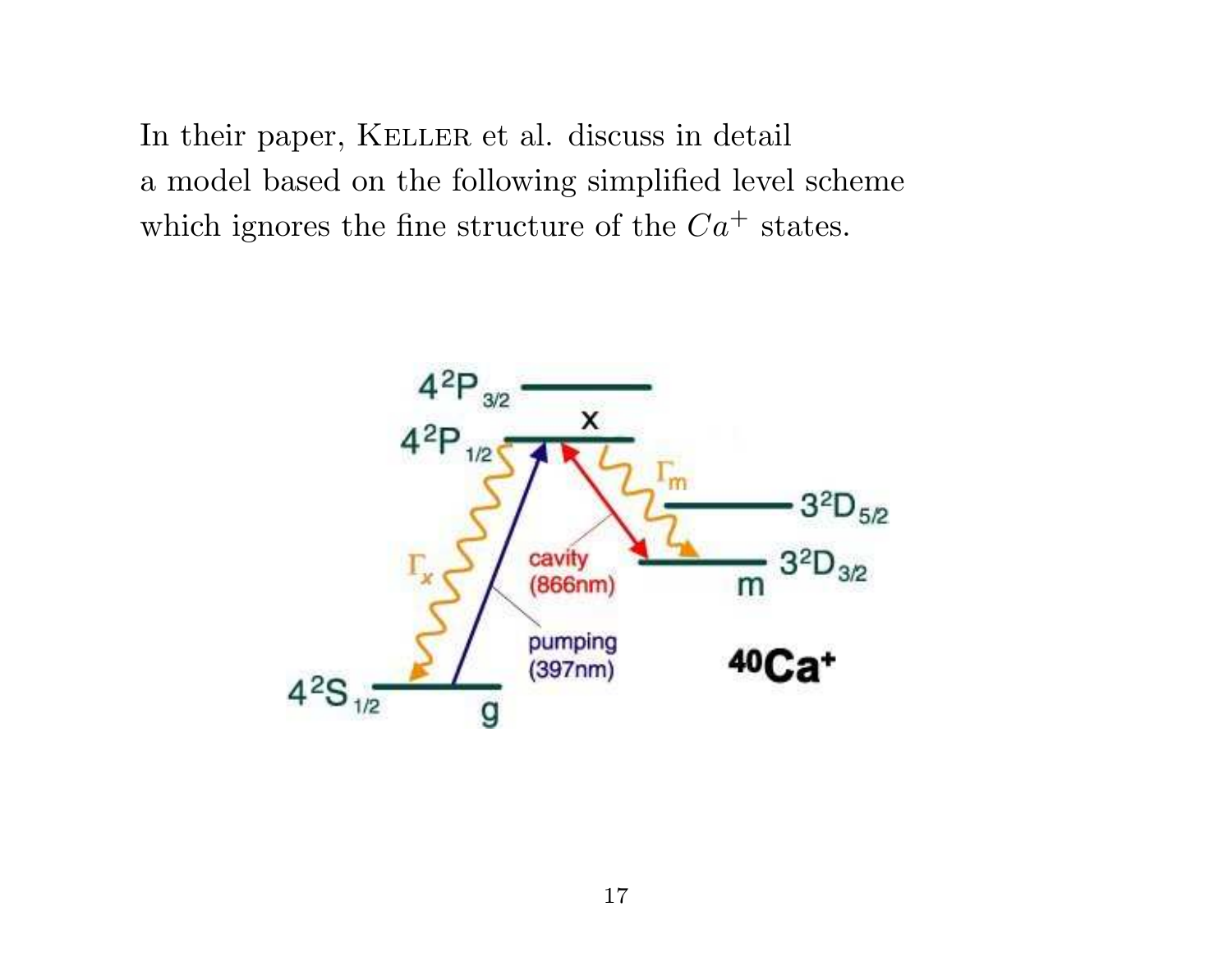- A single ion is localized in the cavity for many hours
- pulsating external fields (lasers) with a total cycle time 100kHz give a predictable rate of single photons
- pump laser at 397nm close to the excitation frequency  $S \to P$
- Repeated excitation to  $P$  and decay to  $S$  until decay into the metastable D state; then inactive
- produces **exactly** one photon (not counting losses)
- reexcite ion into excited state with a reset laser at 866nm, until it falls back into the ground state

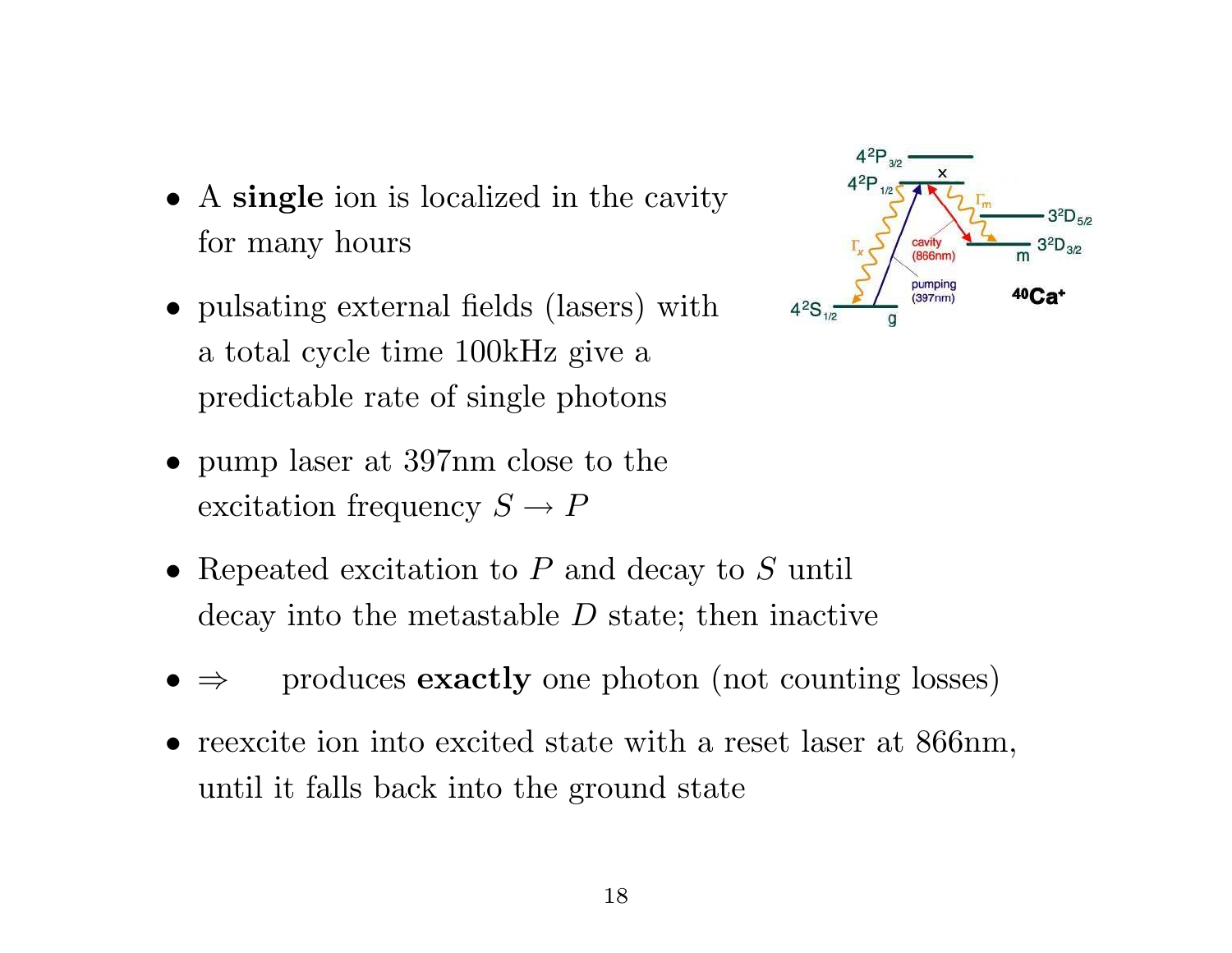- ground state  $g$ , metastable state  $m$ , excited state x of  $Ca^+$
- photons  $\gamma_{\text{cavity}}, \gamma_{\text{pump}}, \gamma_{\text{reset}}$
- electron *e* bound in detector



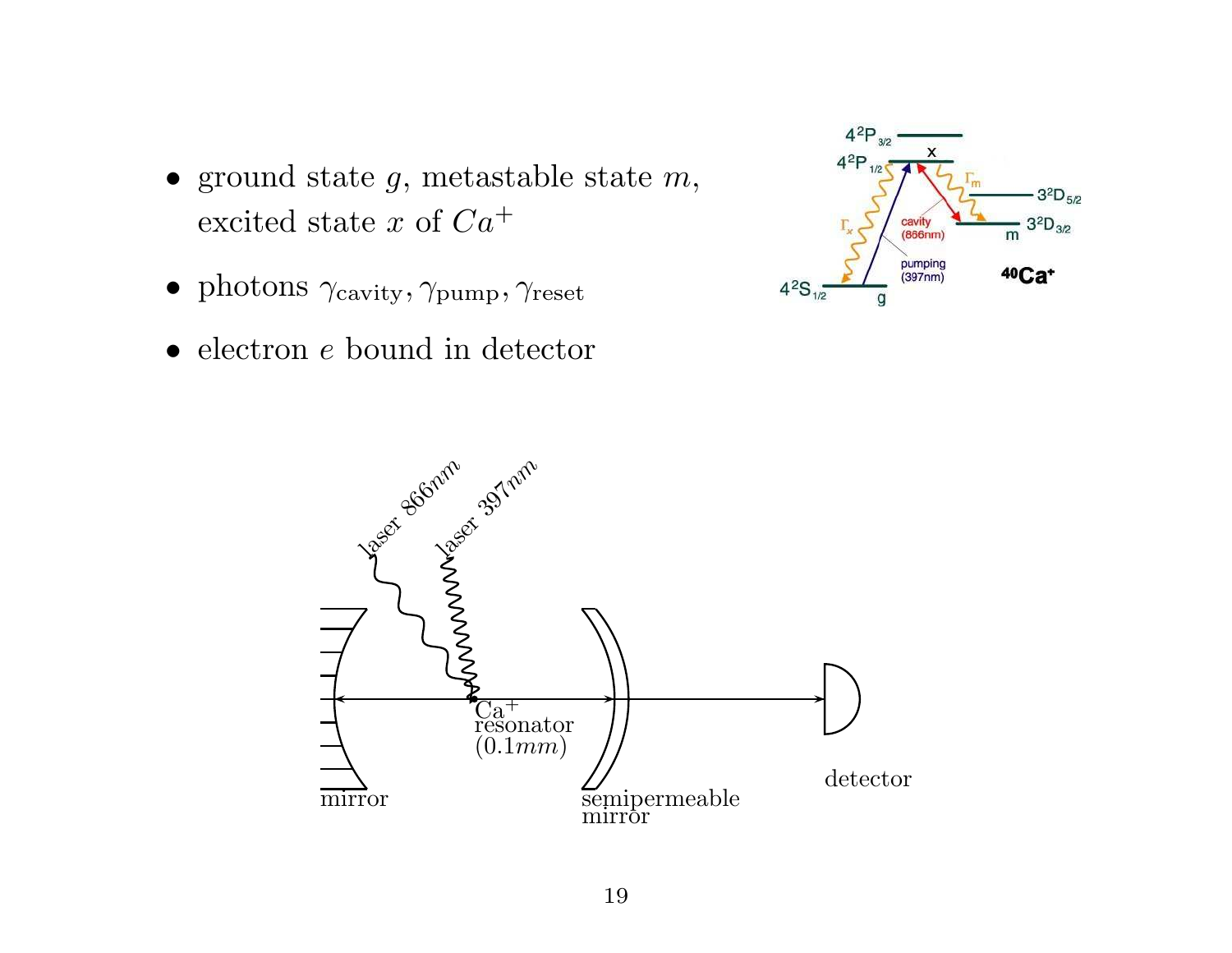### $4^{2}P_{1/2}$ Active processes • a:  $\gamma_{\text{cavity}} \rightleftharpoons \gamma_{\text{cavity}}$  (cavity detuning) cavity<br>(866nm) pumping  $(397nm)$ • b:  $g + \gamma_{\text{pump}} \rightleftharpoons x$  (excitation) •  $c: x \rightleftharpoons m + \gamma_{\text{cavity}}$  (decay to metastable state) • d:  $\gamma_{\text{cavity}} + e \rightleftharpoons \emptyset$  (photodetection) •  $e: m + \gamma_{\text{reset}} \rightleftharpoons x$  (ion reset)

 $4^{2}P_{3/2}$ 

 $-3^{2}D_{5/2}$ 

 $3^{2}D_{3/2}$ 

m

40Ca<sup>+</sup>

Only  $a, b, c$  are modelled explicitly by KELLER et al.. But d, e can be modelled similarly.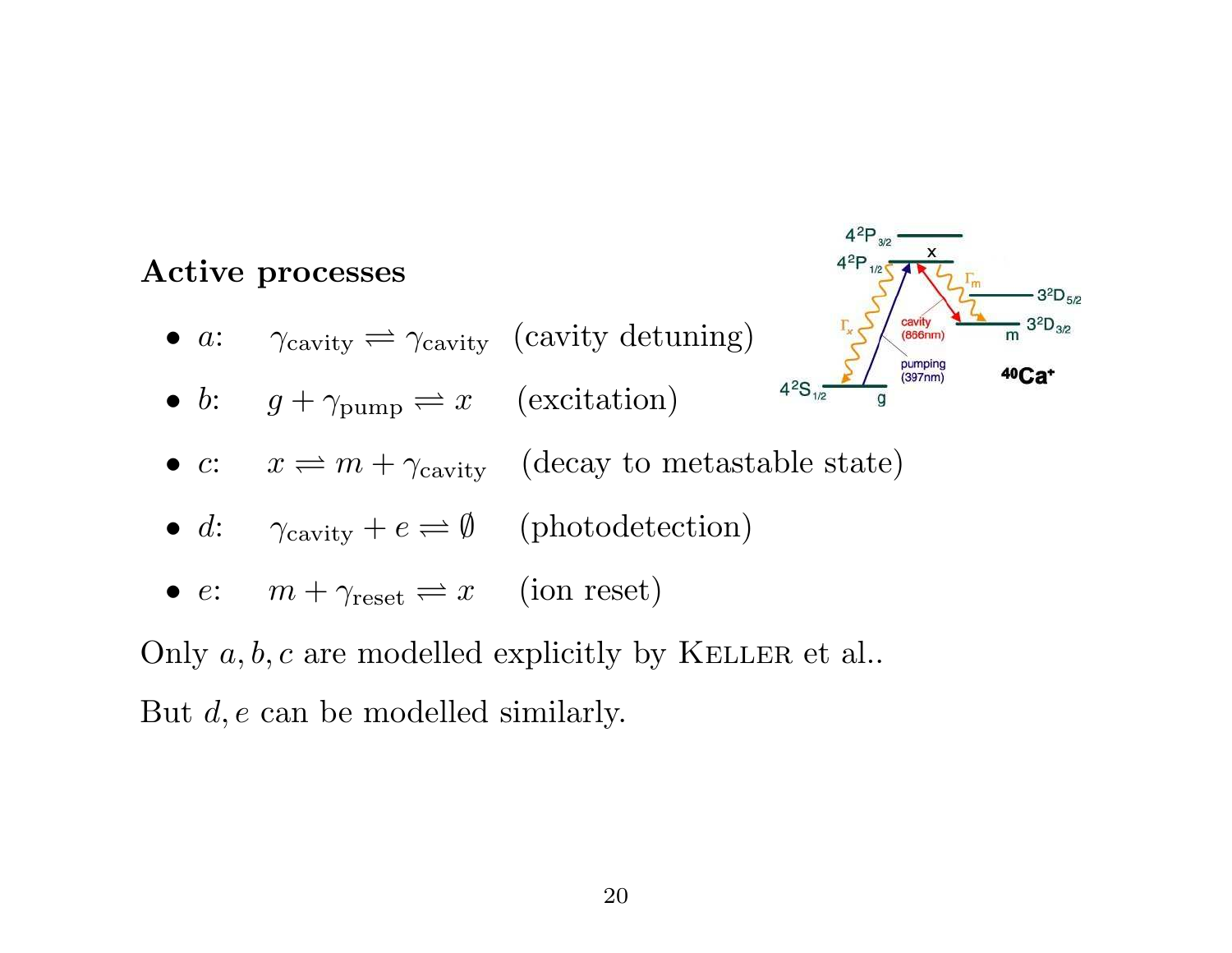#### Interaction picture model

by KELLER et al. (without reset and photodetection)



- $a =$  annihilator of cavity mode of photon
- $b = |g\rangle\langle x|$
- $c = |m\rangle\langle x|$
- Hamiltonian  $H = \hbar (\delta a^* a + \Delta |g\rangle\langle g| + 2 \operatorname{Re}(\Omega(t) b^* + \mu a c^*))$
- $\delta = \omega_{\text{cavity}} \omega_{xm}$  cavity detuning
- $\Delta = \omega_{\text{pump}} \omega_{ax}$  pump detuning
- $\Omega(t)$  classical pulse shape of pump laser
- $\mu$  (KELLER's g) ion–cavity coupling strength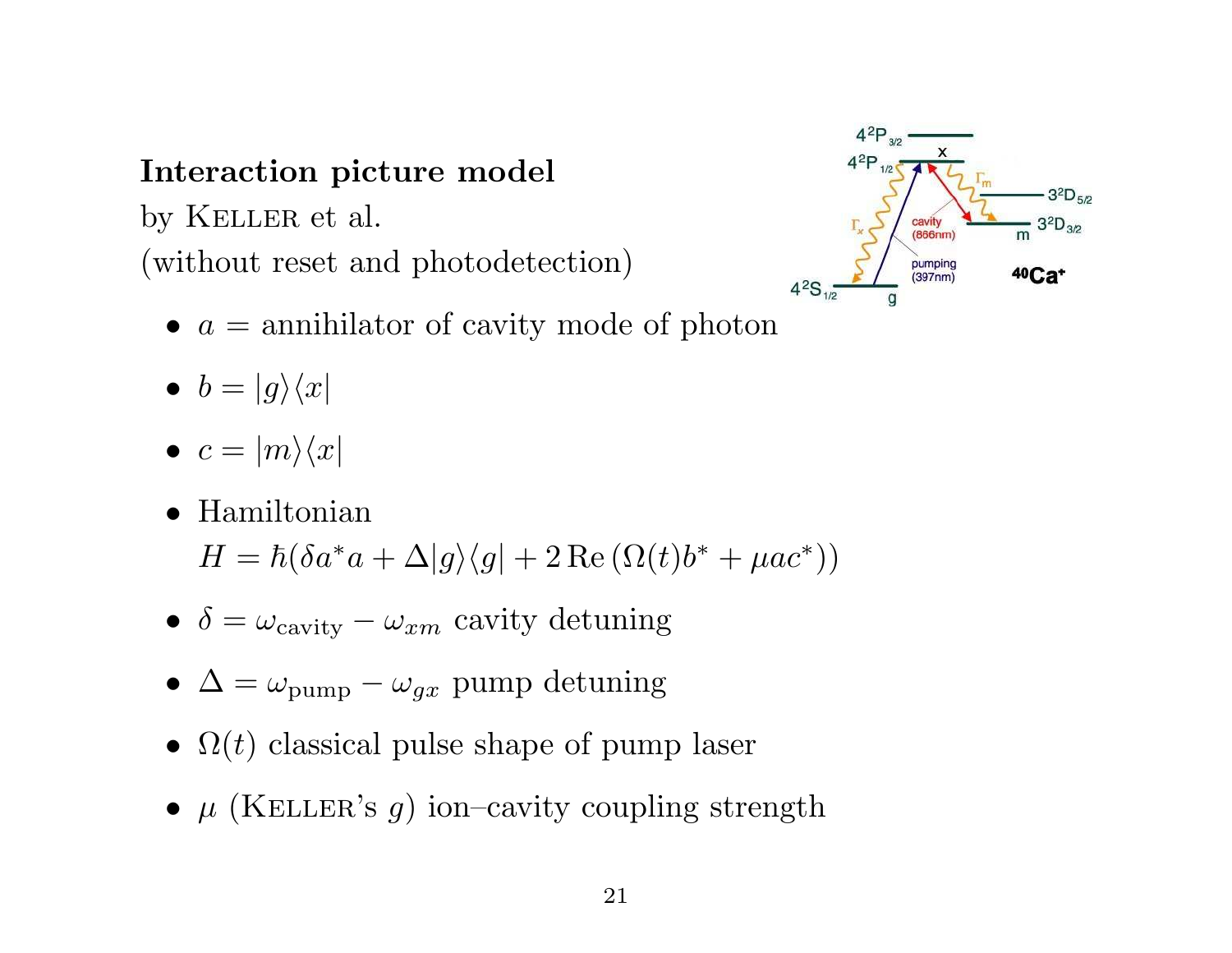- $\kappa = 0.02 \Gamma_x$  cavity loss rate
- cavity •  $\Gamma_x \approx 138 \text{ MHz (KELLER's } \Gamma_q)$  $(866nm)$ pumping spontaneous decay rate into ground state  $42s_{1/2}$  $(397nm)$



 $4^{2}P_{3/2}$ 

 $3^{2}D_{5/2}$ 

 $3^{2}D_{3/2}$ 

m

40Ca<sup>+</sup>

To account for losses, the dynamics of the density matrix is set up in the form of a

Lindblad master equation

$$
\dot{\rho} = -\frac{i}{\hbar} [H, \rho] + \kappa (2a\rho a^* - a^* a\rho - \rho a^* a) \n+ \frac{\Gamma_x}{2} (2b\rho b^* - b^* b\rho - \rho b^* b) \n+ \frac{\Gamma_m}{2} (2c\rho c^* - c^* c\rho - \rho c^* c)
$$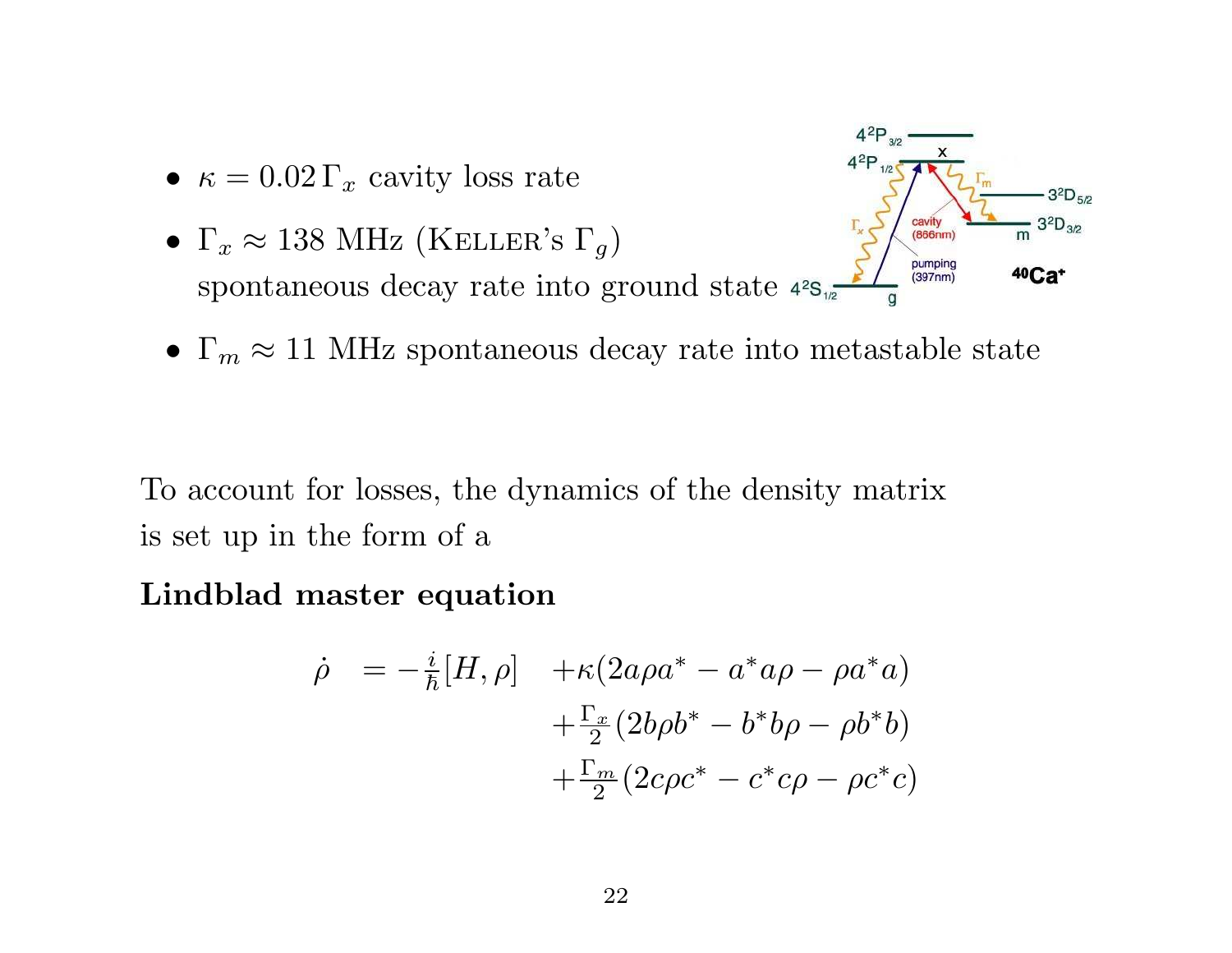Note that the master equation is an equation for transition rates; probabilities are obtained by integration over time.

 $4^{2}P_{3/2}$  $4^{2}P_{1/2}$  $3^{2}D_{5/2}$  $3^{2}D_{3/2}$ cavity  $(866nm)$ m pumping 40Ca+  $(397nm)$ 

- time-dependent expectations  $\langle f \rangle_t = \text{tr } f \rho(t)$
- time dependent emission rate  $p(t) = 2\kappa_{\rm tr}\langle a^* a\rangle_t$  $(2\kappa_{\rm tr}$  intensity transmission rate)
- probability of photon emerging from the cavity  $\eta_{\text{photon}} = \int_0^\infty$  $\int_0^\infty p(t)dt$
- single-photon efficiency  $\eta_{\rm abs} = (\kappa/\kappa_{\rm tr} - 1)\eta_{\rm photon}$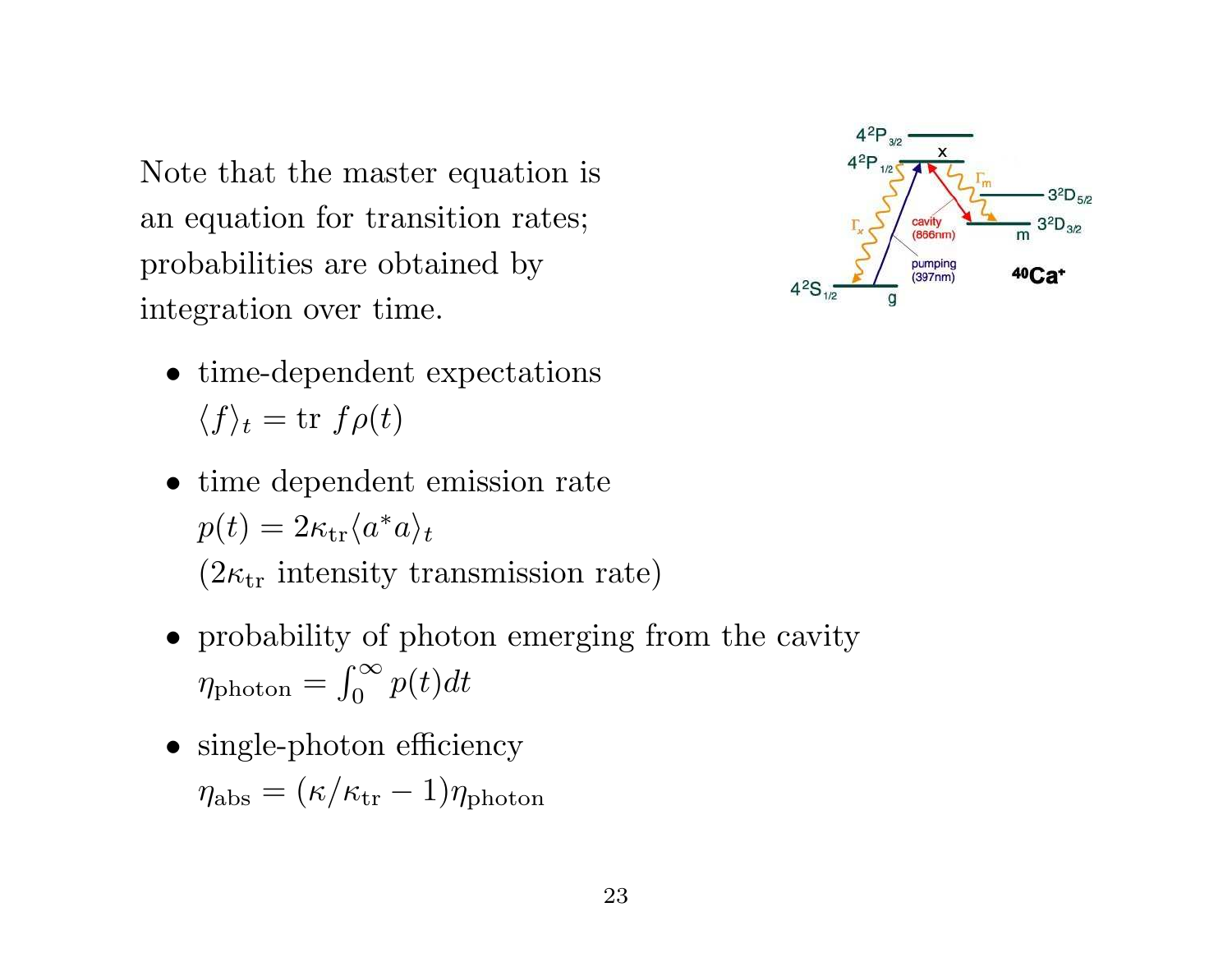The Hilbert space on which the master equation is based is the tensor product of a single mode Fock space for the cavity photon and a 3-mode space for the  $Ca^+$  ion.

An orthonormal basis of the space is given by the kets  $|n, k\rangle$ , where  $n = 0, 1, \ldots$  is the photon occupation number and  $k \in \{g, x, m\}$  labels the ion level.

The structure of the Hamiltonian and the dissipation terms in the master equation is such that if the system is started in the ground state  $|0, g\rangle$ , it evolves to a mixed state in which the photon number is never larger than 1.

Thus multiphoton states do not contribute at all, and one can truncate the cavity photon Fock space to the two modes with occupation number  $n = 0, 1$ , without changing the essence of the model.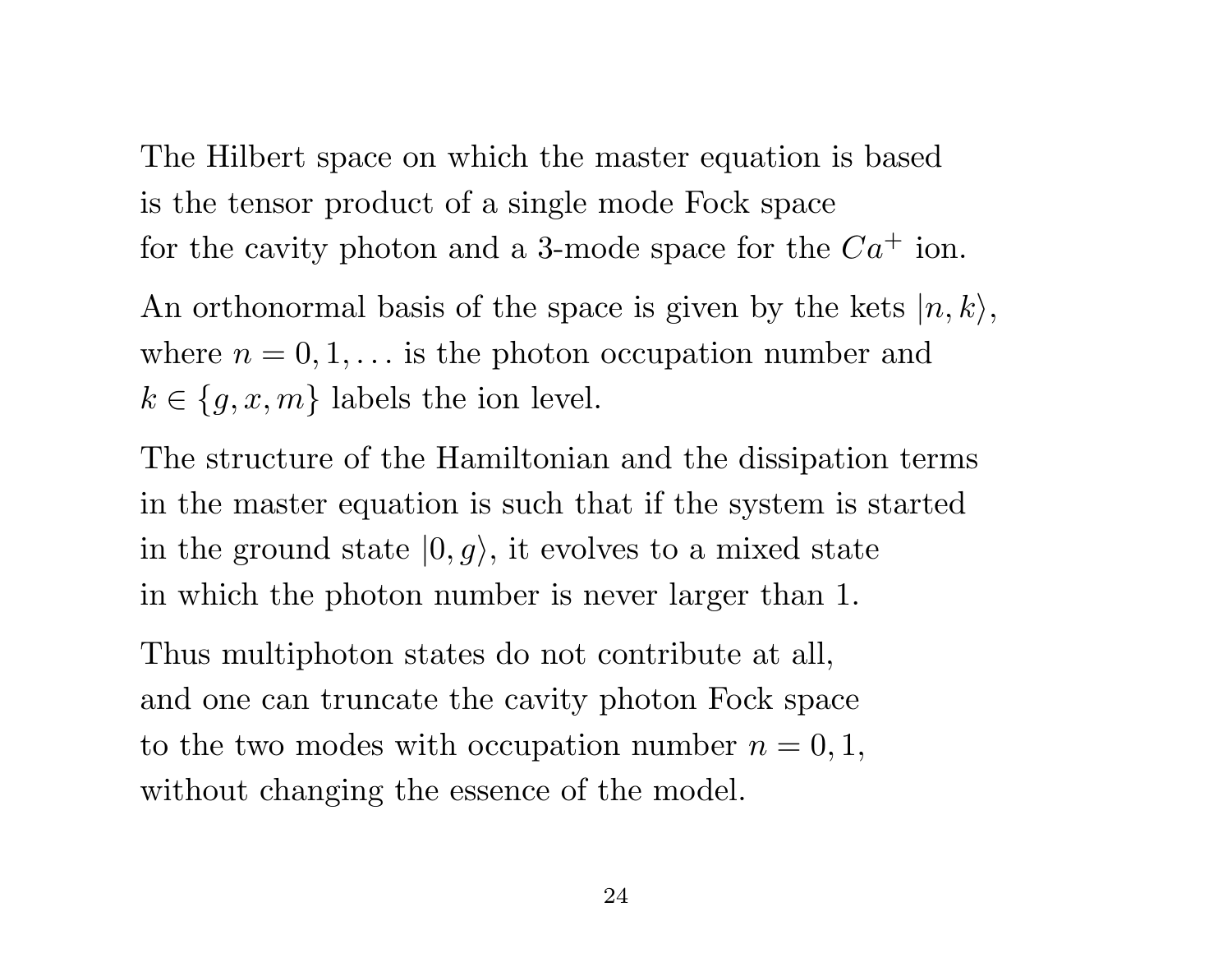Of interest for the photon production is the projection of the density matrix to the photon space, obtained by tracing over the ion degrees of freedom. This results in an effective time-dependent photon density matrix

$$
\rho_{\text{photon}}(t) = \begin{pmatrix} \rho_{00}(t) & \rho_{01}(t) \\ \rho_{10}(t) & \rho_{11}(t) \end{pmatrix},
$$

where

 $\rho_{11}(t) = p(t)$  is the probability density of finding a photon,  $\rho_{00}(t)$  is the probability density of finding no photon, and  $\rho_{01}(t) = \rho_{10}(t)^*$  measures the amount of entanglement between the 1-photon state and the vacuum state.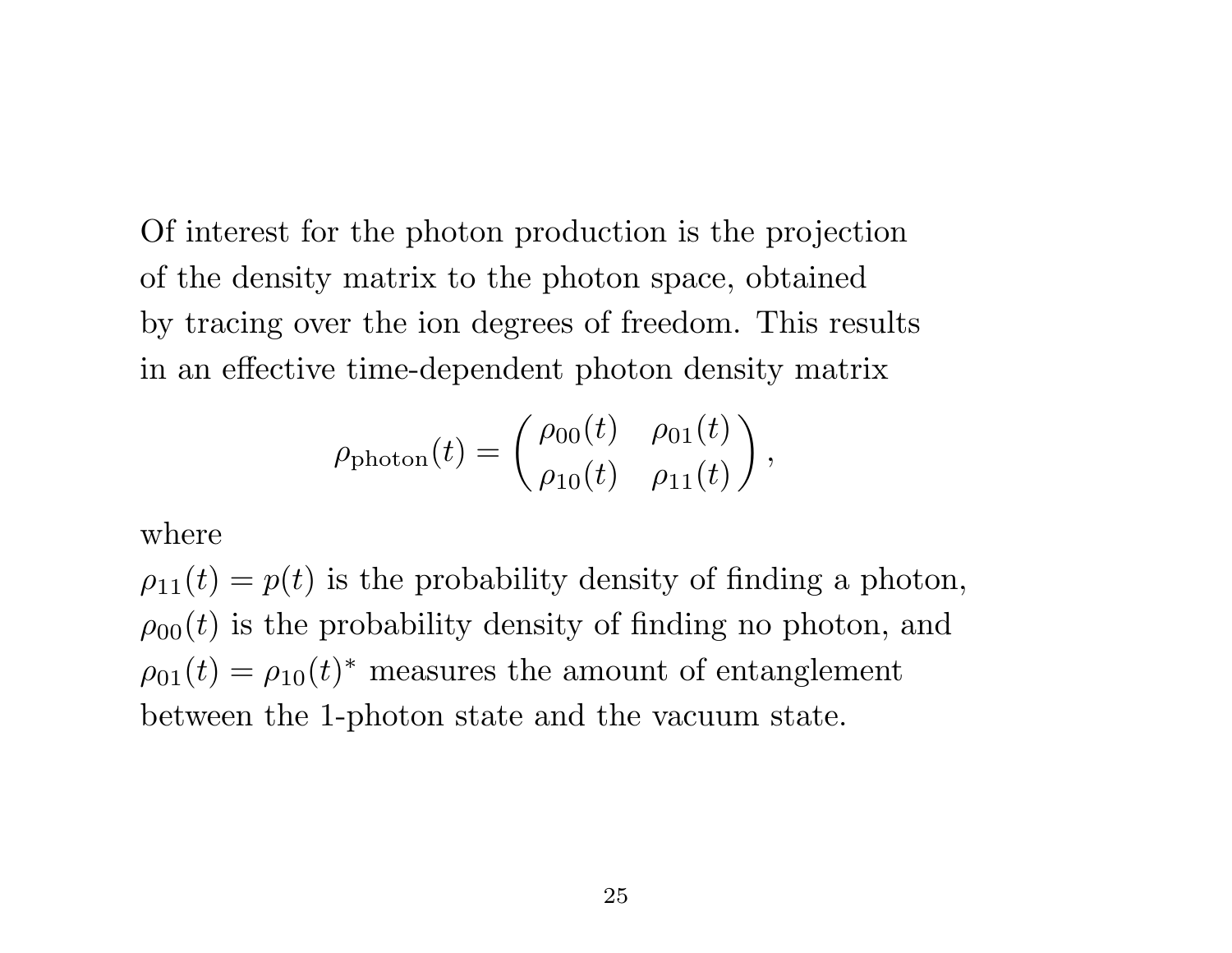Semidefiniteness of the state requires  $|\rho_{01}| \leq \sqrt{p(1-p)}$ . Assuming for simplicity that we have approximate equality,  $\rho_{\text{photon}}$  is essentially rank one,

 $\rho_{\rm photon}(t) \approx \psi(t)\psi(t)^*, \quad \psi(t) = s(t)|0\rangle + c(t)|1\rangle,$ where  $s(t)$  and  $c(t)$  are functions with  $|s(t)|^2 + |c(t)|^2 = 1$ , determined only up to a time-dependent phase factor. In particular, we may take  $c(t)$  to be real and nonnegative.

Thus, in the approximation considered,

the quantum electromagnetic field is in a superposition of the vacuum mode and the single-photon field mode, with a 1-photon amplitude  $c(t) = \sqrt{p(t)}$ that varies with time and encodes the probability density  $p(t)$  of detecting a photon particle.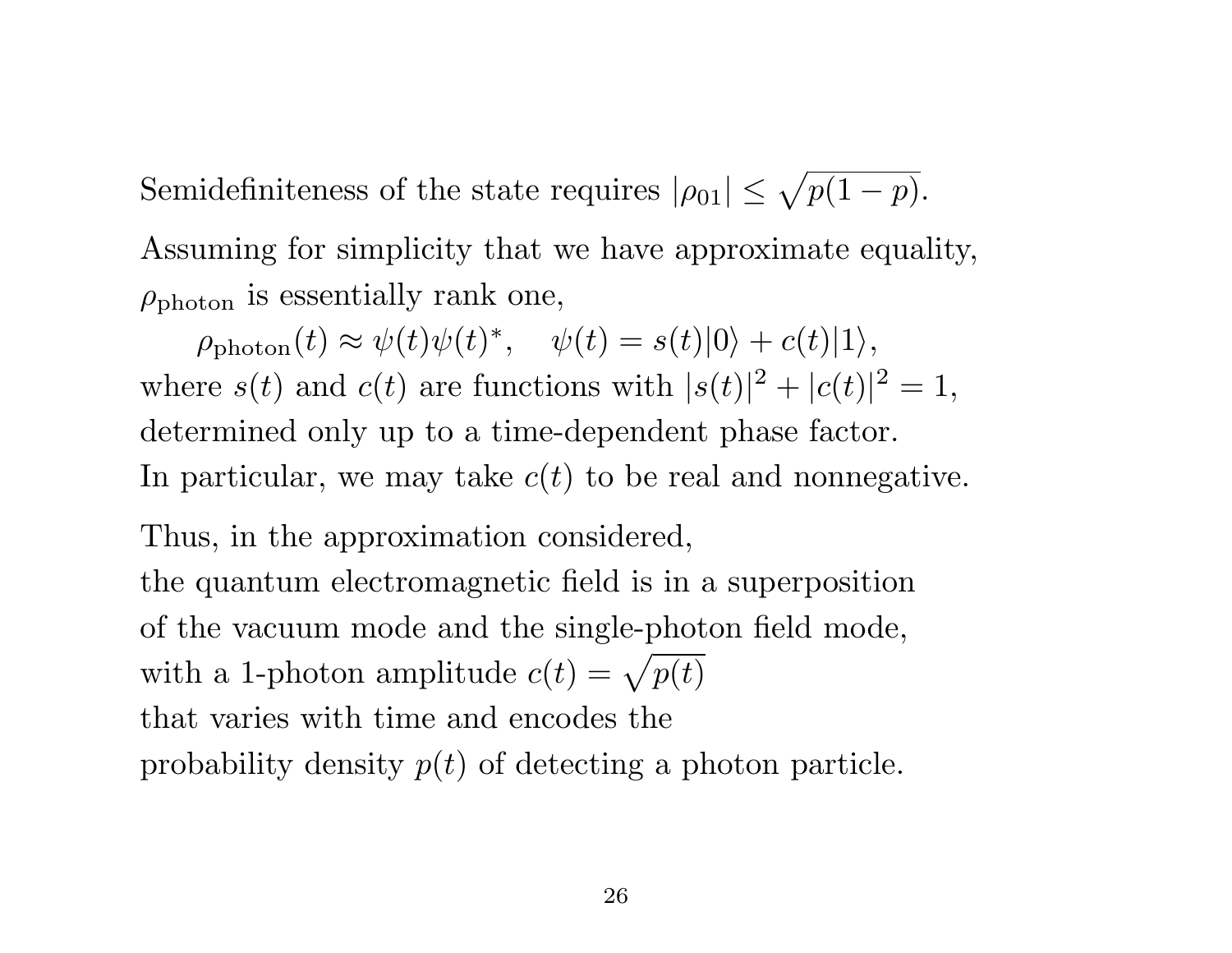In the actual experiments,  $p(t)$  has a bell-shaped form, and the total photon detection probability, referred to as the **efficiency**, is significant, but smaller than 1.

Discarding the vacuum contribution corresponding to the dark, unexcited cavity, and giving up the interaction picture by inserting the field description  $|1\rangle_t = e^{-i\omega t}\psi_0(\mathbf{x})$  of the photon mode, the (now time-dependent) 1-photon state takes the form  $\mathbf{A}_{\rm 1photon}(\mathbf{x},t)=\sqrt{p(t)}e^{-i\omega t}\psi_0(\mathbf{x}).$ 

At this stage one notices a minor discrepancy with the field description, since the 1-photon state is no longer an exact solution of the Maxwell equations.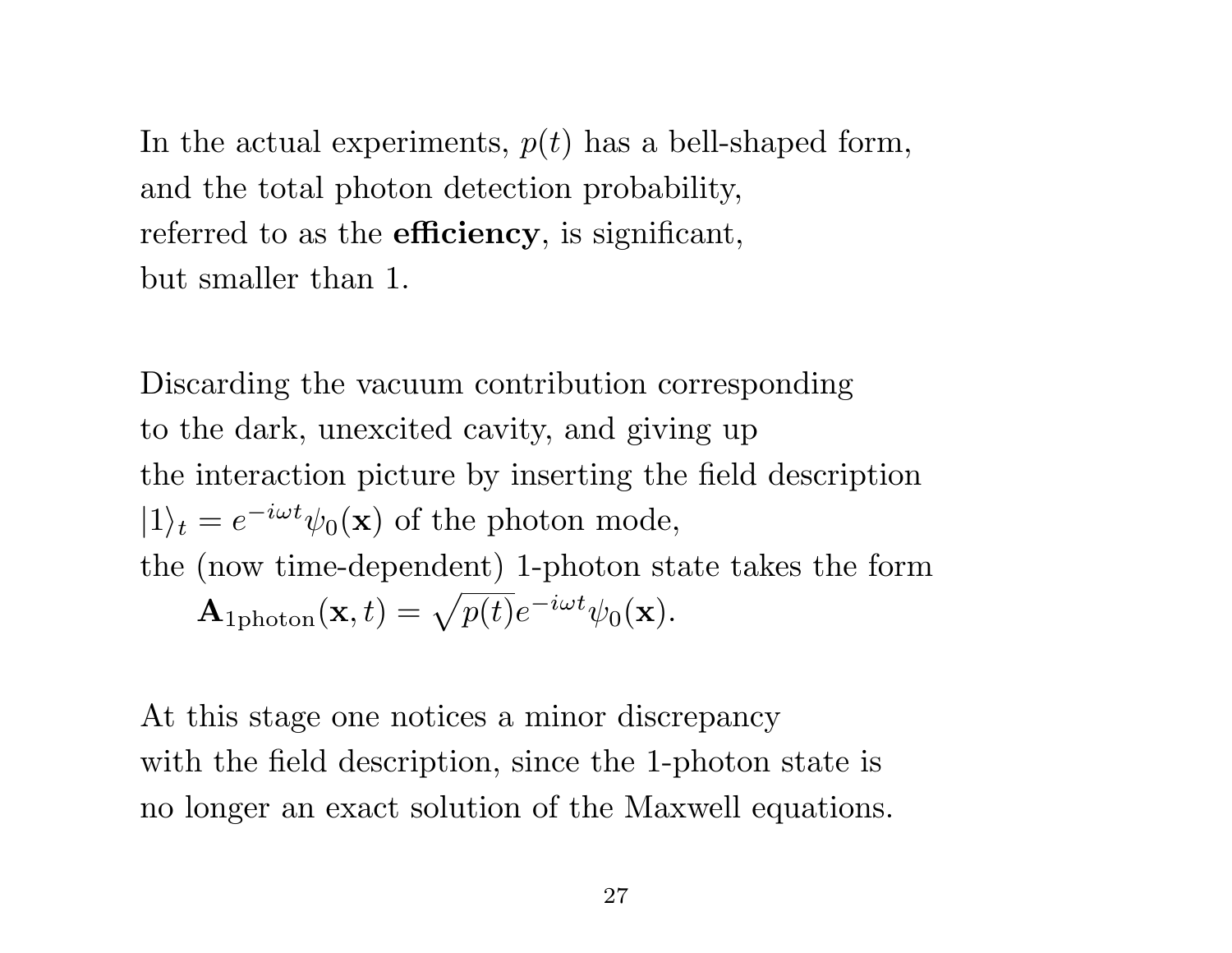To correct this deviation from Maxwell's equations, one has to work with quasi-monochromatic modes and the paraxial approximation.

This should result in a more accurate time-dependent 1-photon state, describing a bell shaped electromagnetic field pulse  $\mathbf{A}(x,t)$ which solves the Maxwell equation exactly.

A detailed model for this is work in progress.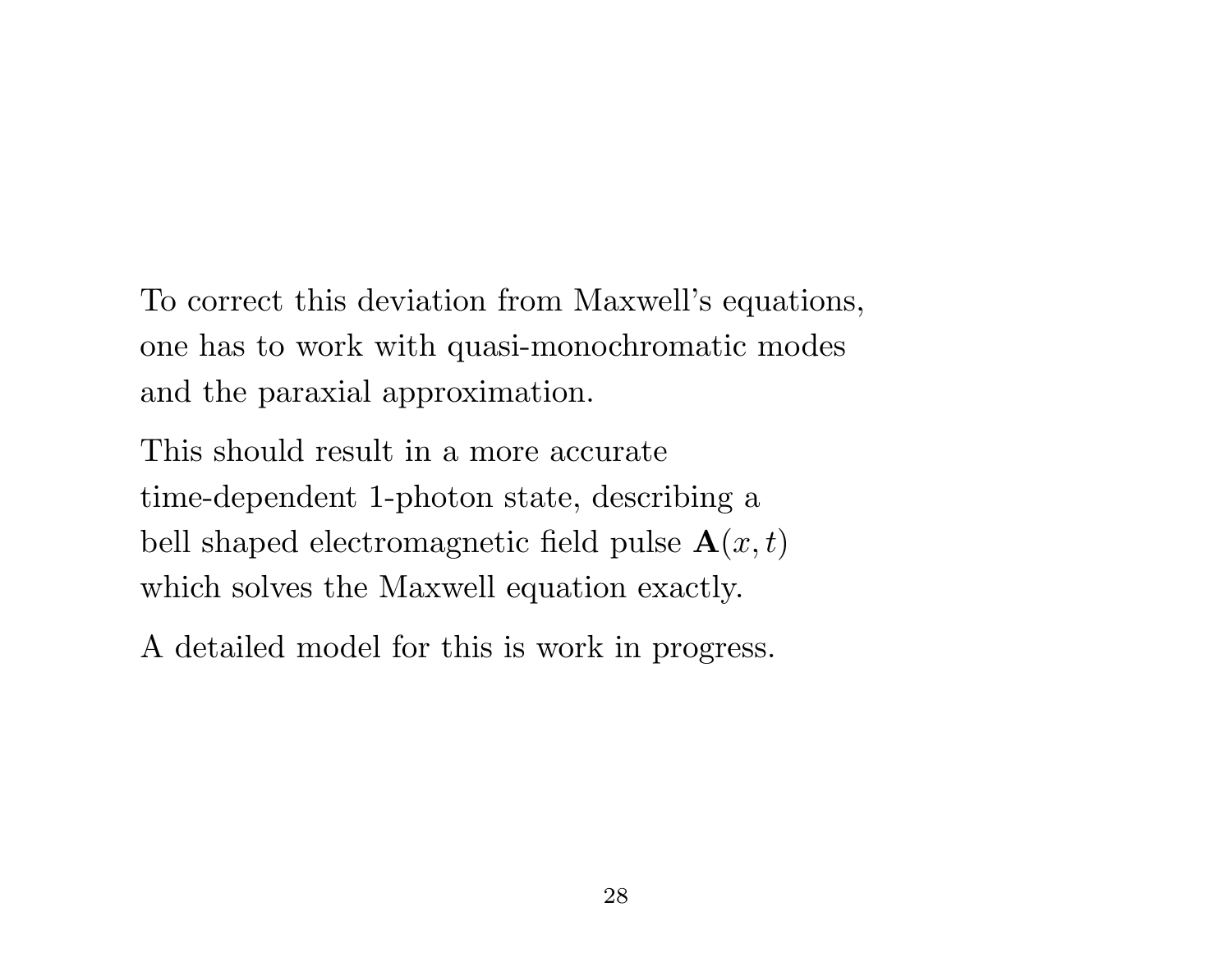We now add the reset mechanism to get a continuous pulsed photon stream.

Thus we consider a periodic sequence of excitation-reset cycles of the ion in the cavity.

As before, we find that the electromagnetic field corresponding to the sequence of pulses is a single, periodically excited 1-photon mode of the electromagnetic field.

Thus what appears at the photodetector as a sequence of photon particles arriving is from the perspective of quantum electrodynamics the manifestation of a single nonstationary, pulsed 1-photon state of the electromagnetic field!

We now discuss the consequences of this somewhat surprising analysis.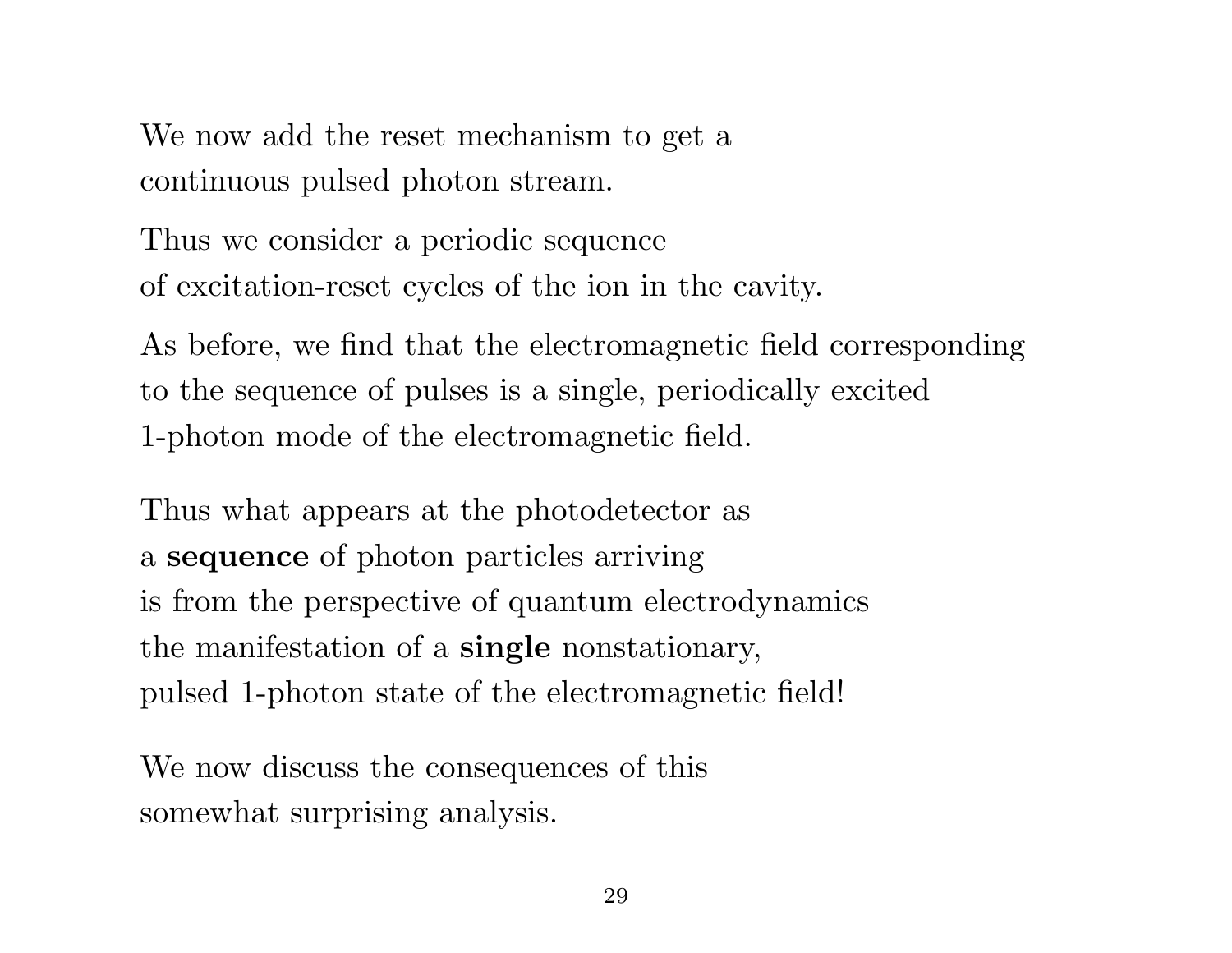### What is a photon?

In 2003, a special issue of the Optics & Photonic News was devoted to this topic.

5 articles by 8 experts – 5 different answers. Thus this is still a debated question. This justifies the present attempt of giving a new answer.

Our analysis of the photon on demand model concluded that a fixed, periodically excited 1-photon field state carries a sequence of controllable and measurable energy bursts – photons on demand.

Thus the QED photon state concept (a singly excited quantum state of the free electromagnetic field) differs from the photon particle concept (addressing moving lumps of energy).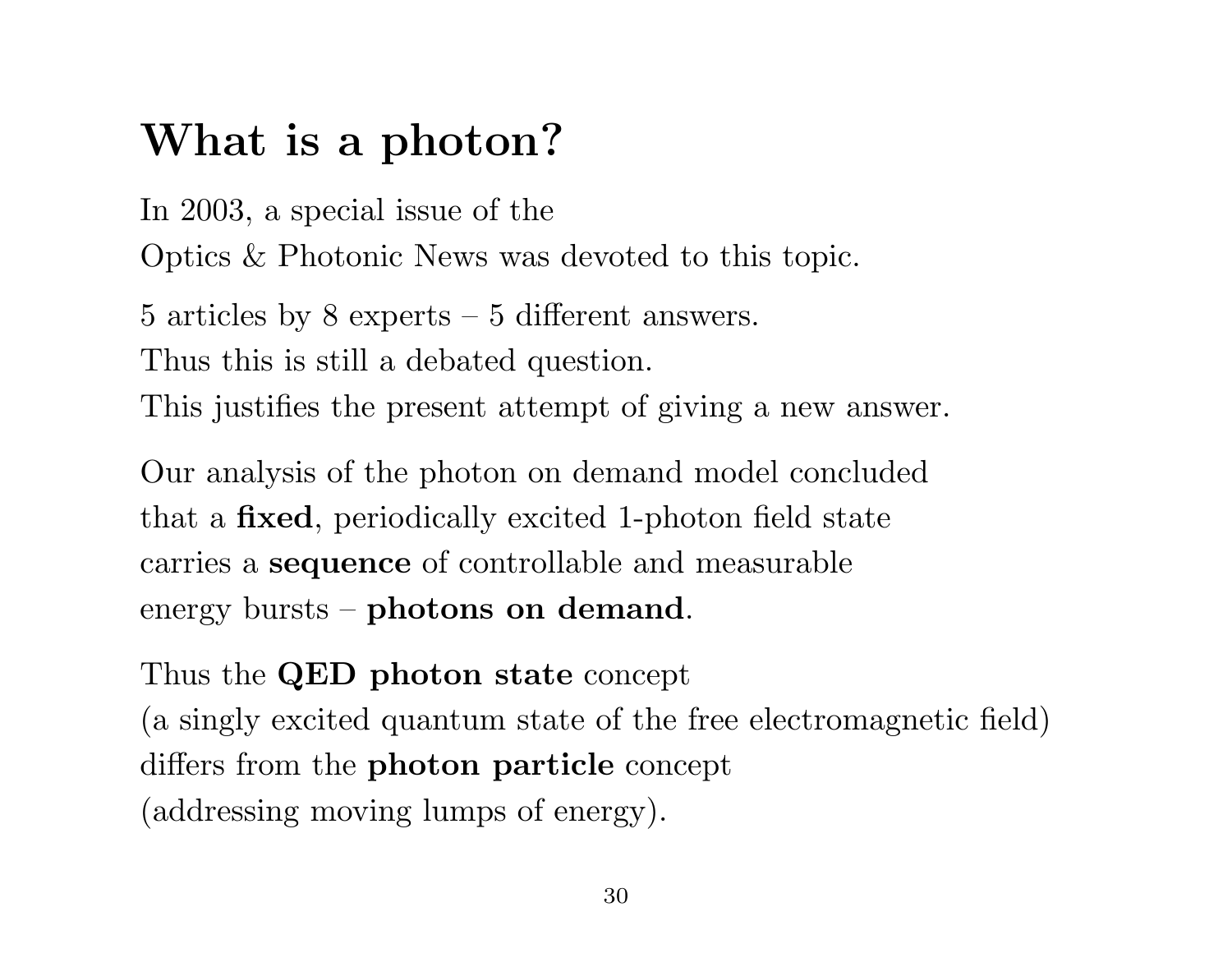In view of the fact that

- already classically, a point particle picture of light is valid only to the extent to which the geometric optics approximation is valid,
- there is no consistent photon probability but a consistent energy density,
- the QED photon mode picture differs from the photo detection particle picture,

I want to suggest the following

#### Definition.

A photon particle is a local concentration of energy in a photon field mode, integrating to a total energy of  $h\nu = \hbar\omega$ .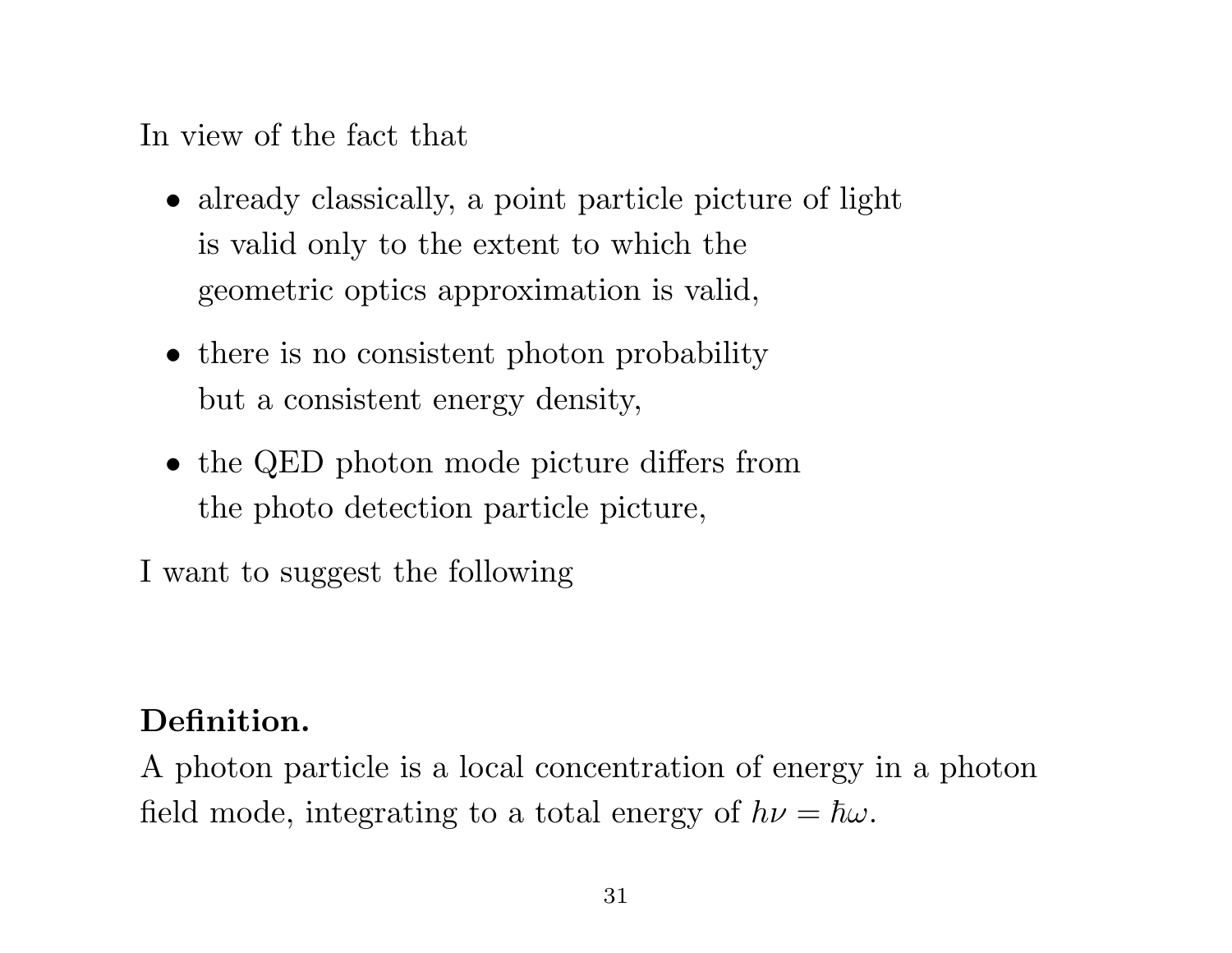This seems to be in good agreement with both QED and the current experimental practice.

The spin 1 representation of the Poincare group determines the 1-photon Hilbert space.

This Hilbert space consists of all possible 1-photon field modes.

A photon particle is a particular field mode whose energy is approximately spatially localized.

Thus the **QED** photon is a global state of the whole space, a time-dependent solution of the Maxwell equation.

It acts as a carrier of photon particles, which are extended but localized lumps of energy moving with the speed of light along the beam defined by a QED photon state.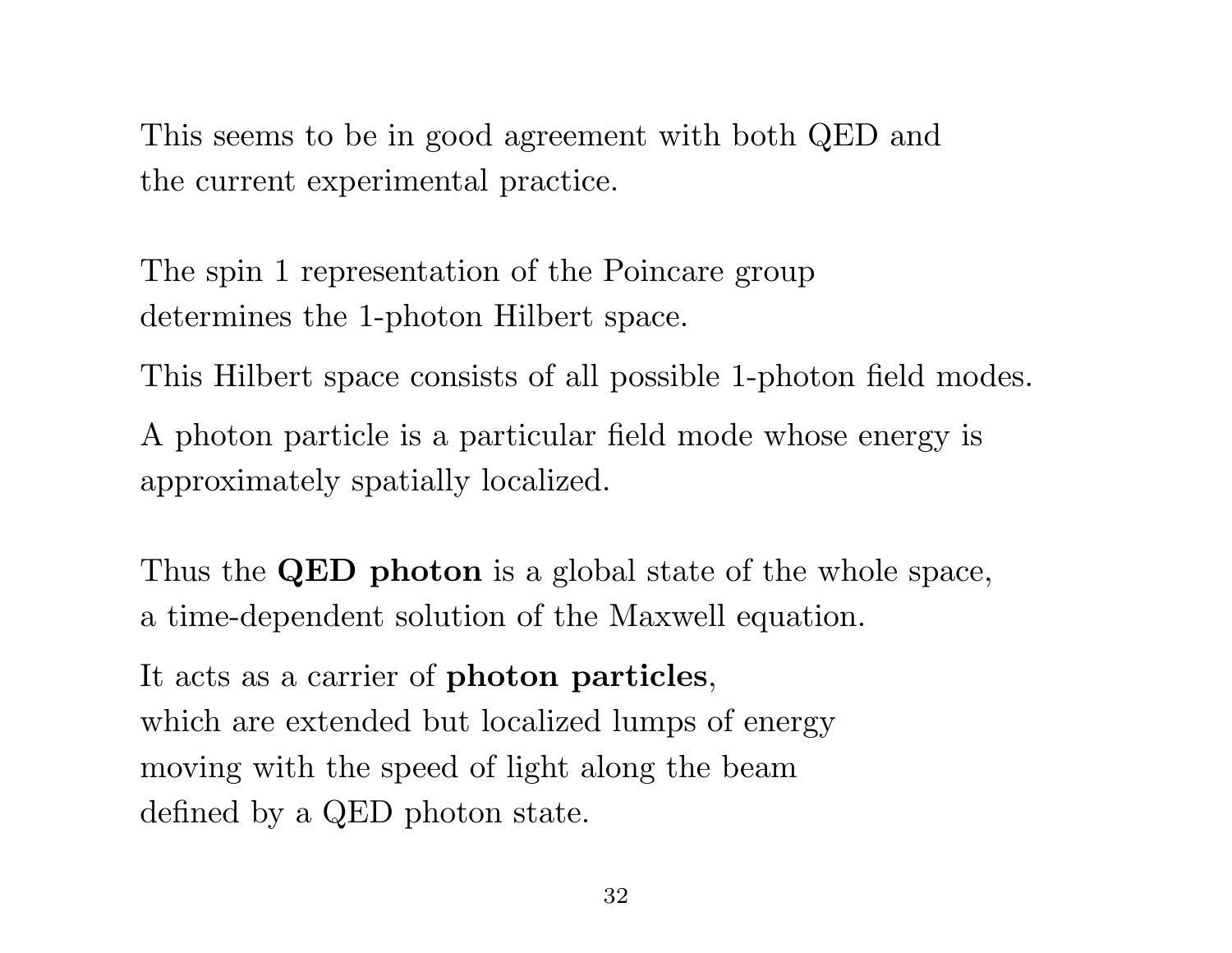It is interesting to note that COLOSI  $&$  ROVELLI 2006 arrived at a similar conclusion from a completely different perspective.

They argue from quantum general relativity, starting with the Unruh effect.

The Unruh effect demonstrates that what appears as a vacuum field state to an observer at rest appears to an accelerated observer as a multiphoton field state. That being a particle depends on the frame of reference seems quite odd.

Some authors (DAVIES 1984, ZEH 1993, 2003) even tried to use the Unruh effect to deny the existence of particles in a fundamental quantum field theory.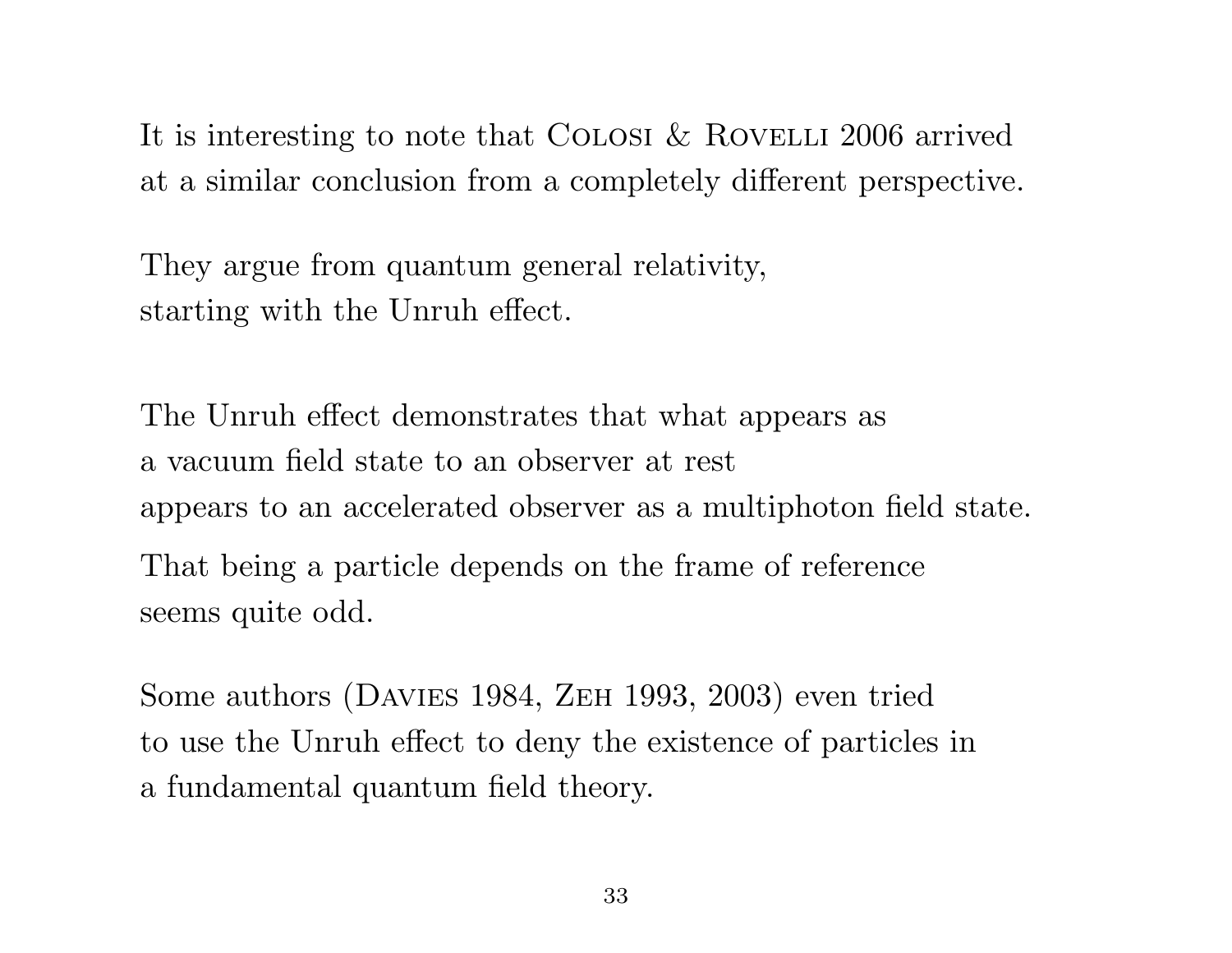# Questions

The above analysis suggests to consider correlation experiments between preparation and measurement of photons rather than between different measurements of entangled photons.

i.e., between the exciting laser source and the photodetection when a sequence of low efficiency lumps of energy are sent.

In particular, what happens to the time correlations when (as in actual realizations of photons on demand) the lumps are significantly smaller than one full quantum of energy  $\hbar\omega$ ; i.e., what are the observable consequences of "fractions of photon particles"?

Are there already such experiments?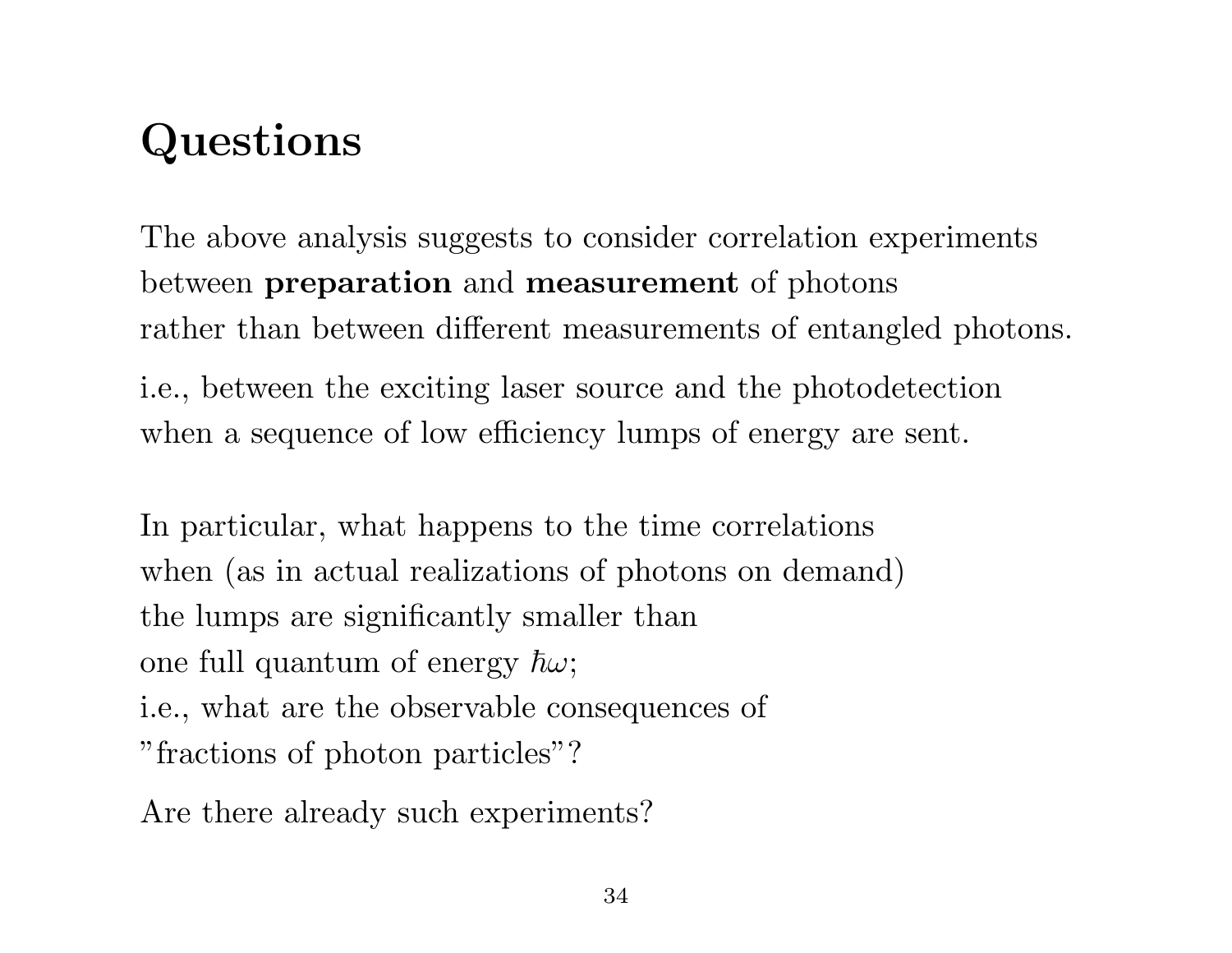As laser pulses get closer, photon particles are more and more difficult to separate and the time-dependent mode becomes effectively continuously modulated.

What is the discrete response (experimental vs. predicted) to continuously varying laser settings?

One possibility is that an integrated measure of the energy transported by the beam, discounted for losses in the detector, could be the factor determining the stochastic process at the detector.

It would be interesting to check this experimentally and confirm this, or replace it by a more accurate picture of what really happens.

A time-dependent treatment of the detection response would be needed to get theoretical predictions.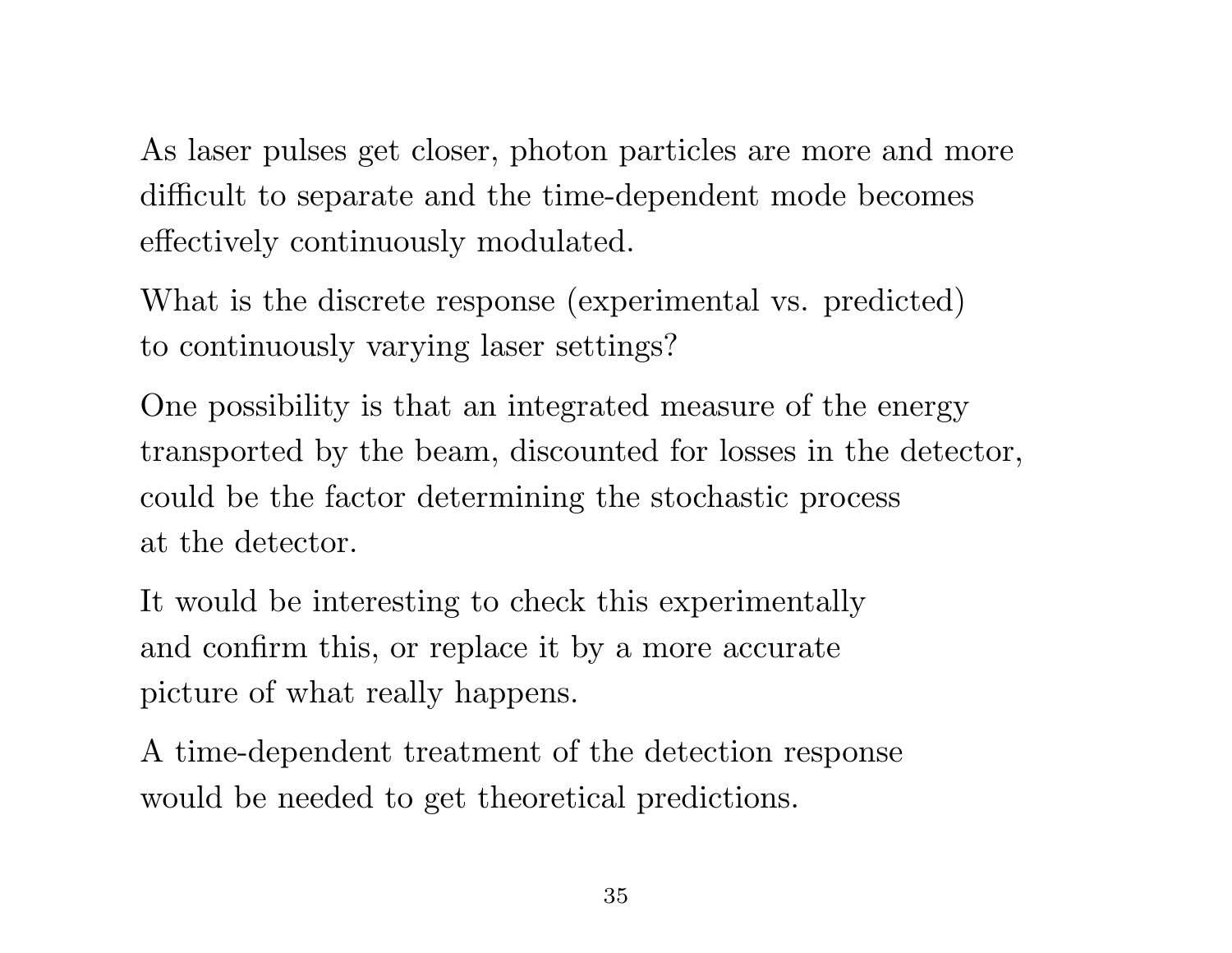### 3. Photodetection

Although a quantum effect, the photo effect has nothing to do with quantum properties of light.

A frequently heard opinion, popularized by GLAUBER, "photons are what photodetectors count", is correct only if one also admits classical photons.

In their recent survey "The concept of the photon", Muthukrishnan et al. write: "In fact, it can be shown that the essence of the photoelectric effect does not require the quantization of the radiation field, a misconception perpetuated by the mills of textbooks".

Some people, such as the Nobel prize winner Willis LAMB 1995 even take this as an indicator that "there is no such thing as a photon".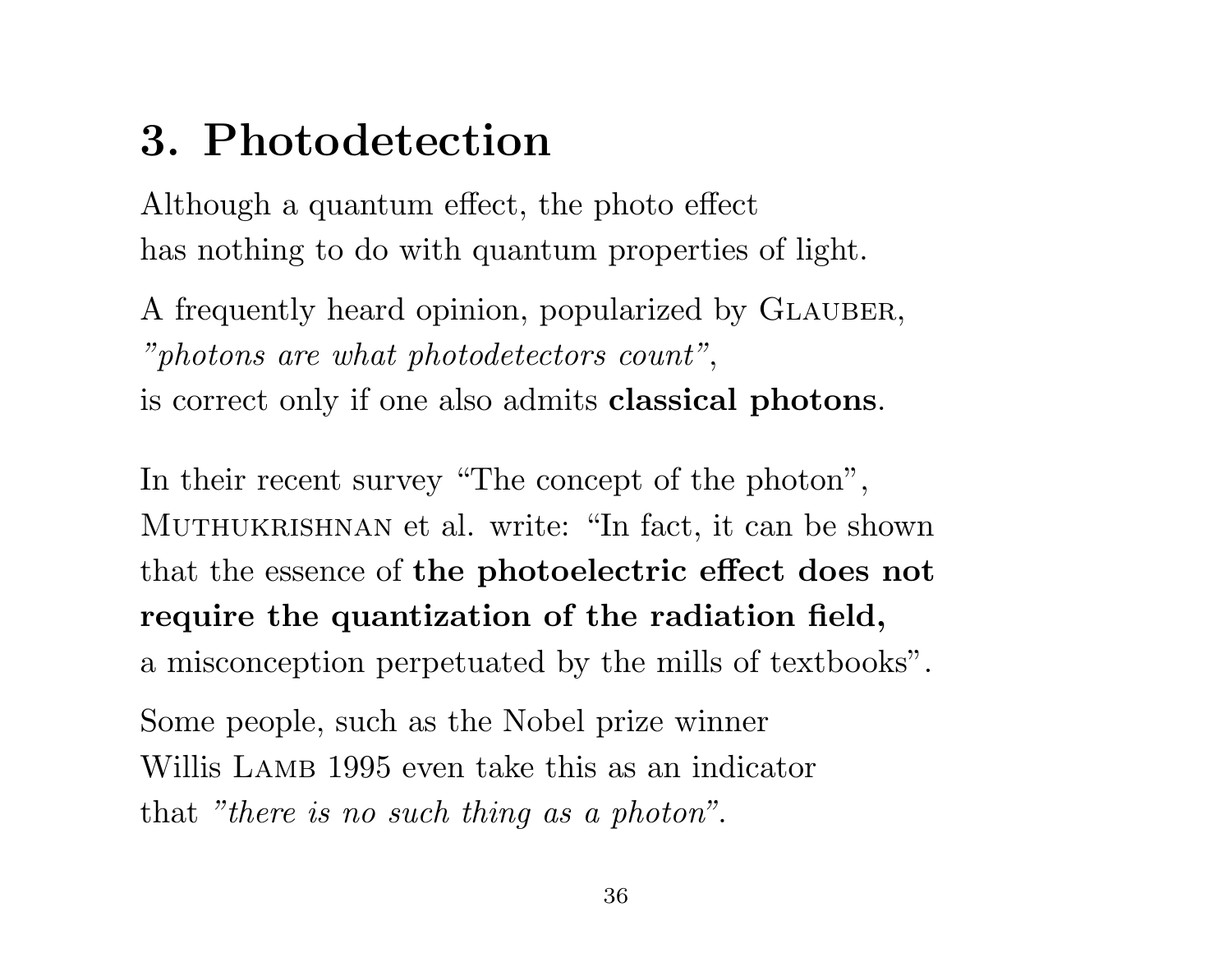That photodetection works correctly already with (deterministic) classical fields and (noisy) quantum detectors applies only to normal light or laser light, for which most quantum effects are reproducible with classical electromagnetic fields (STROUD  $&$  JAYNES).

Of course, quantum field theory is needed to explain the nonclassical correlations observed when experimenting with nonclassical light.

See, e.g., CLAUSER 1974 for the limitations of classical fields in case of coincidence measurements.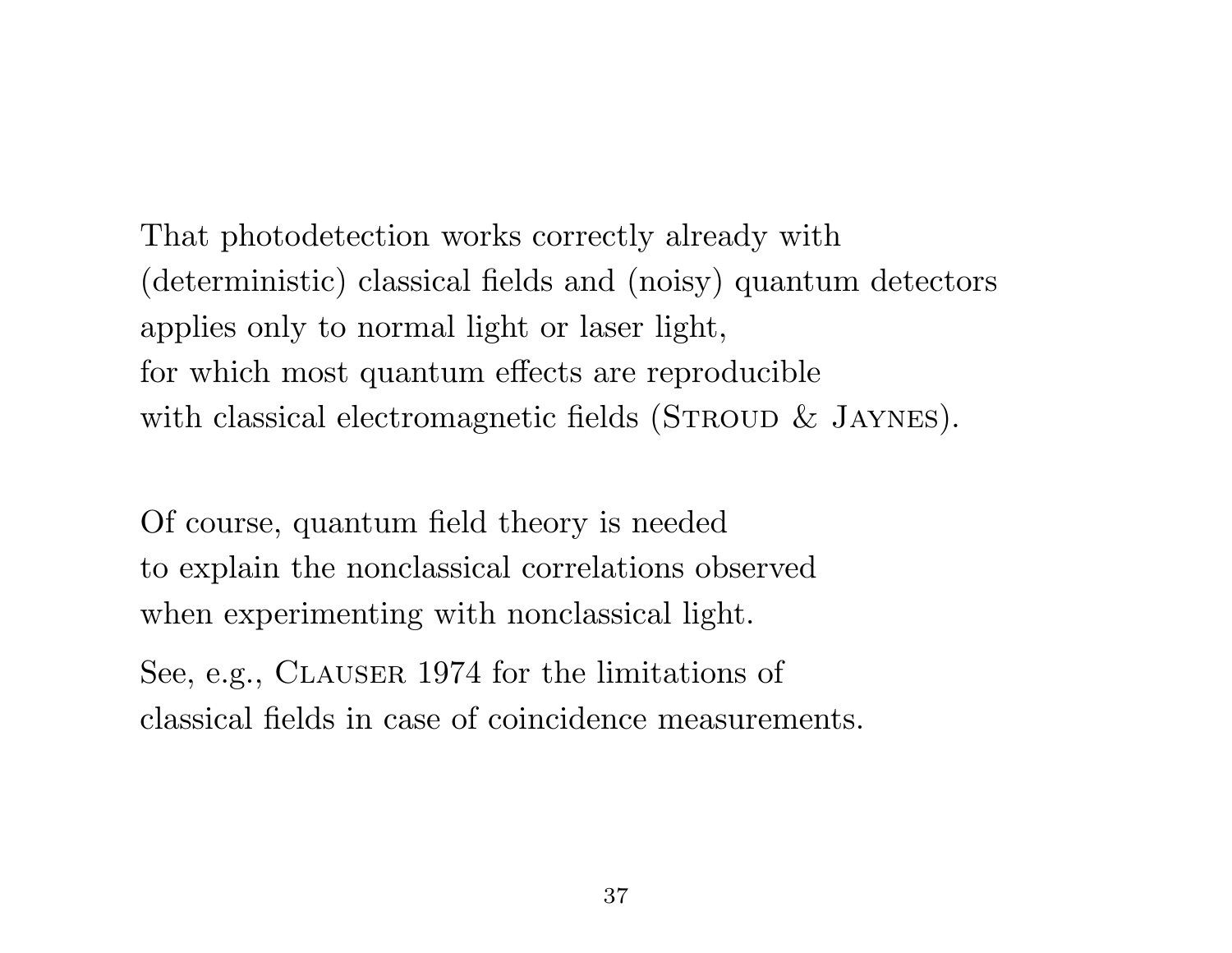So let us consider the case of normal light.

Immediately after Heisenberg and Schrödinger discovered the modern form of quantum mechanics, two distinct quantum treatments of the photo effect were given in 1927 by DIRAC and WENTZEL.

DIRAC used "light quanta", now called photons, after Lewis 1926. (But Lewis' photons were supposed to be conserved, while real photons are not.)

WENTZEL's derivation was instead based on the response of a quantum detector to a classical electromagnetic field.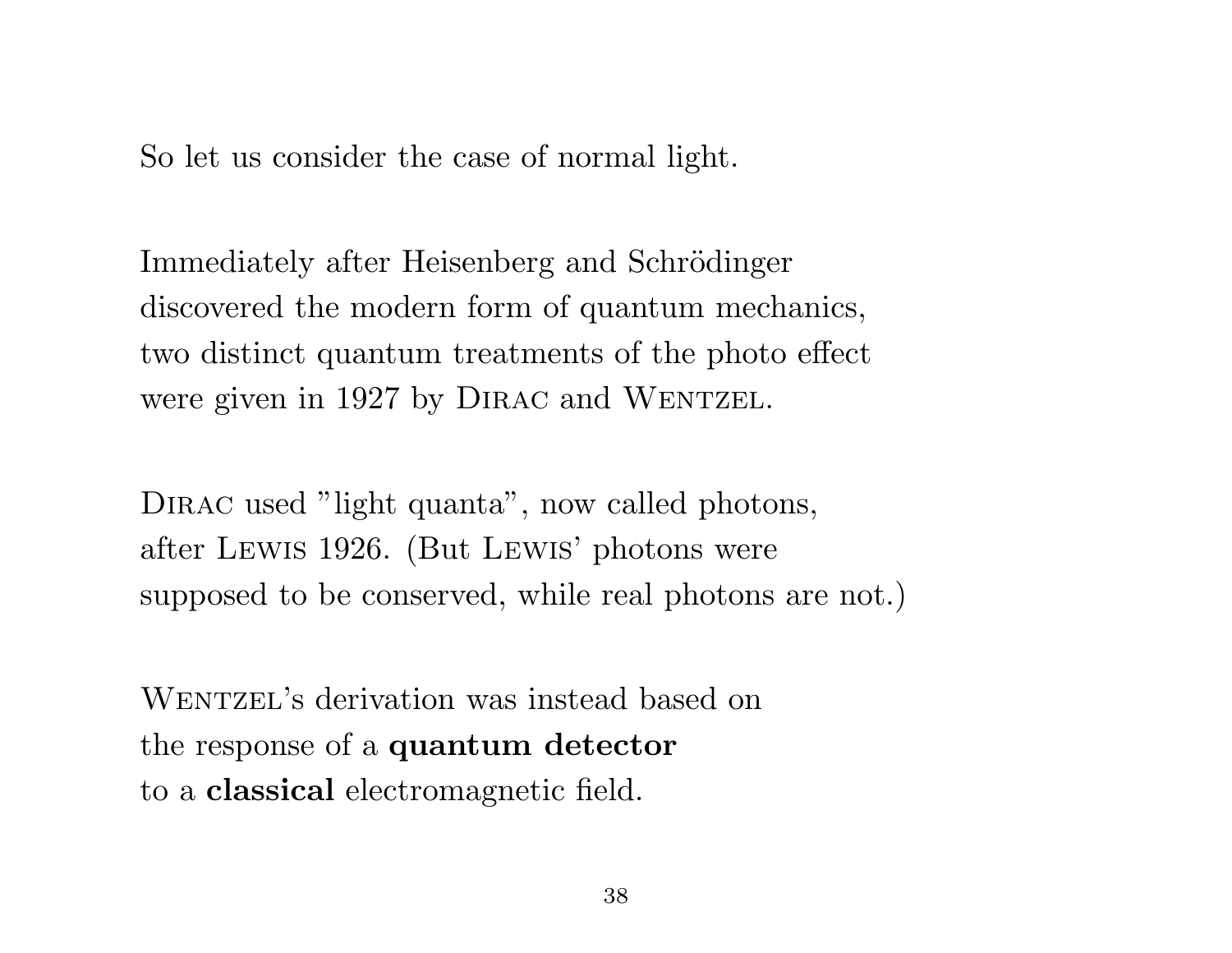A first observation is that both the quantum and the classical treatment produce detection rates (rather than a single detection probability) as the response to a monochromatic 1-photon mode of the electromagnetic field (clearly a nice QED single-photon state).

This fits the proposed distinction between a photon field state and the many photon particles it can carry.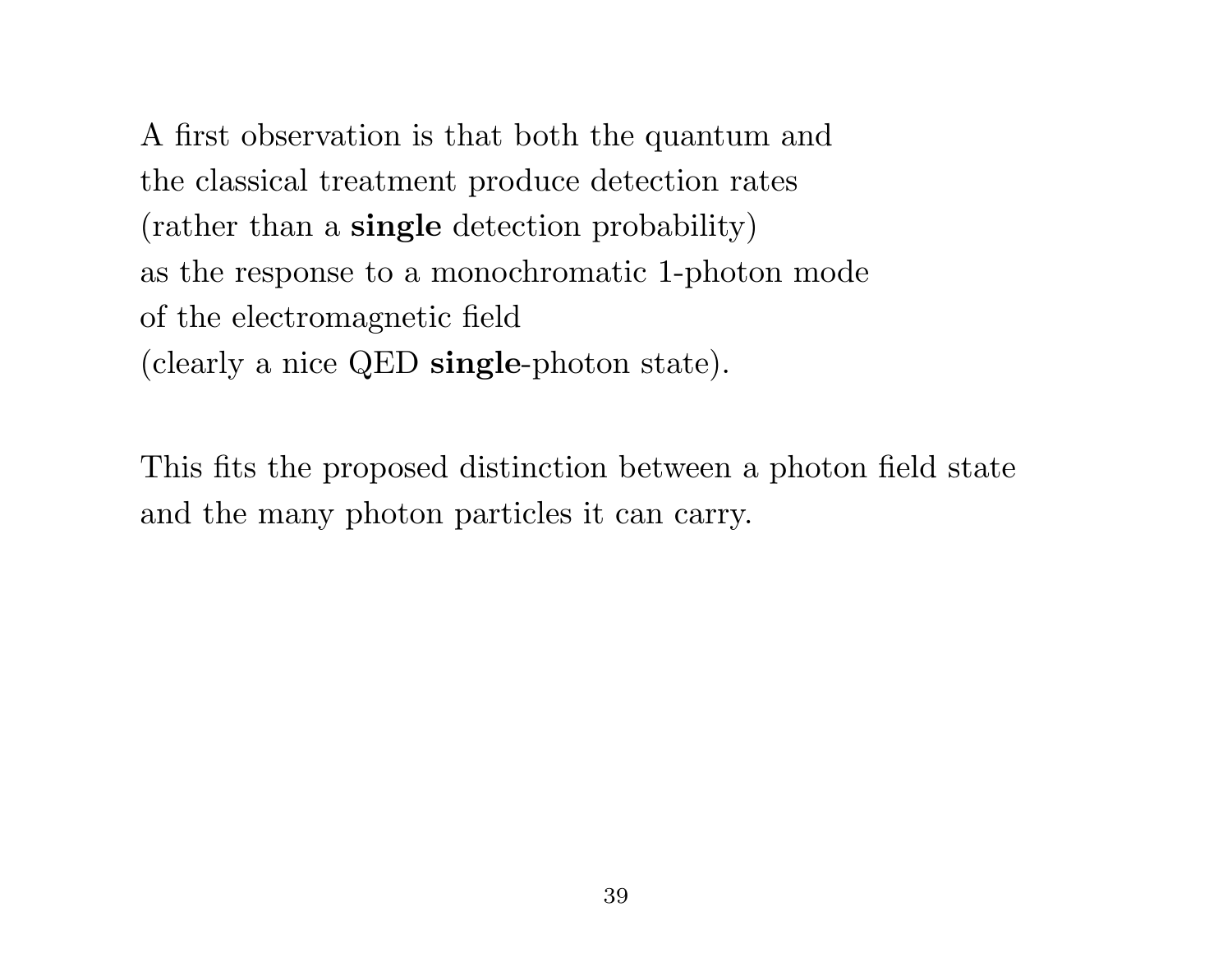But how can a classical treatment be reconciled with a photon particle picture?

As standard semiclassical treatment (with a classical treatment of light and a quantum treatment of electrons) we may consider the treatment in the quantum optics book by MANDEL  $&$  WOLF 1995.

A rigorous treatment of the photo effect for classical light requires the solution of the Dirac equation for an electron in a periodic potential representing a crystal, with a monochromatic external electromagnetic field.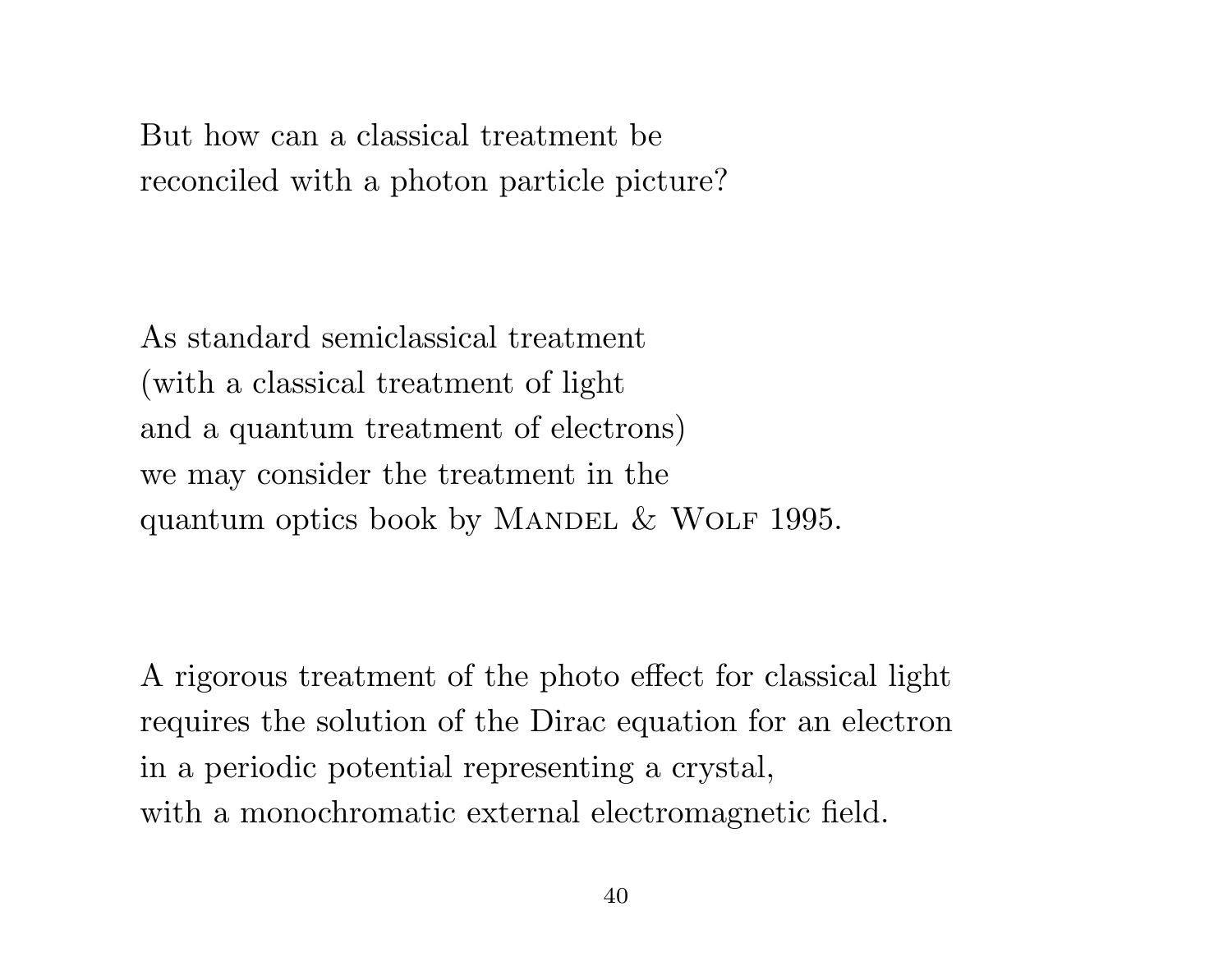FEARN  $&$  LAMB (1991) treat the bare bones of the photoelectric effect with classical light in a simpler, exactly solvable toy approximation.

The electrons are reduced to a 1-dimensional quantum system in a  $\delta$ -function potential, and light is treated as a time-dependent external field contribution to the Hamiltonian.

The electron in these and other models shows a response correctly reproducing the behavior of a single photodetector fed with normal light.

This shows conclusively that not photons but electrons, the only quantum mechanical system in these models, are responsible for the quantum effects in the photodetector.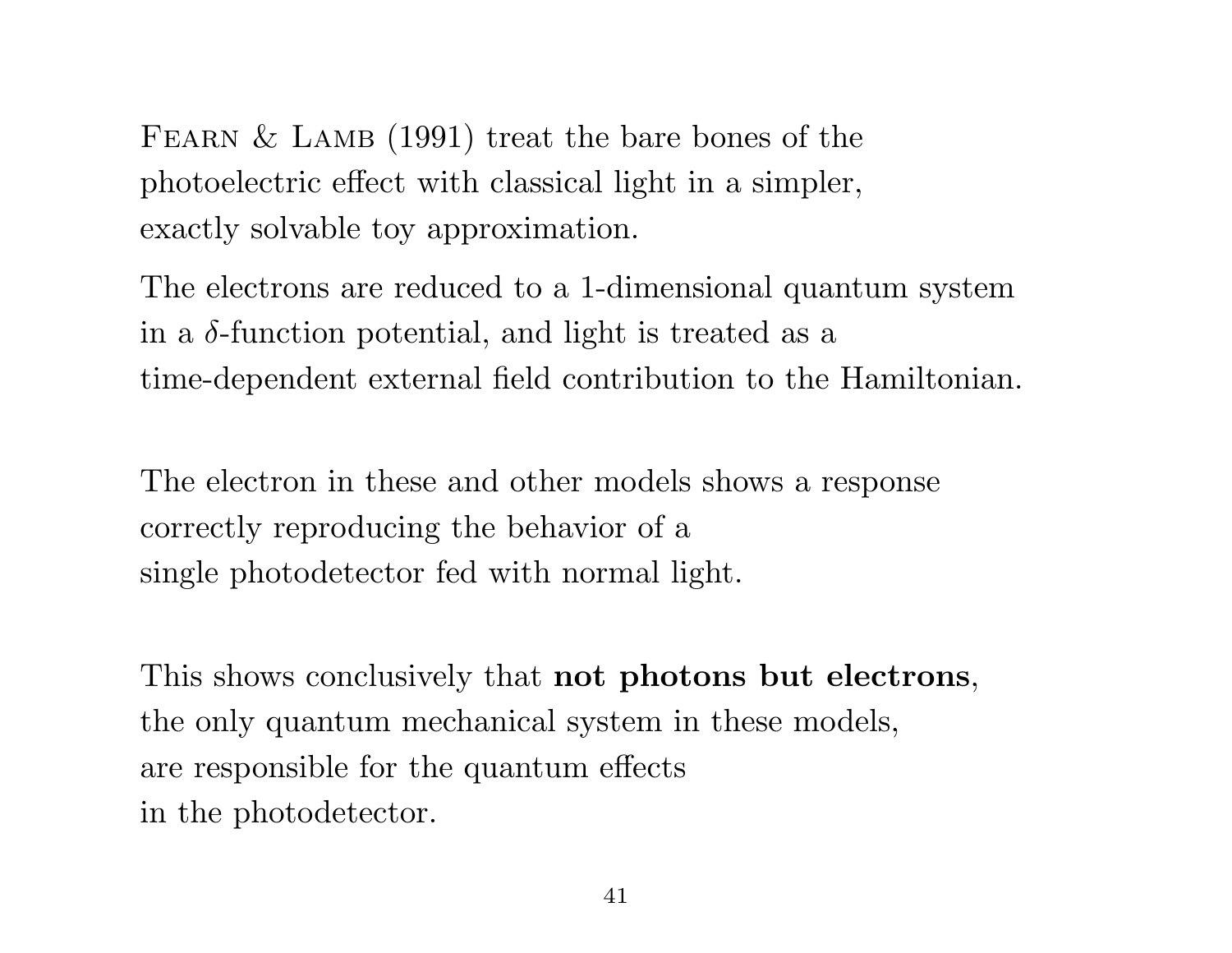The **probabilistic results** of low intensity photodetection are therefore the consequence of the interaction with the ensemble of highly localized particles in the macroscopic detector: myriads of bistable electrons, one or more in each minimum of the periodic potential of the crystal.

They are not the result of strangely and randomly behaving quantum particles called photons, allegedly transported by the beams of light and materializing as a click in the detector.

Instead, quantization is the inevitable response of a collection of independent bistable detection elements to a continuous signal – whether the signal is a classical or a quantum signal. Probably it does not even matter whether the detection elements are classical or quantum!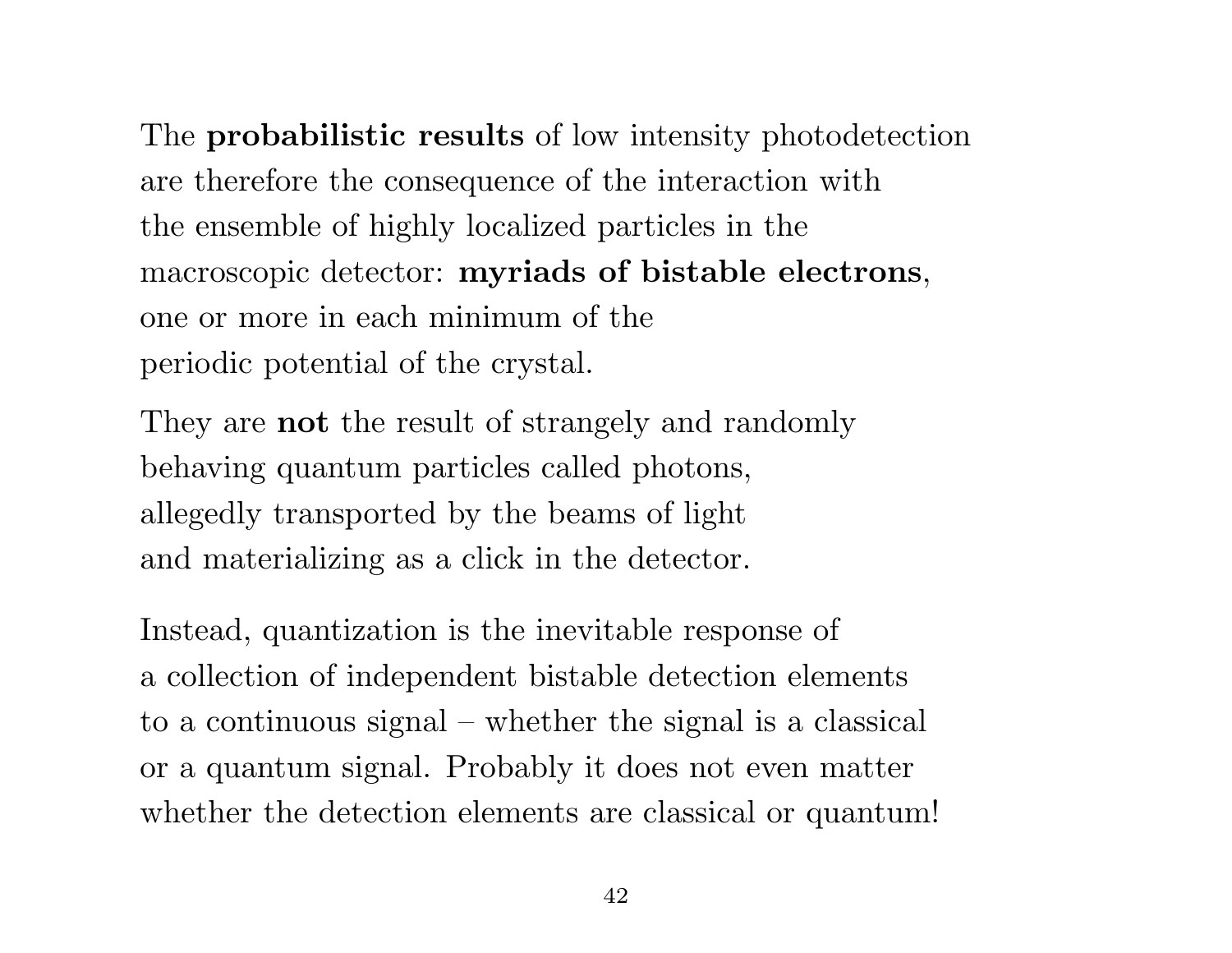Thus we are forced to the conclusion that there are no random photons in a monochromatic beam.

This lack of inherent randomness is also the ultimate reason for why it is possible to produce deterministically photons on demand.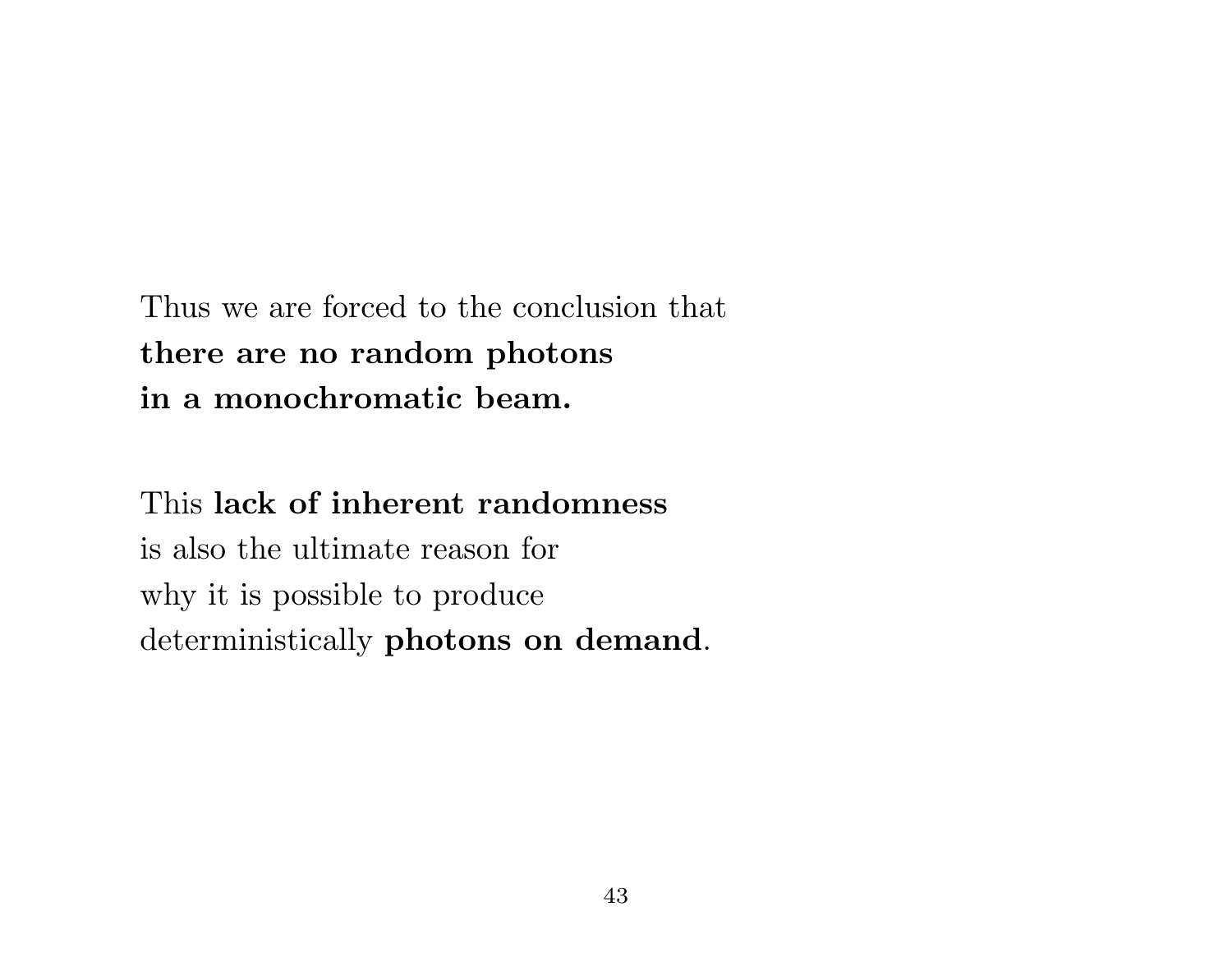On the other hand, the intuitive appeal of photons as particles, and time and coincidence measurements of photodetection events, require an explanation.

The suggested distinction between photon field modes (in the sense of QED) and photon particles (as lumps or "wave packets" of radiation energy) reconciles the intuition with the formal requirements. But some photons (such as those in plane waves) are very delocalized and only artificially separable into quanta of energy  $h\nu = \hbar\omega$ .

Since the definition of a photon as a localized concentration of energy in a field mode is independent of quantum mechanics, there are also classical (and deterministic) photon particles, thus giving the semiclassical models of the photo effect a natural interpretation.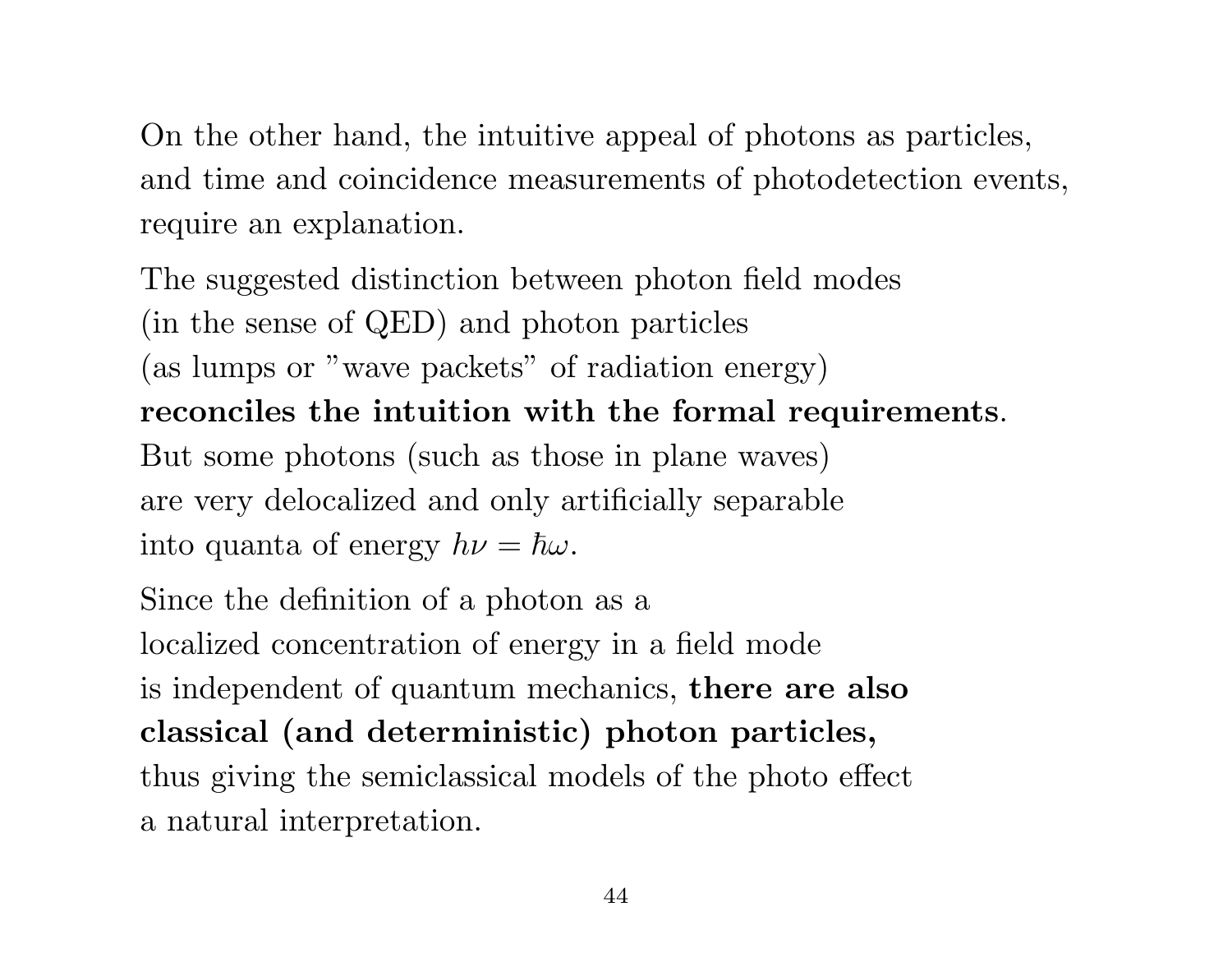### Questions

Can one produce very low intensity monochromatic (i.e., stationary rather than pulsed) modes of light?

What about predetermined low intensity, continuously modulated quasi-monochromatic modes?

What is their behavior under photodetection?

One expects some sort of modulated Poisson process. . . .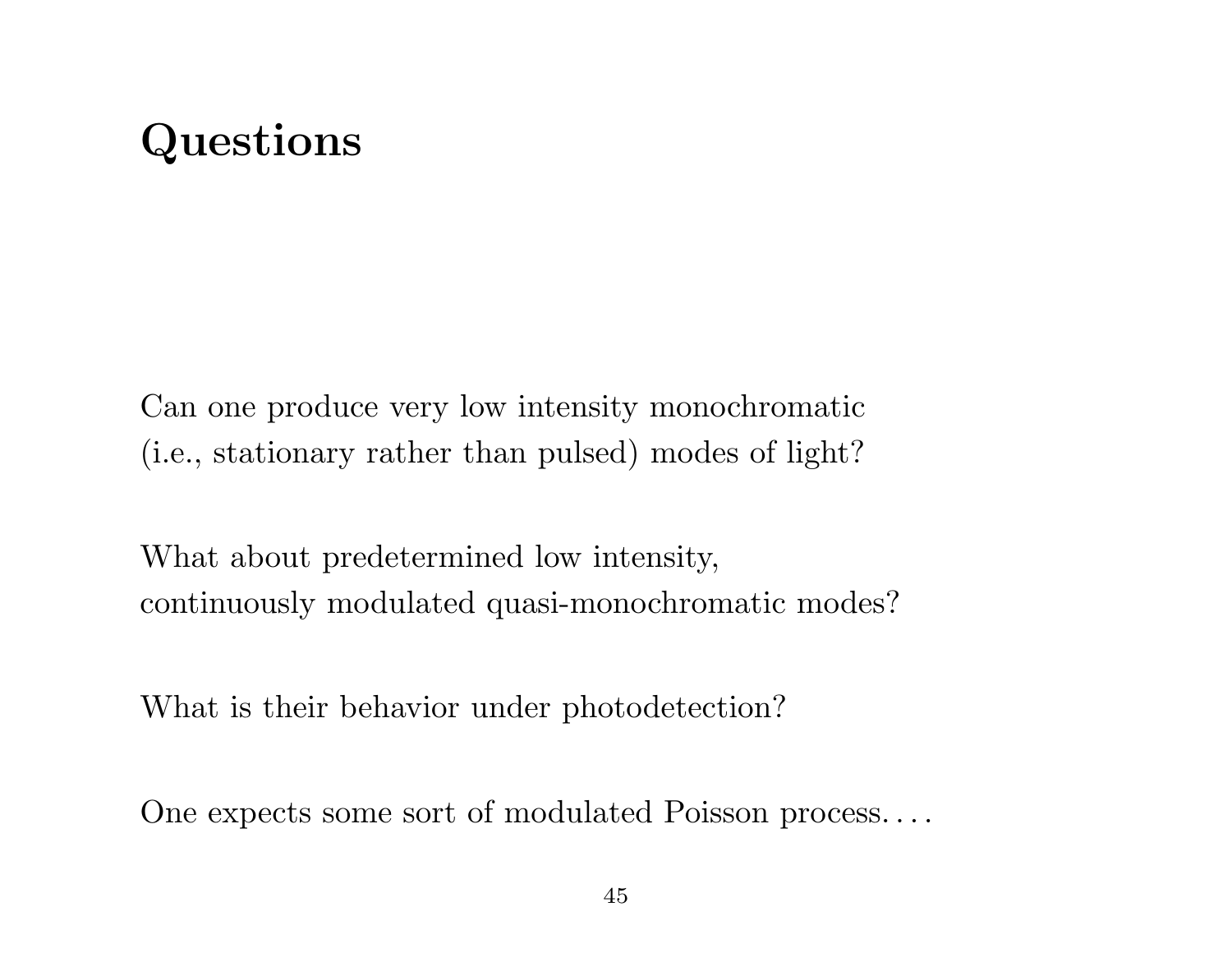## 4. Single photon nonlocality

Papers discussing experiments involving the entanglement of single photons and associated Bell-type experiments include

Tan et al. 1991, Hardy 1994, Peres 1995, Gerry 1996, Spreeuw 1998, Lee & Kim 2000, BJÖRK et al. 2001, BEIGE et al. 2002, IKRAM  $&$  SAIF 2002, Kim 2003, Babichev et al. 2004, Hessmo et al. 2004, CAN et al. 2005, VAN ENK 2005, BARTLETT et al. 2006, WILDFEUER et al. 2006, DUNNINGHAM & VEDRAL 2007.

In particular, HESSMO et al. and WILDFEUER et al. verify experimentally the prediction of single-particle nonlocality by TAN et al., and BABICHEV et al. discuss the detection loophole for single-particle Bell inequality violation.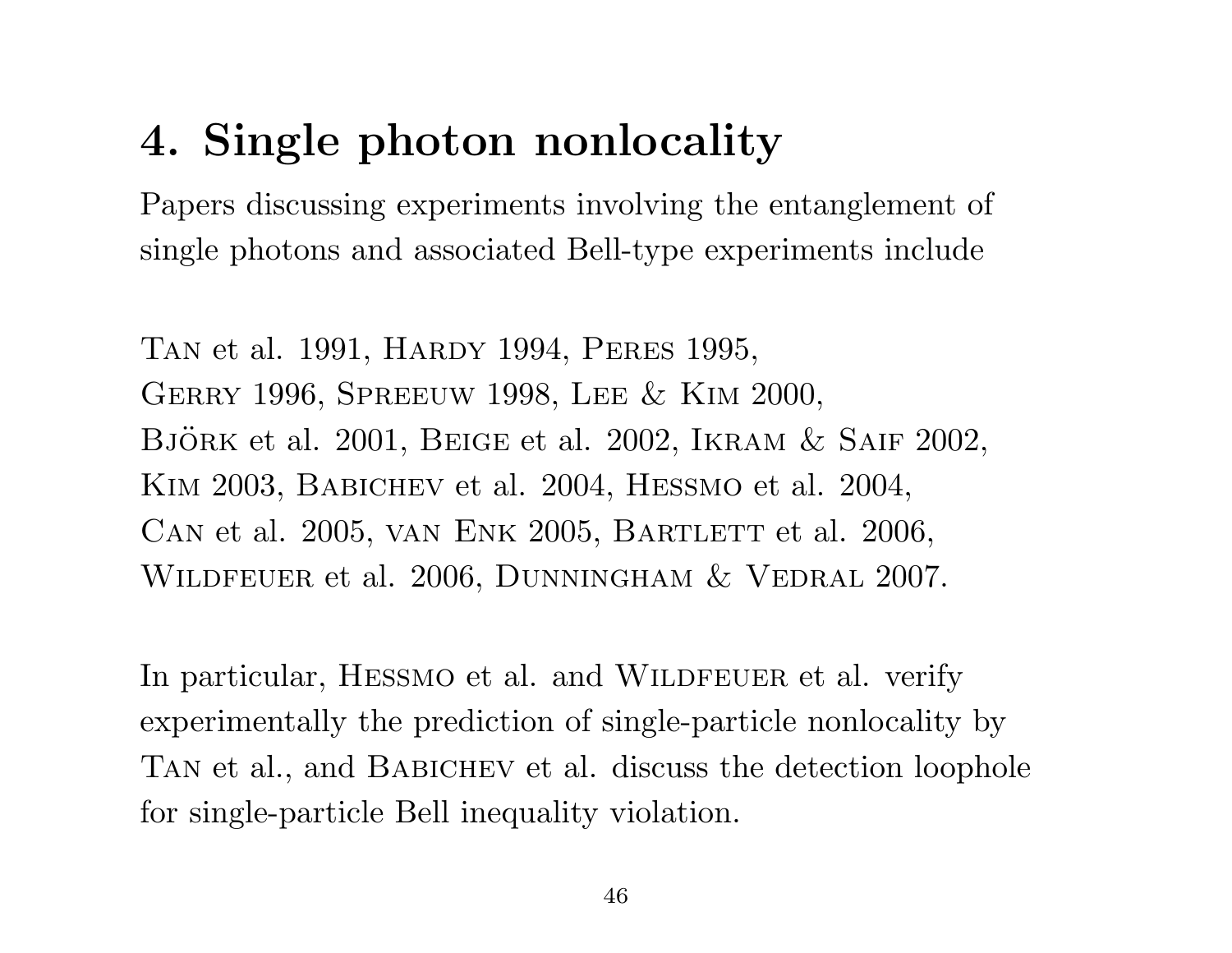I want to propose a new experiment of Bell type (NEUMAIER 2007).

Consider a fixed, symmetric arrangement of optical instruments in the form of a long-distance Mach-Zehnder interferometer with intermediate optical filters under the control of Alice (here) and Bob (far away).

Alice prepares the source; Bob performs the measurements.

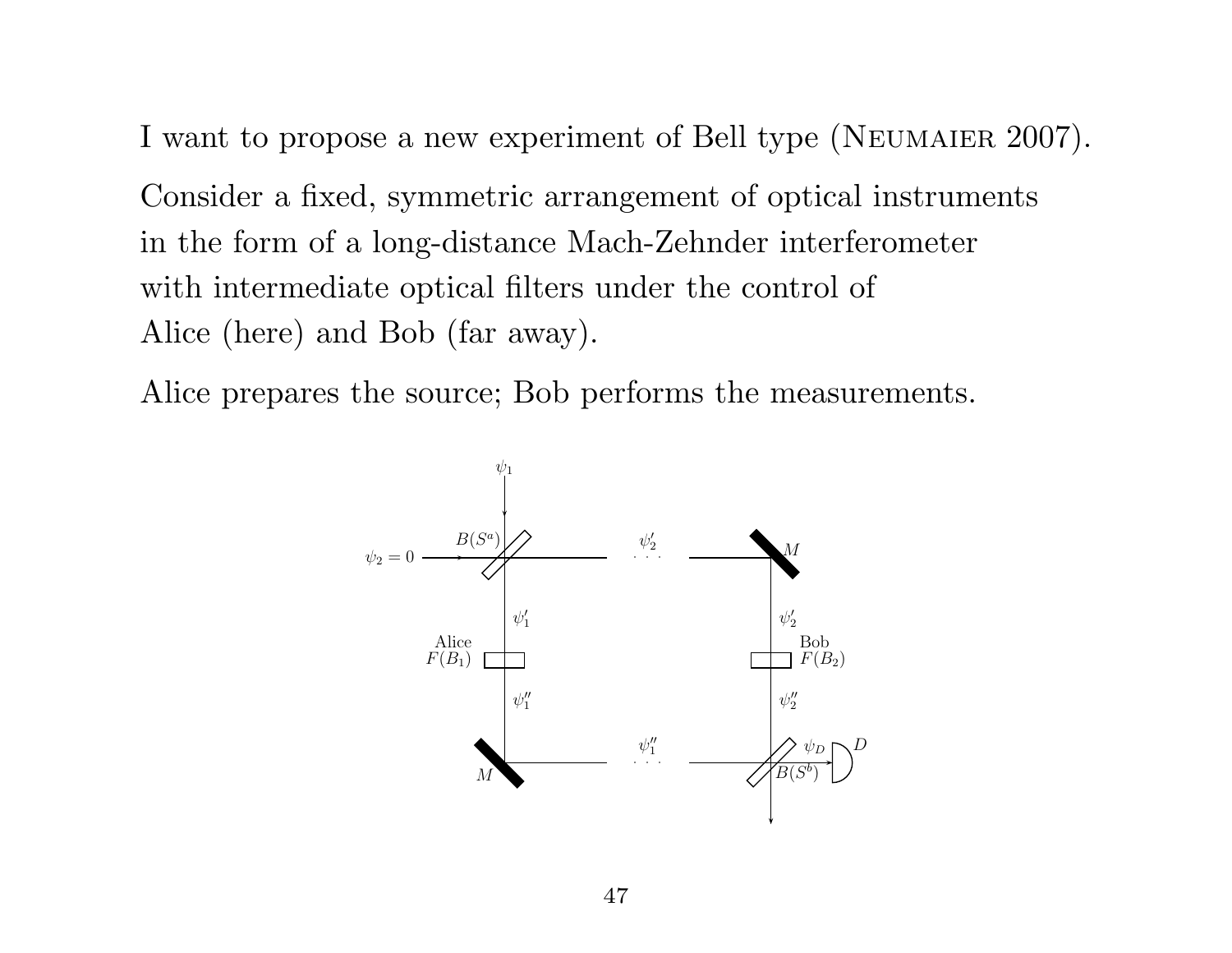The paths have exactly the same length.

Each  $B(S)$  is a non-polarizing beam splitter with a fixed unitary scattering matrix  $S \in \mathbb{C}^{2 \times 2}$ .

. . .  $_M$ M  $B(S^b)$  $^{b)}$  $D$  $\psi''_1$   $\psi''_2$ ′′ 2  $\psi_1'$   $\psi_2'$ 2  $\psi'_2$ 2  $\psi_1''$ ′′  $\sqrt{2}$   $\psi_D$ Alice<br> $F(B_1)$  $F(B_2)$ Bob  $\psi_2 = 0 \longrightarrow B(S^a)$  $\psi_1$ 

Each M is a mirror.

Each  $F(B)$  is a linear, not depolarizing filter transforming the unnormalized wave function  $\psi$  into  $B\psi$ , with an adjustable  $2 \times 2$  transformation matrix B.

D is a detector registering an incident photon with probability q.

The setting entangles the momentum degree of freedoms (beam direction) with the polarization degrees of freedom.

Hence a quantum effect is expected to occur.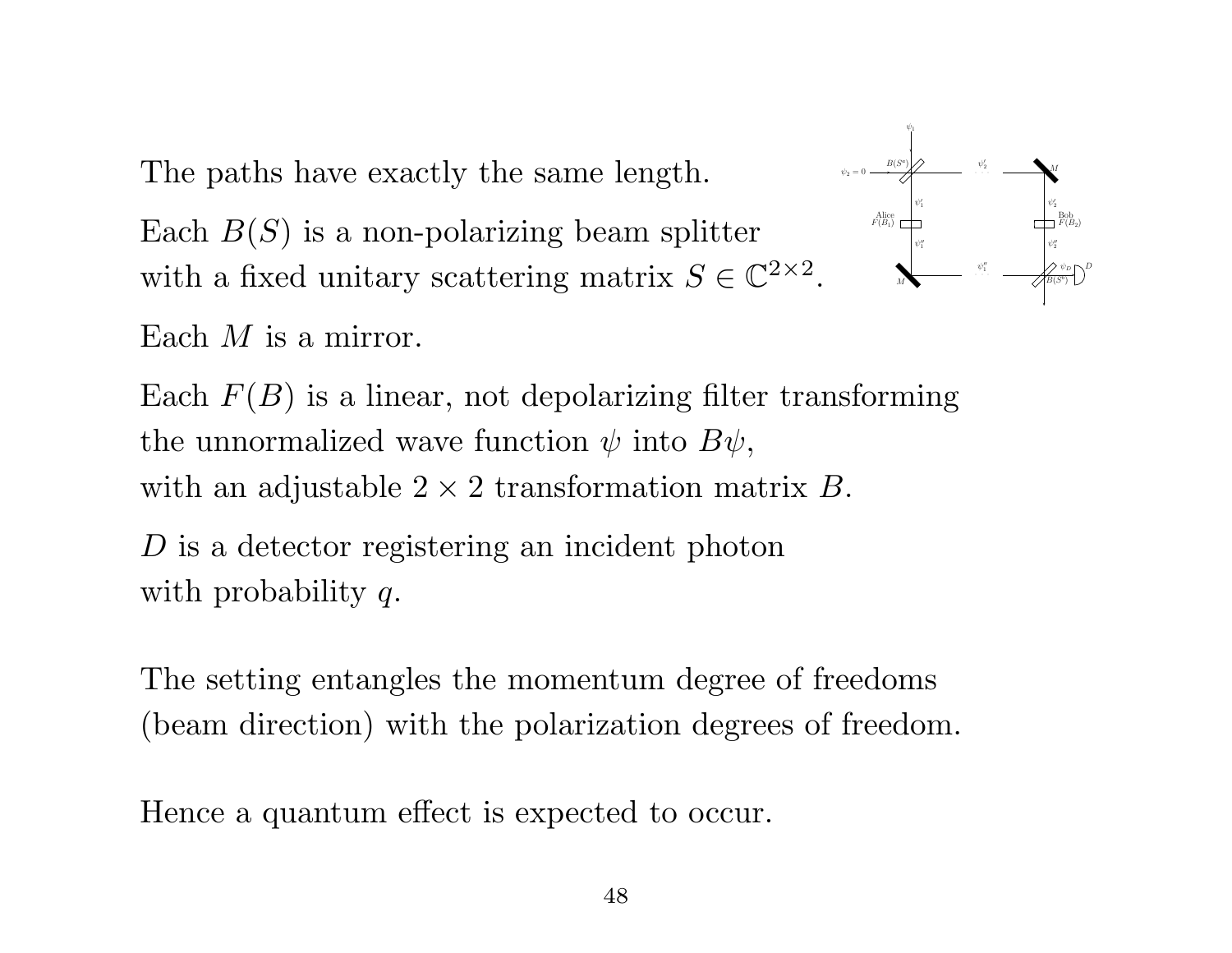### Analysis with hidden variables

Here we make the following assumptions:



(i) The source of beam 1 produces an ensemble of photons which is in the classical, submicroscopic state  $\lambda$  with probability density  $p(\lambda)$ .

(ii) At a beam splitter, each photon moves along one of the two possible outgoing beams.

(iii) Whether a photon created at the source in state  $\lambda$  reaches the detector after passing the k<sup>th</sup> filter depends only on  $B_k$  and  $\lambda$ . (This is reasonable since one can make a beam completely dark, in which case it carries no photons.)

(iv) The conditional probability of detecting a photon which is in state  $\lambda$  and passes through filter k when  $B_k = B$ and  $B_{3-k} = 0$  is given by a functional expression  $p_k(B, \lambda)$ .

These assumptions are **identical** to those made in the proof of Bell inequalities.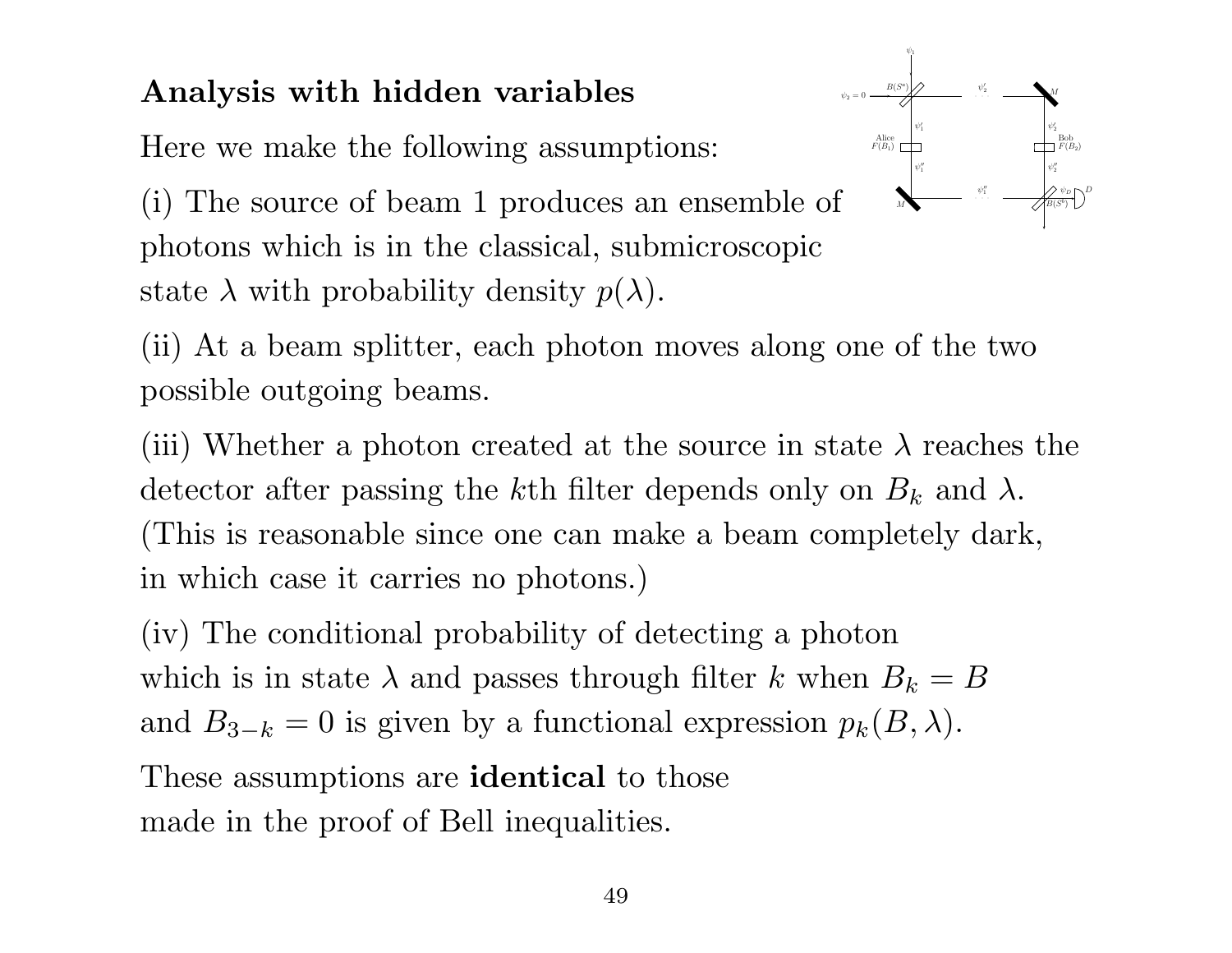In particular, the assumptions include the possibility that the instruments treat photons in different classical states  $\lambda$  differently.

Indeed, (ii) and (iii) hold with

 $p_k(B,\lambda)=p_k^a$  $_{k1}^a (\lambda) \cdot P(B, \lambda) \cdot p_1^b$  $\frac{b}{1k}(\lambda) \cdot p(\lambda)$ 

if the following three conditions hold:

(iiia) A photon in state  $\lambda$  entering the beam splitter  $s \in \{a, b\}$  in beam k leaves it in beam l with probability  $p_{lk}^s(\lambda)$ .

(iiib) A photon in state  $\lambda$  entering the filter  $F(B)$  leaves it with probability  $p(B, \lambda)$ .

(iiic) A photon in state  $\lambda$  reaching the detector is detected with probability  $p(\lambda)$ .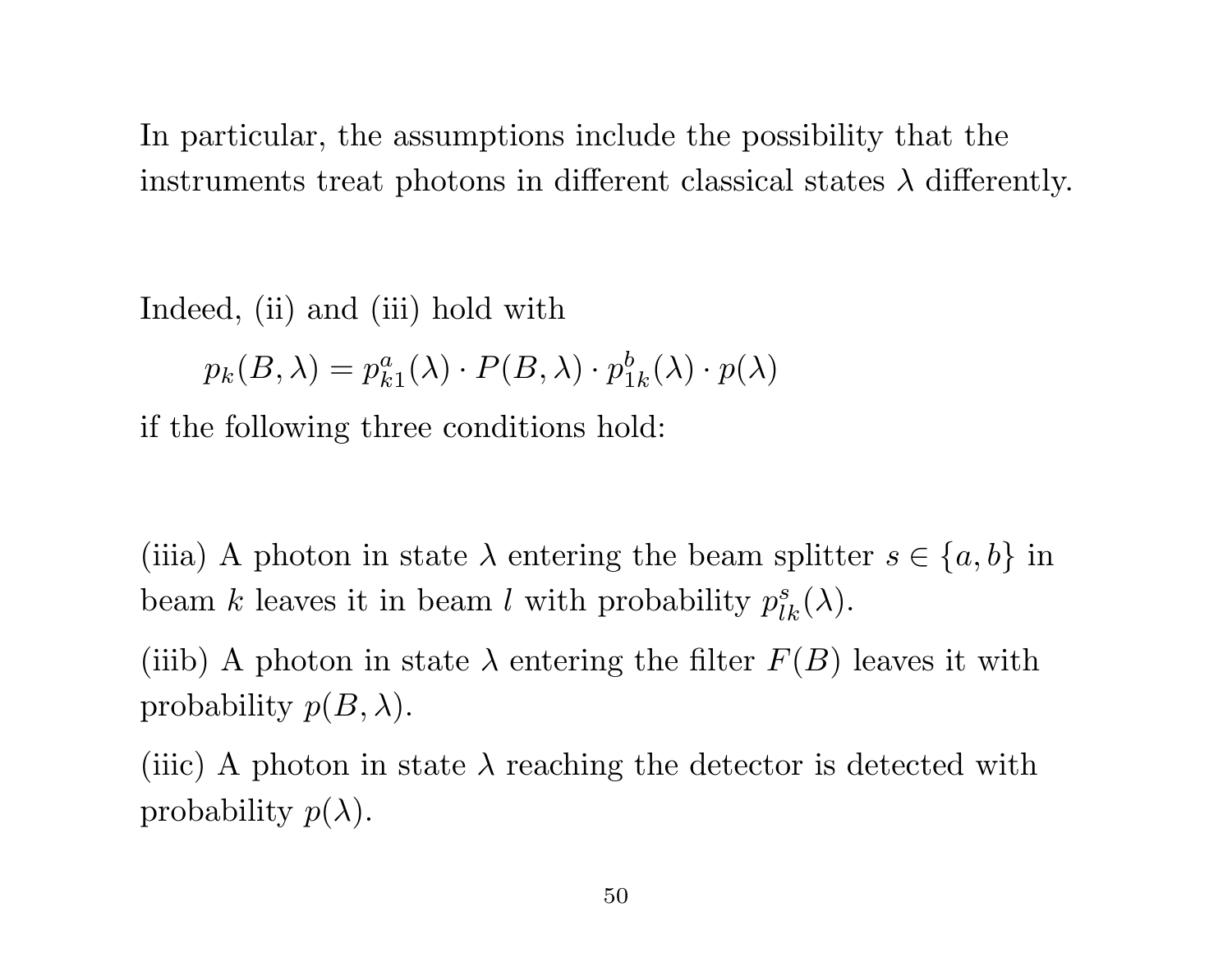#### Analysis with quantum mechanics

. . .  $_M$  $\psi''_1$  $\psi_1''$ ′′ Here we use unnormalized wave functions  $\psi \in \mathbb{C}^2$ to denote the state of an ensemble of photons in a quasi-monochromatic beam of completely polarized light.

M  $B(S^b)$  $^{b)}$  $D$  $\psi''_2$  $\psi_1'$  $\psi_2'$  $\psi'_2$ 2  $\sqrt{2}$   $\psi_D$ Alice<br> $F(B_1)$  $Bob \ F(B_2)$  $\psi_2 = 0 \longrightarrow B(S^a)$  $\psi_1$ 

 $\psi$  is scaled such that  $|\psi|^2 = \psi^* \psi$  equals the probability of presence of a photon in the beam in a fixed time interval  $[t_0, t_1]$ ; in particular,

dark beams without any photons are described by  $\psi = 0$ .

Optical filters consisting of a combination of polarizers are described by linear transformations of  $\psi$  of rank one.

Arbitrary such linear transformations  $\psi \to B\psi$   $(B = uv^*)$ can be realized as long as  $|u||v|$  is significantly smaller than 1.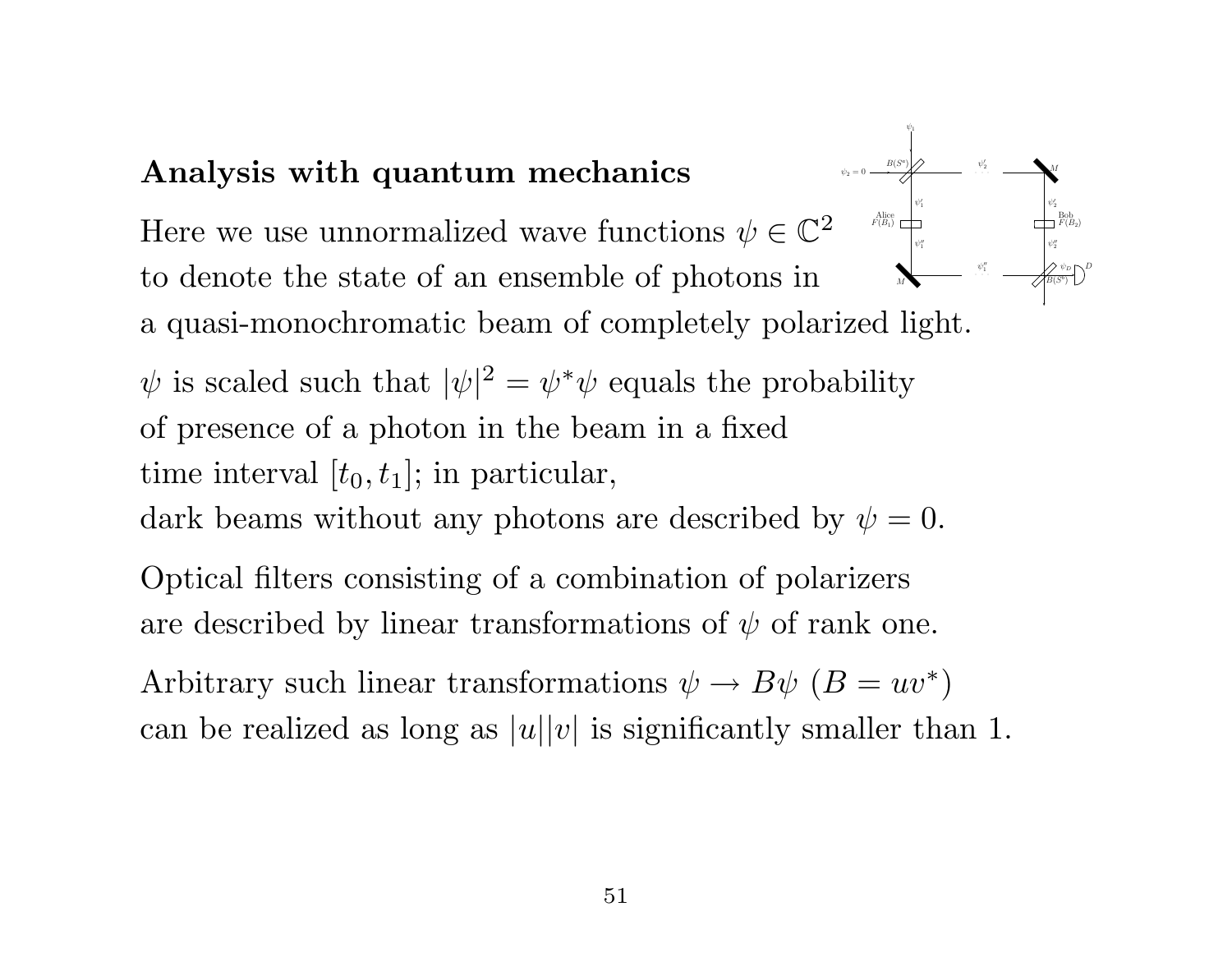The sources of the two beams are assumed to produce completely polarized light described by the unnormalized wave functions  $\psi_k$   $(k = 1, 2)$ .



The wave functions are scaled such that initially  $\psi_1^*$  $_{1}^{*}\psi_{1} + \psi_{2}^{*}$  $_{2}^{*}\psi_{2}=1,$ corresponding to the presence of just one photon

in both beams together.

(In the actual experiment proposed,  $\psi_2 = 0$ , hence the photon is initially in beam 1.)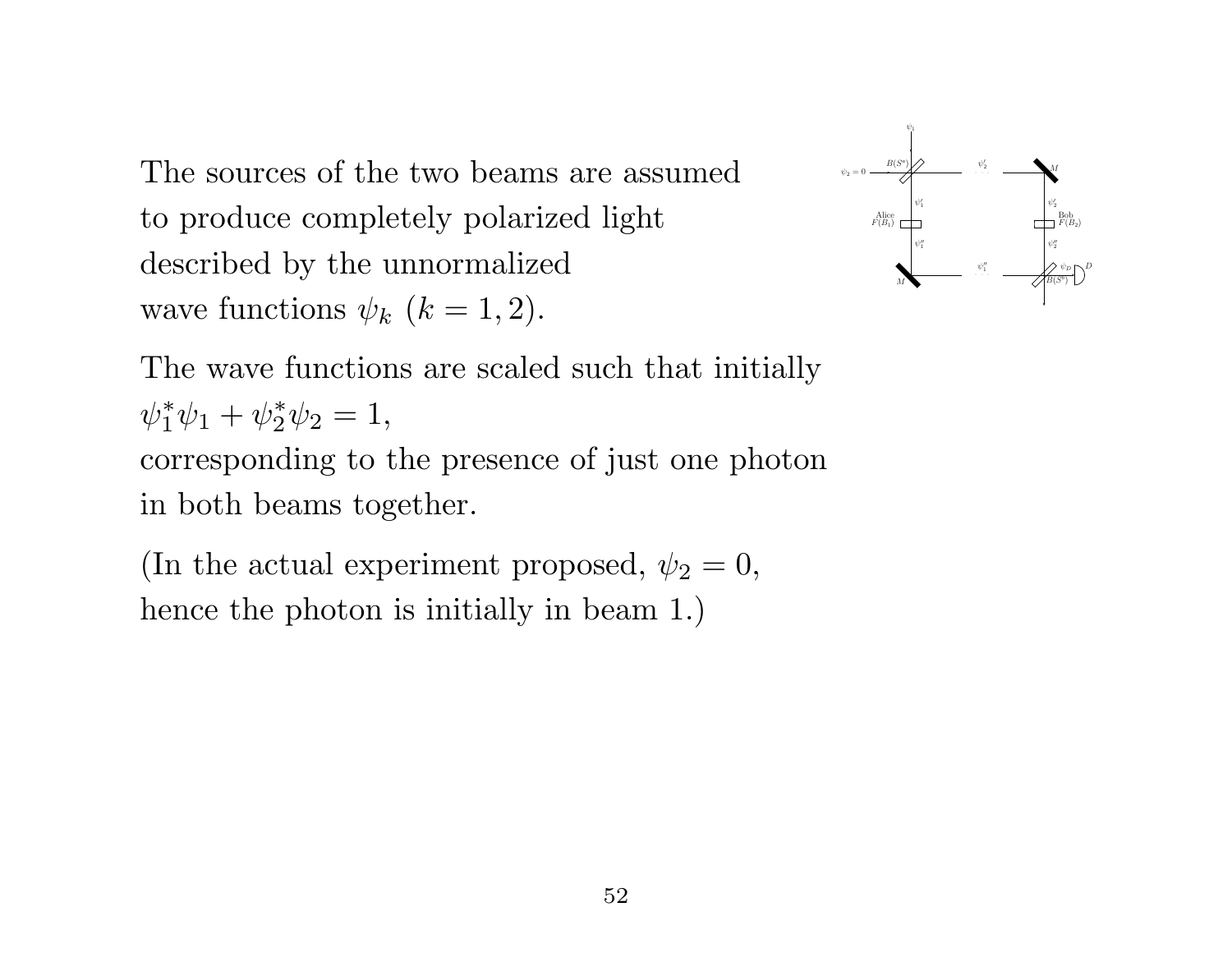. . .  $_M$ M  $B(S^b)$  $^{b)}$  $D$  $\psi''_1$  $\psi''_2$  $\psi_1'$   $\psi_2'$  $\frac{7}{2}$  $\psi'_2$ 2  $\psi_1''$ ′′  $\sqrt{2}$   $\sqrt{2}$   $\sqrt{D}$ Alice<br> $F(B_1)$  $Bob \ F(B_2)$  $\psi_2 = 0 \longrightarrow B(S^a)$ The scattering matrices of the two beam splitters are fixed in the experiment and given by  $t_1^j$   $r_2^j$ 

 $\psi_1$ 

$$
S^j = \begin{pmatrix} t_1^j & r_2^j \\ r_1^j & t_2^j \end{pmatrix} \quad (j = a, b),
$$

where  $t_k^j$  $\frac{d}{dx}$  are the transmission coefficients and  $r_k^j$  $\lambda_k^j$  the reflection coefficients of the two beams. Two input beams of the beam splitter with wave functions  $\psi_1$  and  $\psi_2$ 

are transformed into

$$
\begin{pmatrix} \psi_1' \\ \psi_2' \end{pmatrix} = S^j \begin{pmatrix} \psi_1 \\ \psi_2 \end{pmatrix} = \begin{pmatrix} t_1^j \psi_1 + r_2^j \psi_2 \\ r_1^j \psi_1 + t_2^j \psi_2 \end{pmatrix}.
$$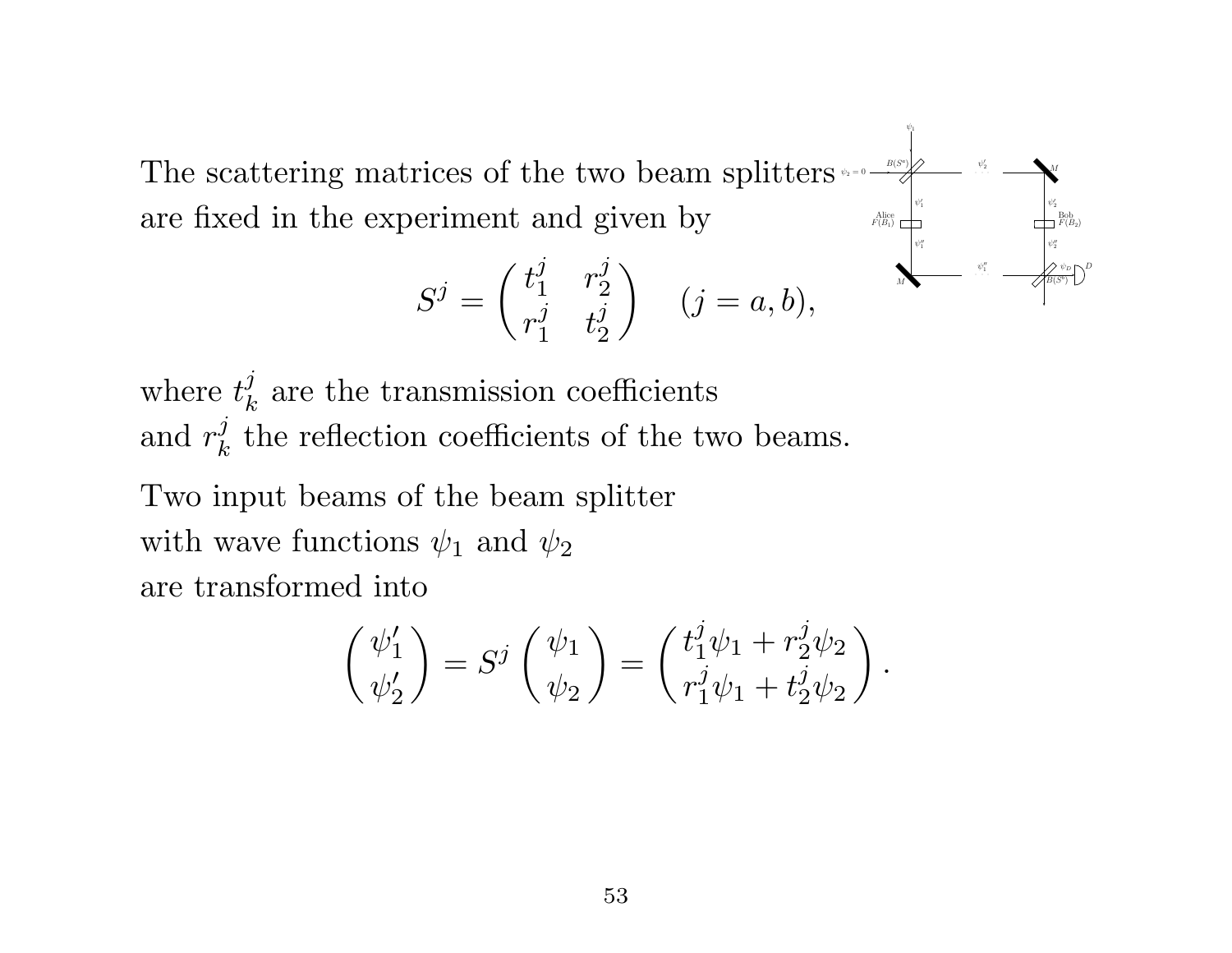We denote by  $p(B_1, B_2)$  the probability of detection of a photon in the given arrangement, where  $B_1$  and  $B_2$  are the transformation matrices for the filters in beam 1 and beam 2, respectively, and the second beam is initially dark.



By recording enough photons under various settings of  $B_1$  and  $B_2$ , we can determine the difference

$$
\Delta(B_1, B_2) := p(B_1, B_2) - p(B_1, 0) - p(0, B_2),
$$

in principle to arbitrary accuracy.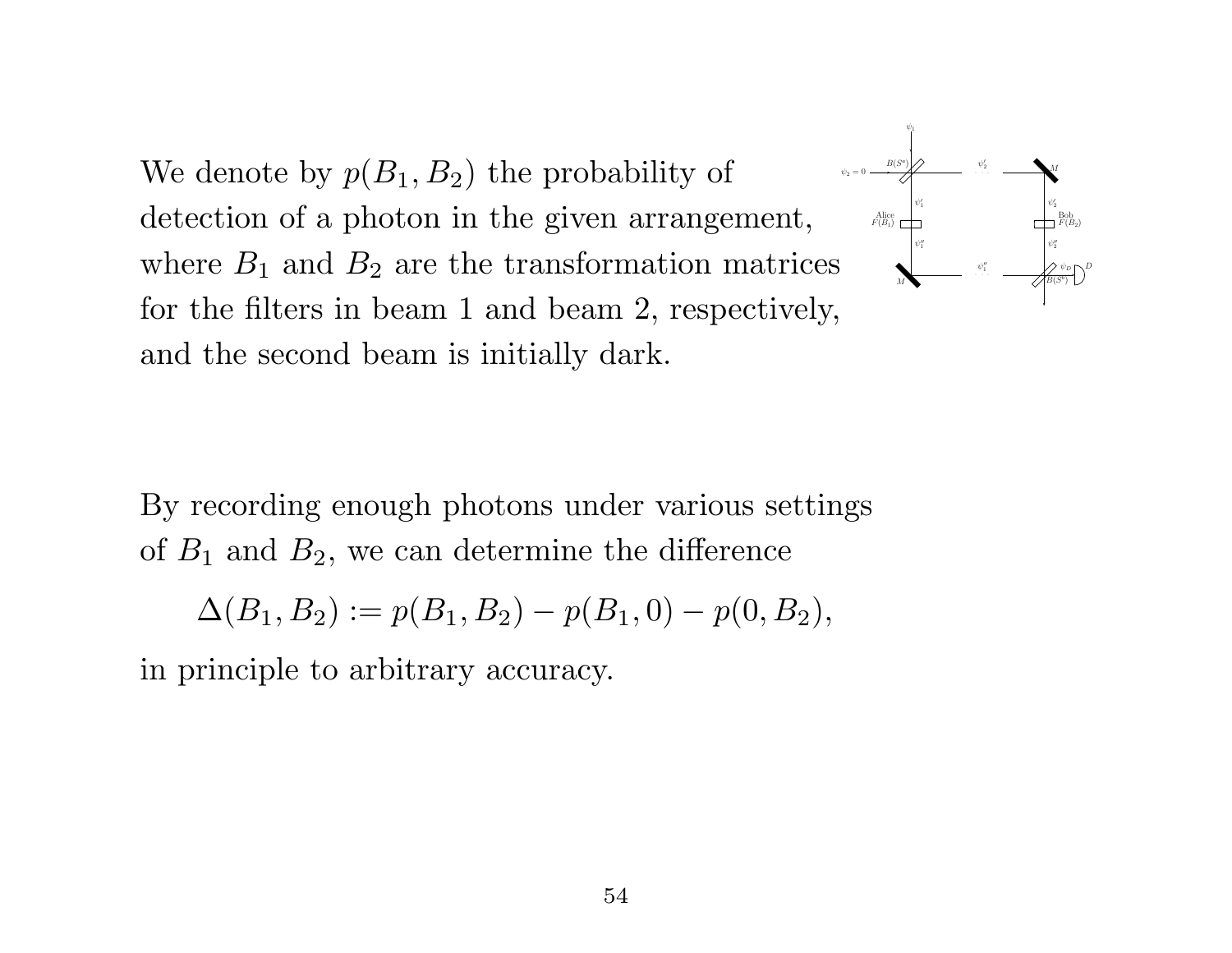We determine the expected dependence of  $\Delta(B_1, B_2)$  on the arguments in two ways, first assuming a classical hidden variable model, and then assuming quantum mechanics.



Hidden variable prediction:

 $\Delta(B_1, B_2) = 0.$ 

Quantum prediction ( $\rho_1 = \psi_1 \psi_1^*$  $_1^*$ ):

 $\Delta(B_1, B_2) = 2q|t_1^a$  $_{1}^{a}t_{1}^{b}$  $\frac{b}{1}r_1^a$  $\frac{a}{1}r_2^b$  $_{2}^{b}|^{2}$  Re tr  $\rho_{1}B_{1}^{\ast}B_{2}$ .

This permits an experimental check on which assumption gives an adequate description of the situation.

Of course, one expects the quantum prediction to be correct.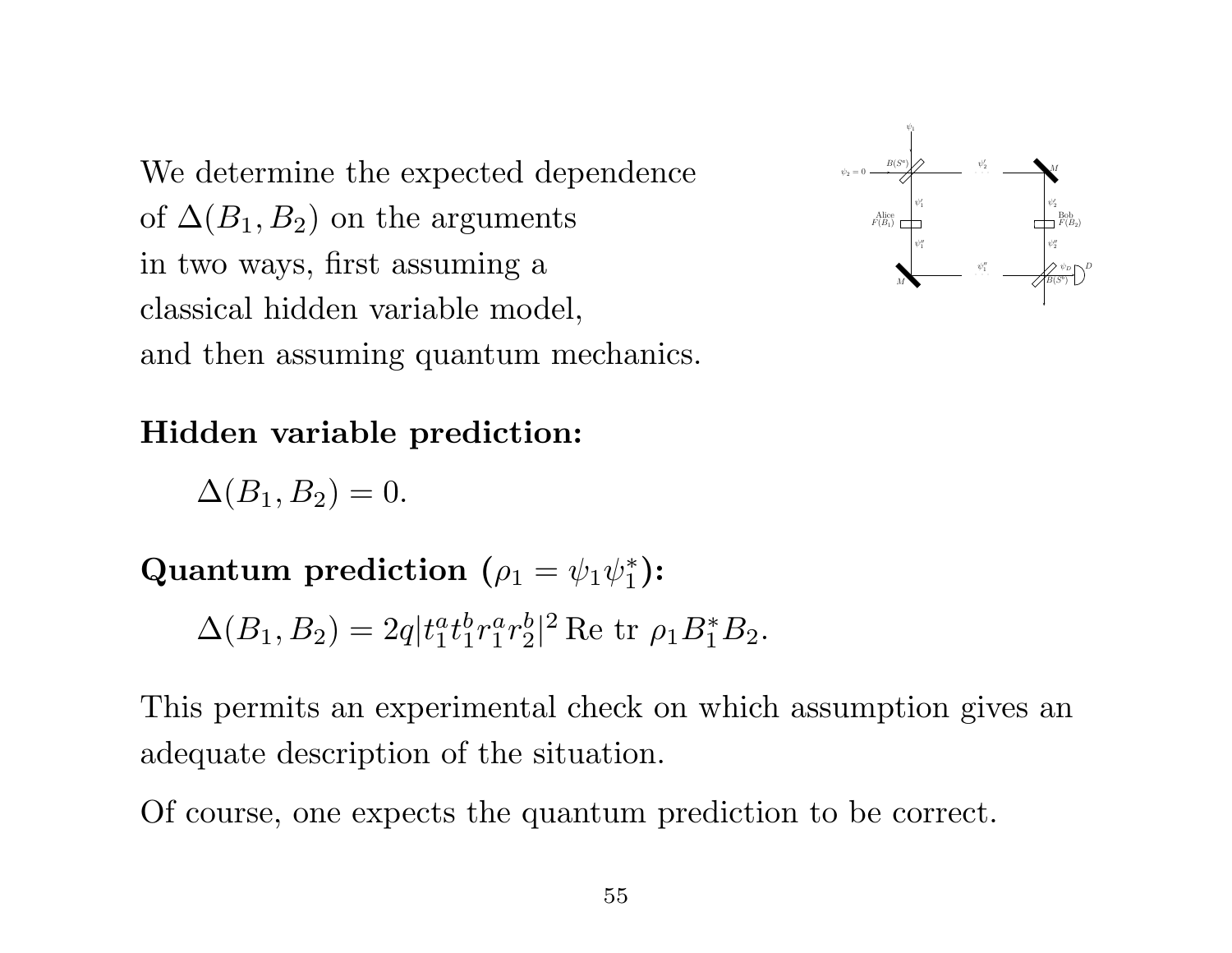The nonlinearity in the squared amplitude formula for the probability is responsible for a nontrivial interference term in the quantum case.

Thus, comparable to destructive interference in two-slit experiments, constructive interference is the source for the discrepancy between the two predictions.

Since the experiment does not involve photon correlation measurements, the quantum analysis even holds for mixed states and multiphoton input, provided that one takes  $\rho$  as the effective single-photon density matrix of the multiphoton state, normalized such that tr  $\rho$  equals the mean number of photons in the fixed time interval  $[t_0, t_1]$ .

This allows the experiment to be carried out with strong laser light. In this case, the number of photons is enormous, and the probabilities turn into essentially deterministic current strengths.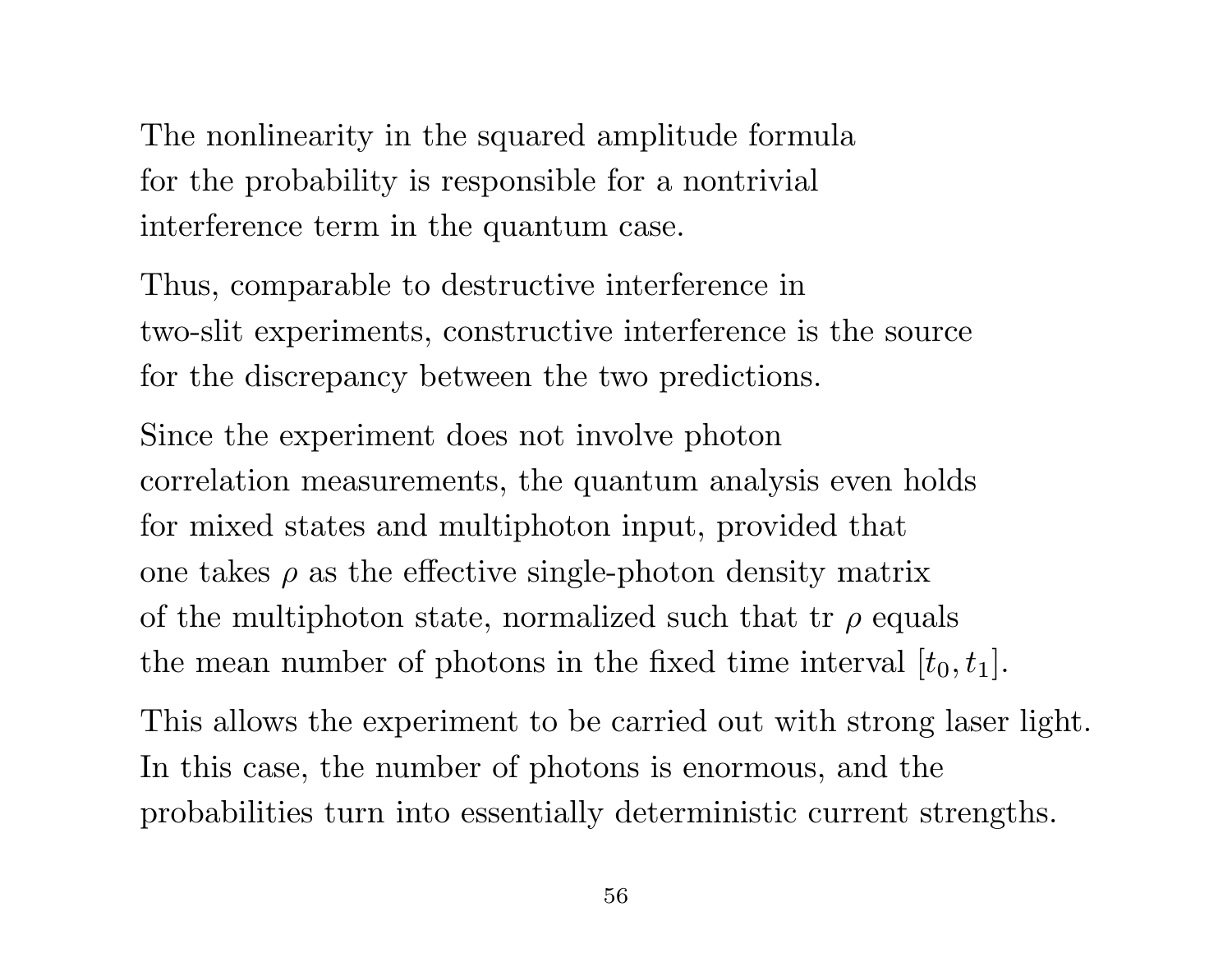Since the quantum mechanics of a single photon is that of the Maxwell equations, the experiment can be explained by the classical Maxwell equations, upon interpreting the photon number detection rate as being proportional to the beam intensity.

This is a classical description, not by classical particles (photons) but by classical waves.

Thus a classical wave model for quantum mechanics is not ruled out by experiments demonstrating the violation of the traditional hidden variable assumptions.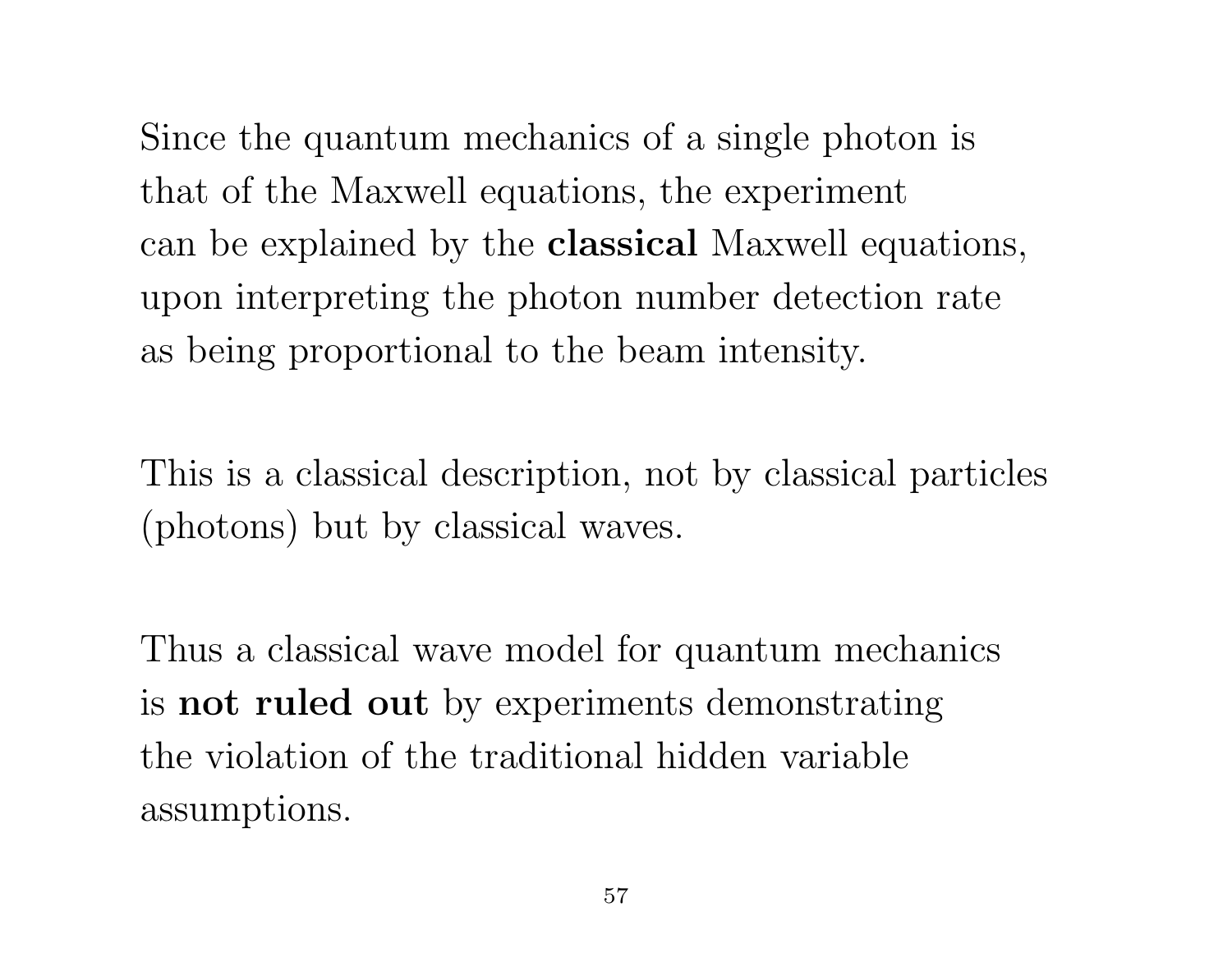Therefore the traditional hidden variable assumption only amounts to a hidden classical particle assumption.

And the experiments demonstrating their violation only disprove classical models with particle structure.

All proofs of Bell type results (including the present argument) become invalid when "particles" have a temporal and spatial extension over the whole experimental domain, with an internal structure that is modified when interacting in a beam splitter.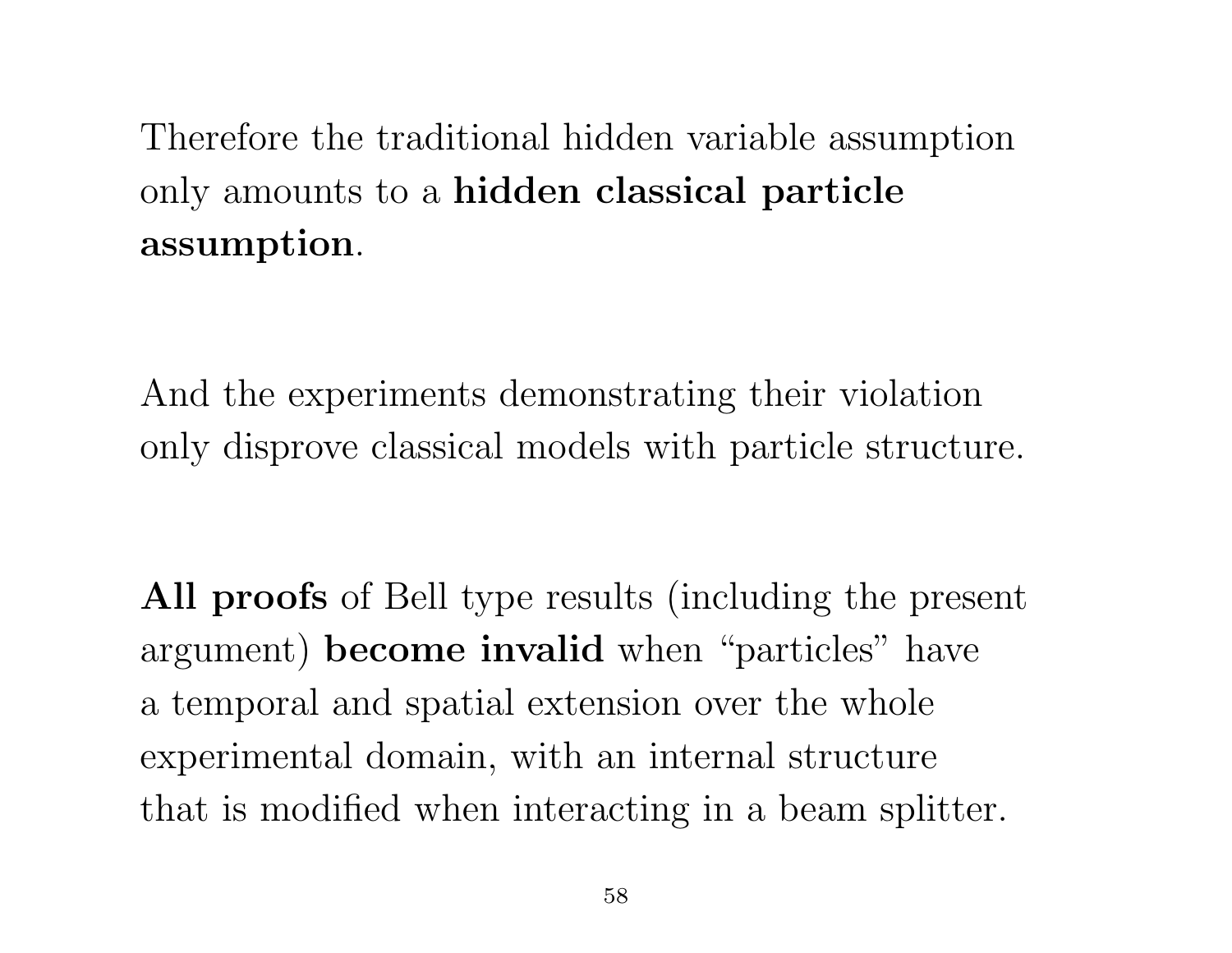We conclude that

classical field theory models for a quantum phenomenon are not excluded by traditional no-go theorems for hidden variables.

A quantum description of light is needed not for entanglement per se (which also exists in classical field theories)

but only to accurately model correlations of multiphoton entanglement (where nobody doubts the need for quantum mechanics).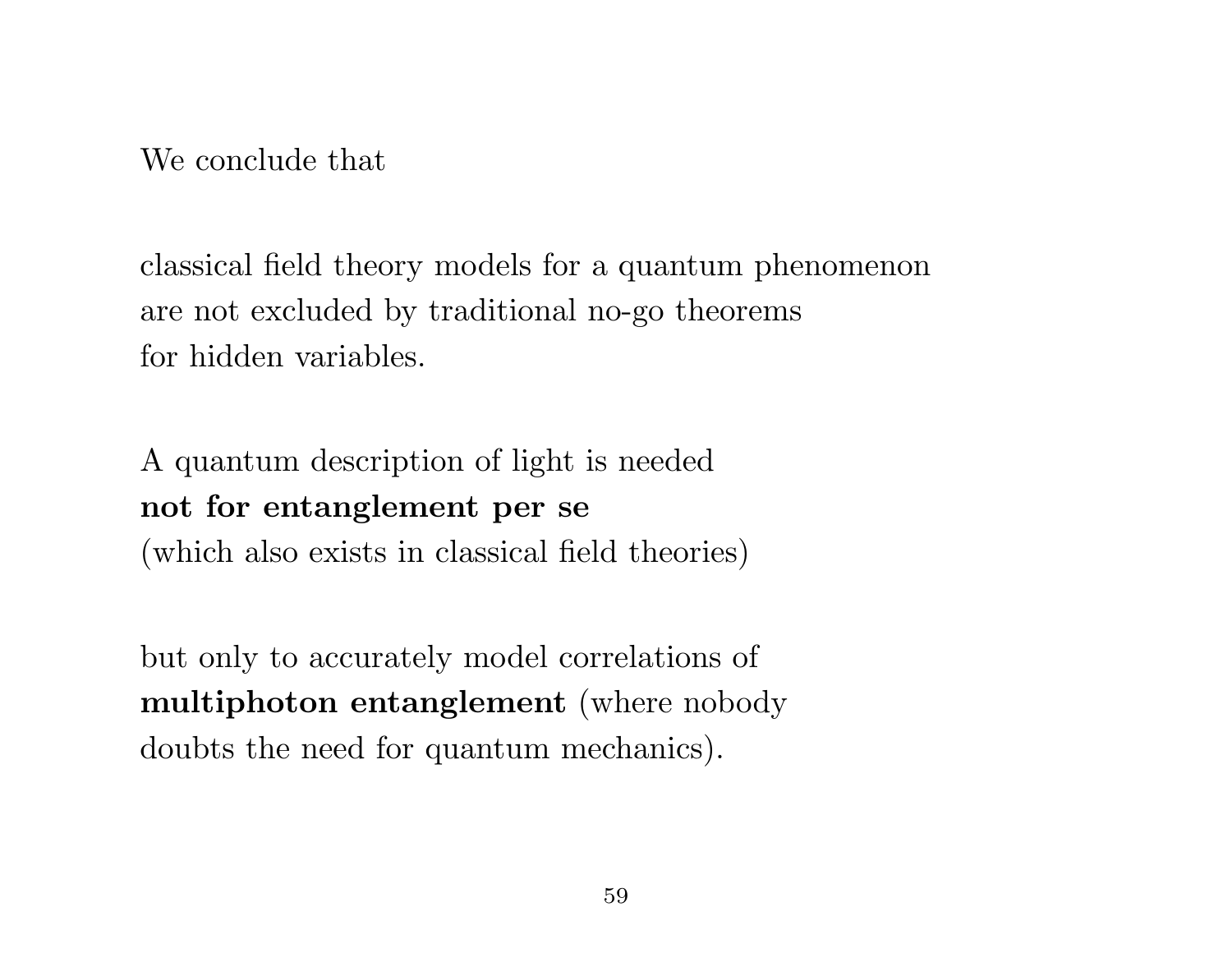# Summary

We reviewed the nonexistence of a probability concept for photons, the existence of a well-defined energy density, quantum models for photons on demand, semiclassical models explaining the photo effect, and Bell-type experiments for single photon nonlocality.

All this suggests that there are two distinct notions of photons, namely photon field states describing excitiations of the free electromagnetic field and photon particles which are localized wave packets of almost sharp frequency with a definite energy contents.

Moreover, there are classical interpretations for the photo effect and for single photon nonlocality, based on the Maxwell equations and photons as extended wave packets – rather than a classical point particle picture, which is excluded by Bell-type arguments.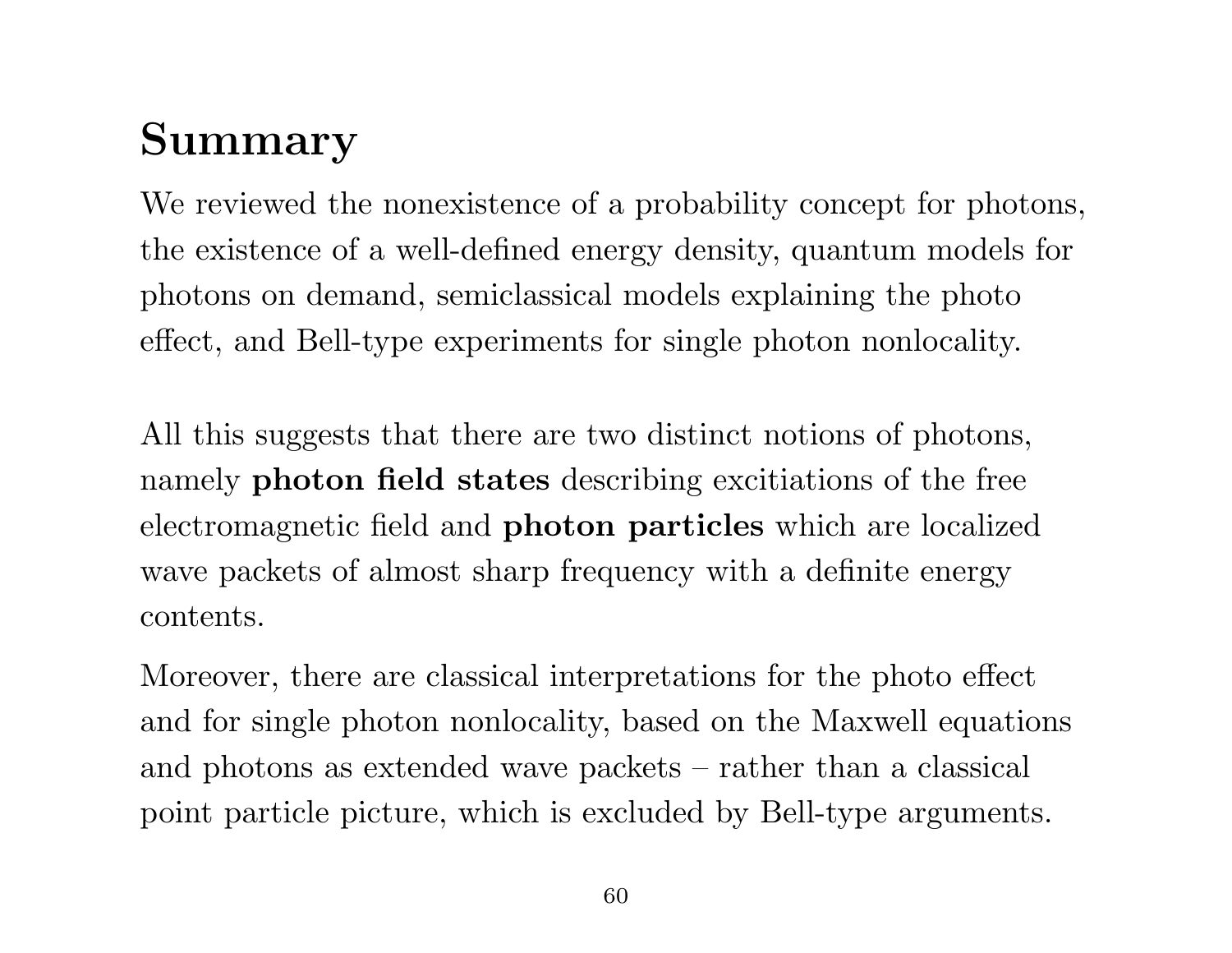### So, how classical is quantum mechanics?

The story is going on...

But for this lecture, it is a good time to stop.

The second part of the story can be found at http: // www. mat. univie. ac. at/~neum/ papers/ physpapers. html# optslides

References are given below.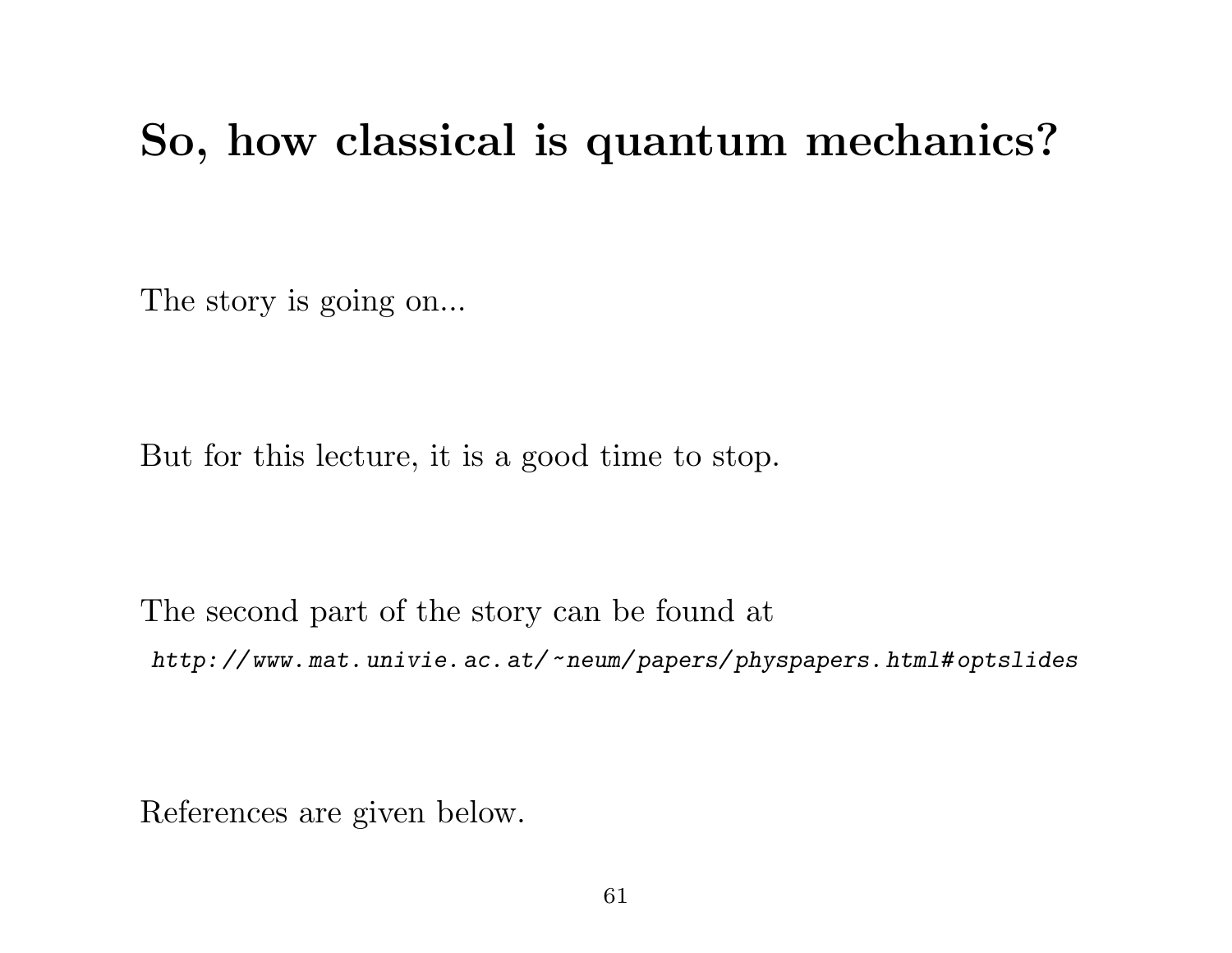I hope to have shown you the familiar owls from a quite unusual, interesting perspective.



Thank you for your attention!

Arnold Neumaier

http://www.mat.univie.ac.at/~neum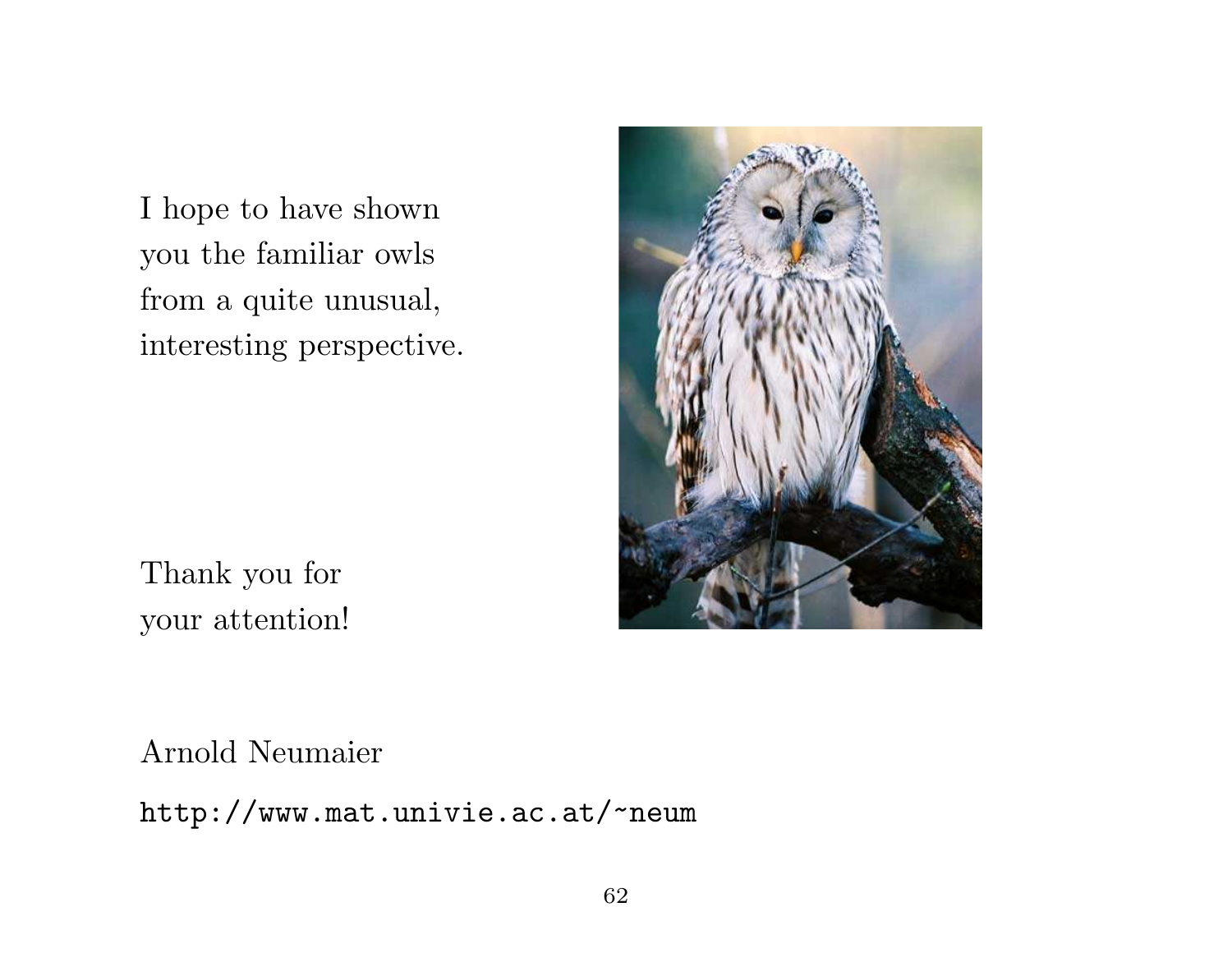### References

- [1] M. D'Angelo, A. Zavatta, V. Parigi, and M. Bellini1, Tomographic test of Bell's inequality for a time-delocalized single photon, Phys. Rev. A 74, 052114 (2006).
- [2] S.A. Babichev, J. Appel and A.I. Lvovsky, Homodyne Tomography Characterization and Nonlocality of a Dual-Mode Optical Qubit, Phys. Rev. Lett. 92 (2004), 193601.
- [3] I. Bialynicki-Birula, Photon wave function, Manuscript (2005). http://arxiv.org/abs/quant-ph/0508202
- [4] J. F. Clauser, Experimental distinction between the quantum and classical field-theoretic predictions for the photoelectric effect, Phys. Rev. D 9 (1974), 853–860.
- [5] D. Colosi and C. Rovelli, Global particles, local particles gr-qc/0409054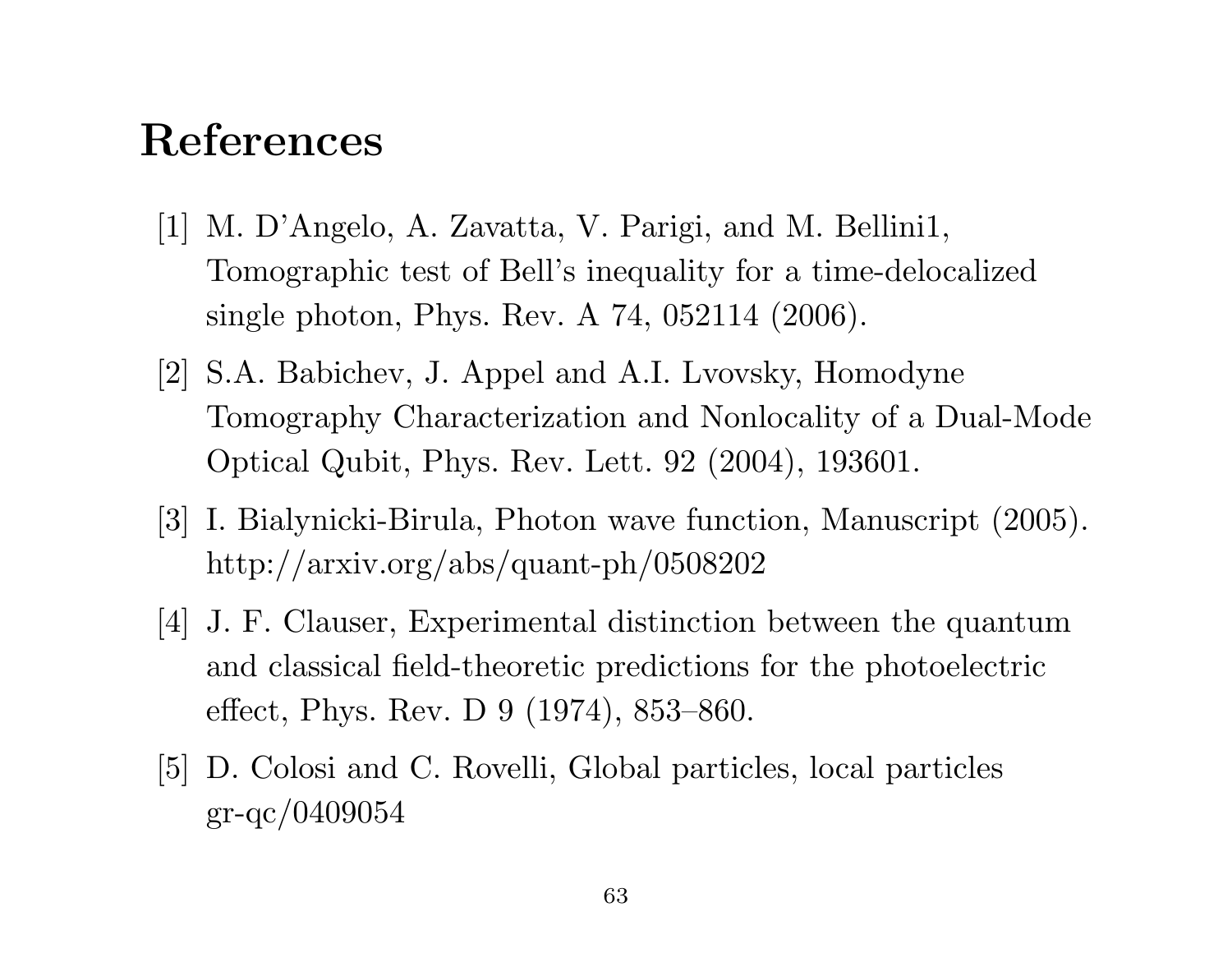- [6] A.H. Compton, A Quantum Theory of the Scattering of X-rays by Light Elements, Phys. Rev. 21 (1923), 483–502.
- [7] P.C.W. Davies, Particles do not exist, p. 66–77 in: Quantum Theory of Gravity (S. Christensen, ed.), Bristol 1984.
- [8] P.A.M. Dirac, The quantum theory of the emission and absorption of radiation, Proc. Roy. Soc. London A 114 (1927), 243–245.
- [9] H. Fearn and W.E. Lamb, Jr., Corrections to the golden rule, Phys. Rev. A 43 (1991), 2124–2128.
- [10] B. Hessmo, P. Usachev, H. Heydari and G. Björk, Experimental demonstration of single photon nonlocality, Phys. Rev. Lett. 92 (2004), 180401.
- [11] M. Keller, B Lange, K Hayasaka, W Lange and H Walther, A calcium ion in a cavity as a controlled single-photon source, New Journal of Physics 6 (2004), 95.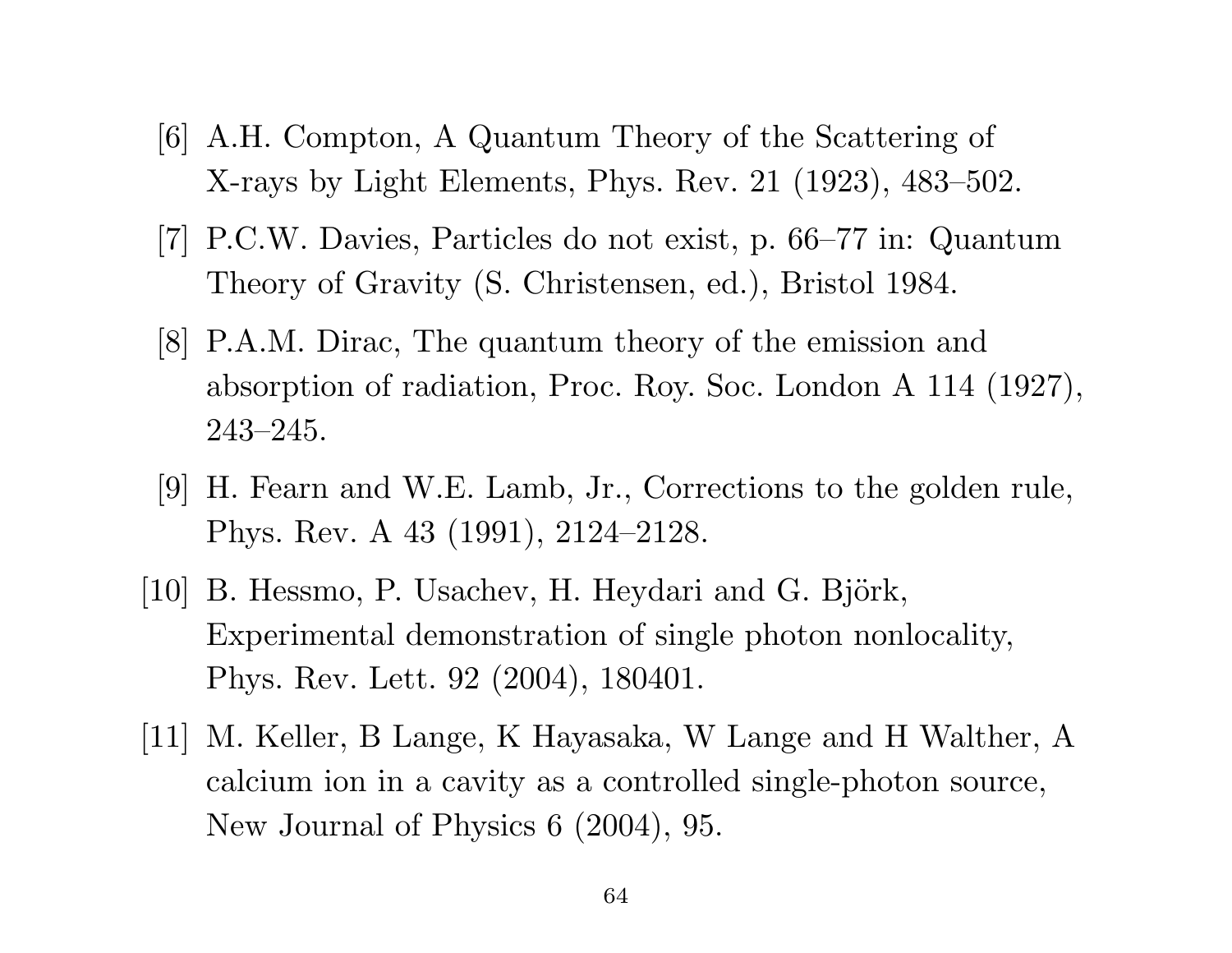- [12] W.E Lamb, Jr., Anti-Photon, Applied Physics B 60 (1995), 77–84. Reprinted in: W.E Lamb, Jr., The interpretation of quantum mechanics, Rinton Press, Princeton 2001.
- [13] U. Leonhardt, Measuring the Quantum State of Light, Cambridge, 1997.
- [14] U. Leonhardt, Quantum Physics of Simple Optical Instruments, Rep. Prog. Phys. 66 (2003) 1207–1250. quant-ph/0305007
- [15] G.N. Lewis, The conservation of photons, Nature 118 (1926), 874–875.
- [16] L. Mandel and E. Wolf, Optical Coherence and Quantum Optics, Cambridge University Press, 1995.
- [17] A. Muthukrishnan, M.O. Scully and M.S. Zubairy, The concept of the photon – revisited, pp.  $18-27$  in [21].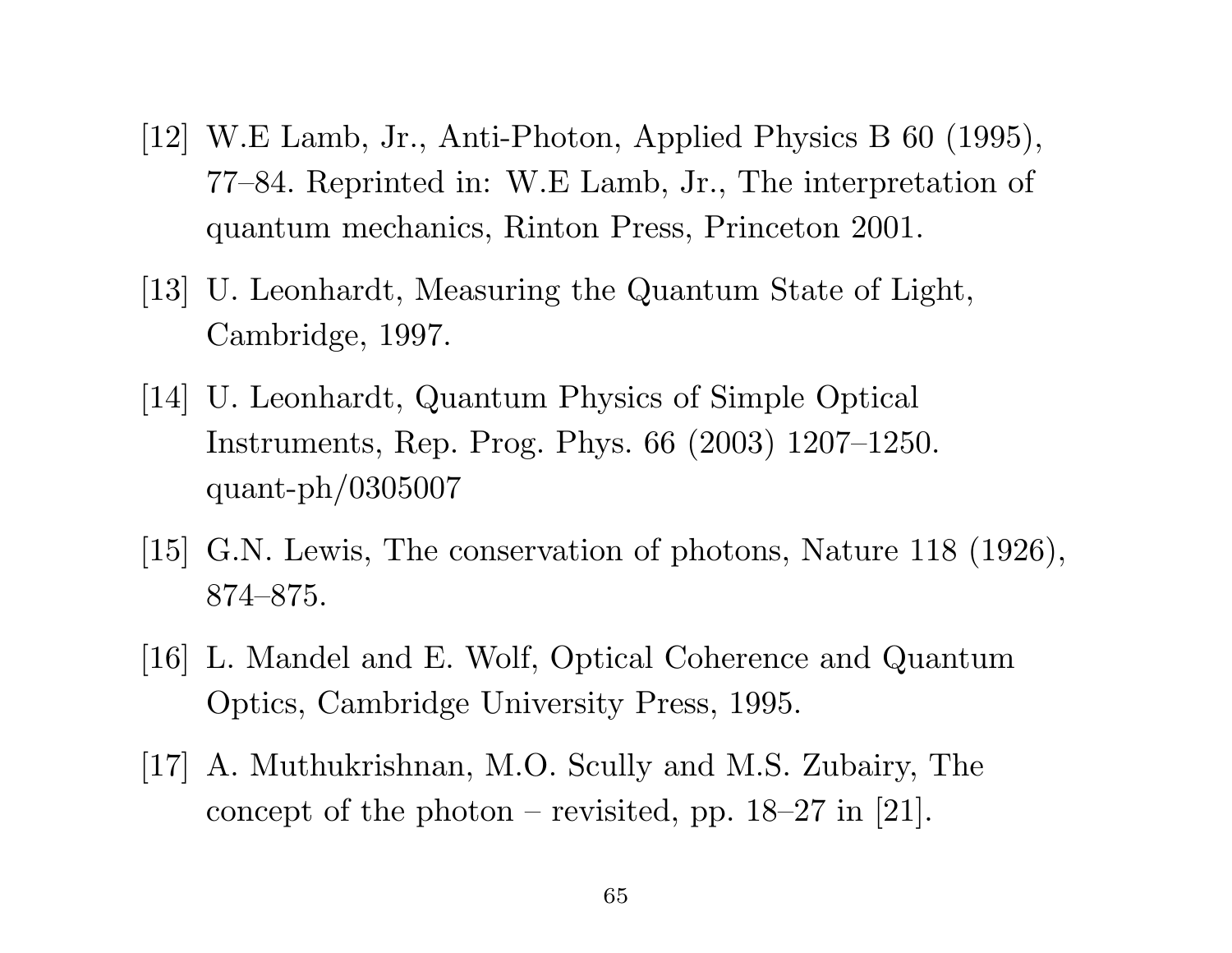- [18] A. Neumaier, A theoretical physics FAQ. Manuscript (2004–2008, continuously updated). http://www.mat.univie.ac.at/~neum/physics-faq.txt
- [19] A. Neumaier, A simple hidden variable experiment, Mansuscript (2007). Arxiv:0706.0155 This paper contains all quoted references on single photon entanglement.
- [20] T.D. Newton and E.P. Wigner, Localized states for elementary systems, Rev. Mod. Phys. 21 (1949), 400–406.
- [21] C. Roychoudhuri and R. Roy (eds.), The Nature of Light: What Is a Photon? Optics and Photonics News, October 2003 http://www.osa-opn.org/abstract.cfm?URI=OPN-14-10-49
- [22] C.R. Stroud, Jr. and E.T. Jaynes, Long-Term Solutions in Semiclassical Radiation Theory, Phys. Rev. A 1 (1970), 106–121.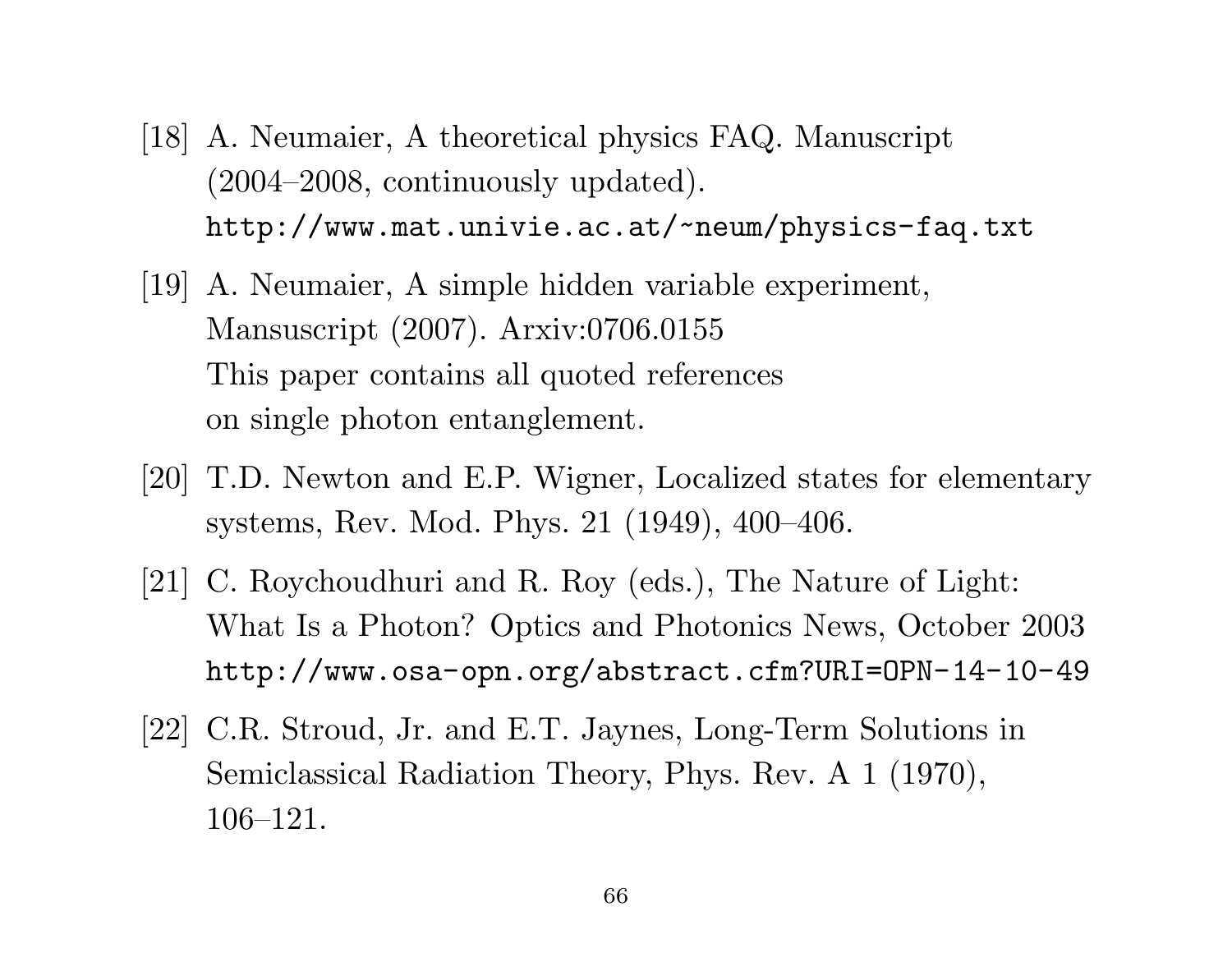- [23] G. Wentzel, Über die Richtungsverteilung der Photoelektronen, Z. Phys A 41 (1927), 828–832.
- [24] J.A. Wheeler and W. H. Zurek, Quantum theory and measurement. Princeton Univ. Press, Princeton 1983.)
- [25] A. S. Wightman, On the Localizability of Quantum Mechanical Systems, Rev. Mod. Phys. 34 (1962), 845–872.
- [26] C.F. Wildfeuer, A.P. Lund and J.P. Dowling, Maximally Path-Entangled Number States Violate a Bell's Inequality, Manuscript (2006). arXiv:quant-ph/0610180v3
- [27] C.F. Wildfeuer, A.P. Lund and J.P. Dowling, Strong violations of Bell-type inequalities for path-entangled number state, Phys. Rev. A 76, 052101 (2007)
- [28] H.D. Zeh, There are no quantum jumps, nor are there particles! Phys. Lett. A 172 (1993), 189–192.